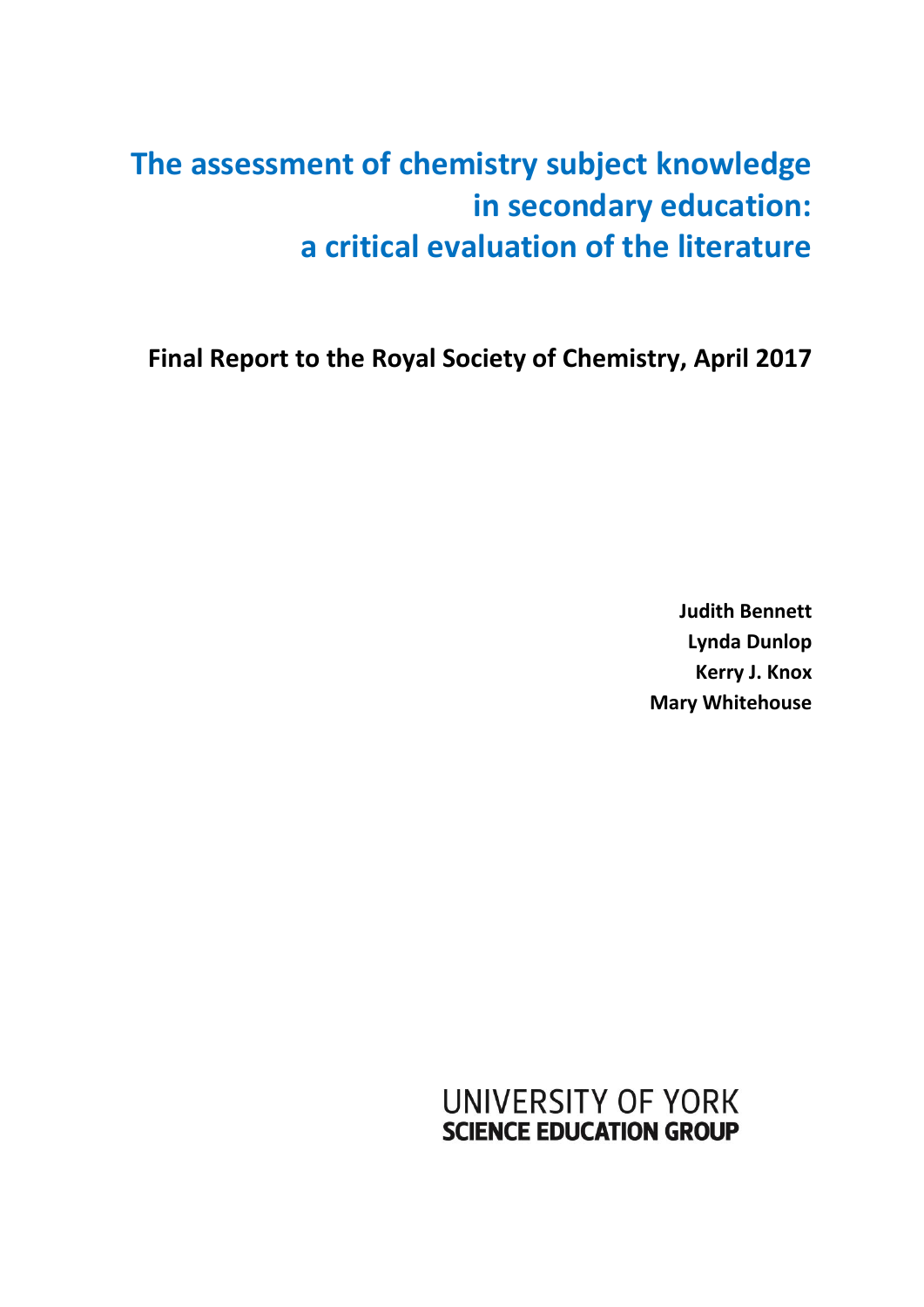#### **Review team**

Judith Bennett, University of York Lynda Dunlop, University of York Kerry J. Knox, University of York Mary Whitehouse, University of York

#### **Contact details**

Professor Judith Bennett Department of Education University of York, UK York YO10 5DD

Tel: 01904 323471 email: [judith.bennett@york.ac.uk](mailto:judith.bennett@york.ac.uk)

#### **Comments on the report**

Every effort has been made to ensure that the contents of this report are accurate. If you have any comments on matters of factual accuracy, we would be happy to discuss these with you. Please contact the review team leader, Judith Bennett.

#### **Acknowledgements**

UYSEG thanks the key informants for their time and their contribution to this review.

#### **Citation**

This report should be cited as: Bennett, J., Dunlop, L., Knox, K. J., and Whitehouse, M. (2017) *The assessment of chemistry subject knowledge in secondary education: a critical evaluation of the literature: Final report to the Royal Society of Chemistry, April 2017*. York: Department of Education, University of York.

© The University of York, UK, and the authors of the report hold the copyright for the text of the report. The authors give permission for users of the report to display and print the contents of the report for their own non-commercial use, providing that the materials are not modified, copyright and other proprietary notices contained in the materials are retained, and the source of the material is cited clearly following the citation details provided. Otherwise users are not permitted to duplicate, reproduce, re-publish, distribute or store material from the report without express written permission.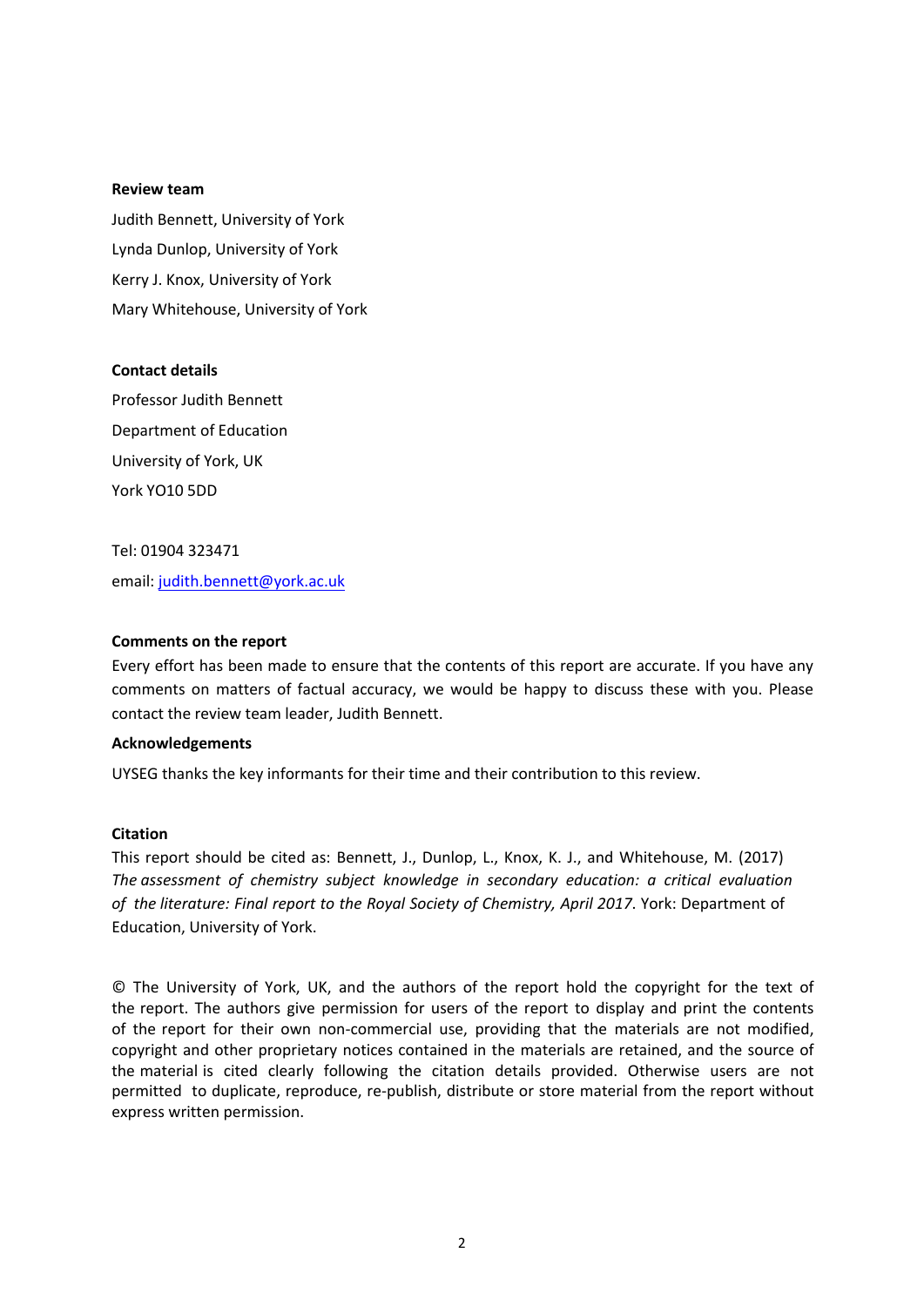# **Contents**

| Section 1: | Introduction 10                                                                                |  |
|------------|------------------------------------------------------------------------------------------------|--|
| 1.1        |                                                                                                |  |
| 1.2        |                                                                                                |  |
| 1.3        |                                                                                                |  |
| Section 2: |                                                                                                |  |
| 2.1        |                                                                                                |  |
| 2.2        |                                                                                                |  |
| 2.3        |                                                                                                |  |
| 2.4        |                                                                                                |  |
| Section 3: |                                                                                                |  |
| 3.1        |                                                                                                |  |
| 3.2        |                                                                                                |  |
| Section 4: |                                                                                                |  |
| 4.1        |                                                                                                |  |
| 4.2        |                                                                                                |  |
| 4.3        |                                                                                                |  |
| Section 5: |                                                                                                |  |
| 5.1        | Using practical work for the summative assessment of chemistry knowledge and                   |  |
| 5.2        | Other performance assessments of chemistry knowledge and understanding 30                      |  |
| 5.3        | Current and past use of performance assessments in chemistry in secondary education            |  |
|            |                                                                                                |  |
| 5.4        | Practical considerations in assessment of performance through coursework  31                   |  |
|            |                                                                                                |  |
| 6.1        |                                                                                                |  |
| 6.2        |                                                                                                |  |
| 6.3        |                                                                                                |  |
| Section 7: |                                                                                                |  |
| 7.1        |                                                                                                |  |
| 7.2        |                                                                                                |  |
|            |                                                                                                |  |
|            |                                                                                                |  |
|            |                                                                                                |  |
|            |                                                                                                |  |
|            |                                                                                                |  |
|            | Appendix 6: Publications identified as potentially relevant to the review but not subsequently |  |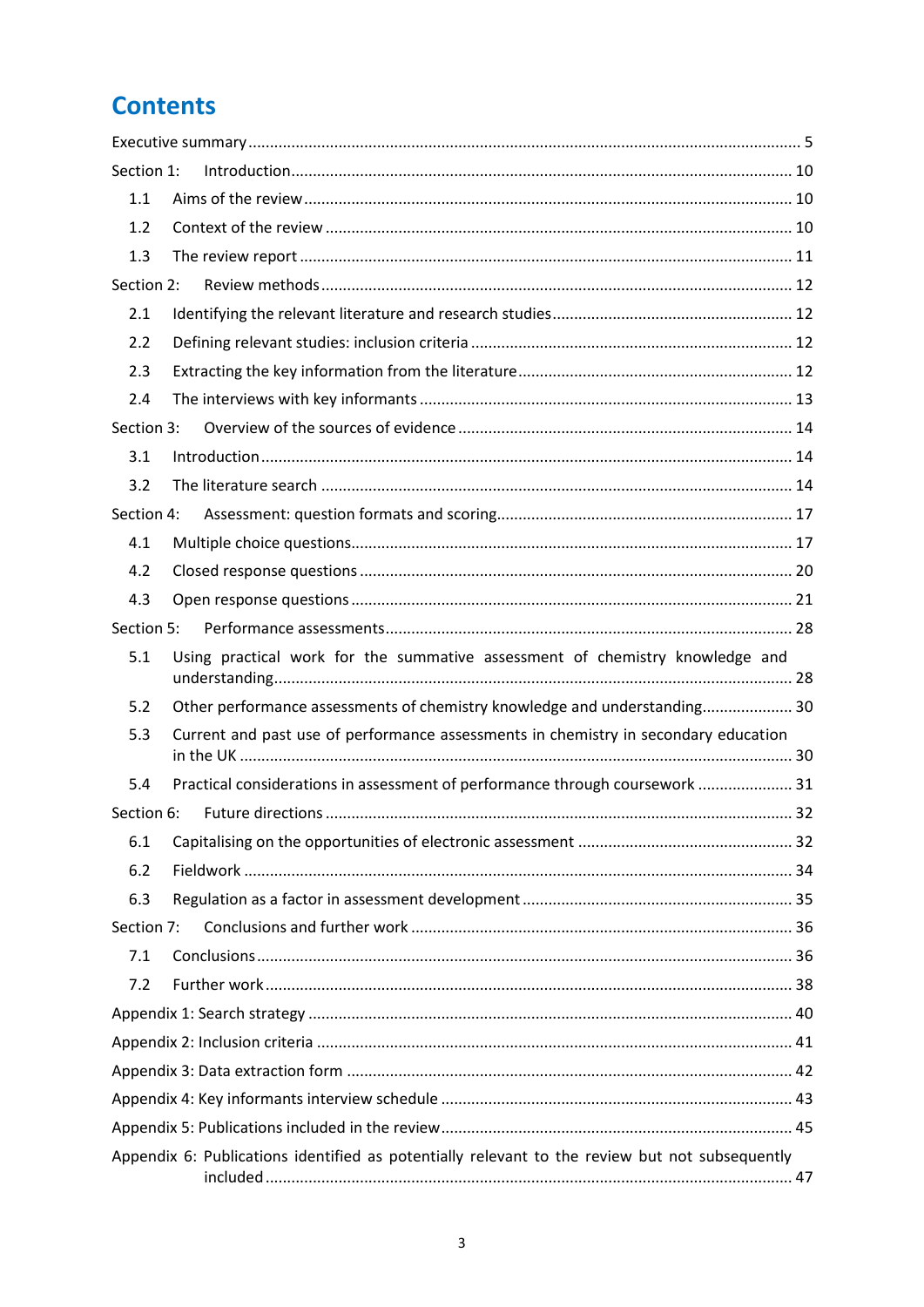| List of tables |                                                                          |  |
|----------------|--------------------------------------------------------------------------|--|
|                |                                                                          |  |
| Table 2        | Student age range identified in the research included in this review  15 |  |
| Table 3        |                                                                          |  |
| Table 4        |                                                                          |  |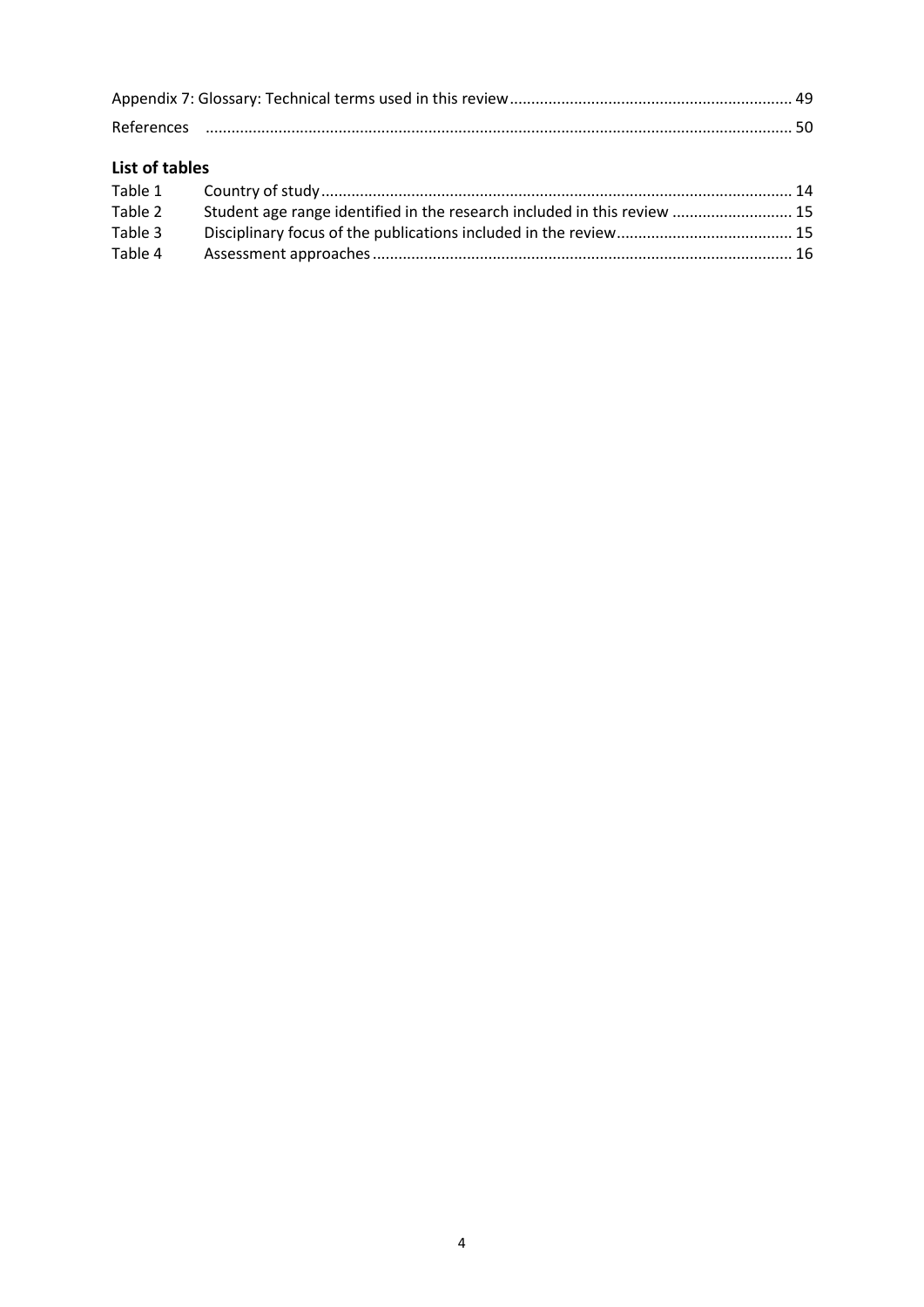# **Executive summary**

1. Assessment of subject knowledge in chemistry performs an important and necessary role as it provides information about pupils' progress and achievements. This review focuses on summative assessment, i.e. assessment that measures and reports on learning outcomes in order to report and make comparisons.

#### **The focus of the review**

2. This review comprised two main strands: a systematic exploration of the published and grey literature on the summative assessment of chemistry subject knowledge for young people aged 14-19 since 2006, and interviews with 14 key informants with expertise in the assessment of chemistry in the UK and internationally.

#### **The review methods**

#### *Literature review*

- 3. The literature review was conducted in accordance with the procedures normally associated with systematic review.
- 4. Four strategies were used to identify relevant literature: electronic searches of standard databases; recommendations made by key informants during interviews; hand searches of recent journals; and literature already known to the research team.
- 5. Publications were included in the review if they met the criteria drawn up for the review. The overall approach was inclusive, i.e. where publications offered something of relevance for the review they were included, even if insufficient details were included to enable all the inclusion criteria to be met.
- 6. The detailed review is based on 33 publications that reported on models for summative assessment relevant to the assessment of chemistry subject knowledge.

#### *The interviews with key informants, including examiners*

7. Interviews were conducted with 14 key informants with expertise in the assessment of chemistry subject knowledge. These included examiners from British and international awarding bodies and qualification authorities, and academics with expertise in chemistry assessment. These included individuals with experience in international contexts including Australia, Germany, Israel, Singapore and the USA. The interviews were used to identify practical considerations for different assessment models, and to suggest future directions in the assessment of chemistry subject knowledge.

#### **Evidence from the review**

- 8. The review found evidence published since 2006 on the following assessment instruments: multiple choice questions, closed response questions, open response questions, and performance assessments. Most assessment systems use a combination of different types of instrument. The review also found evidence relating to different scoring systems: pointsbased and levels-based mark schemes, and comparative and adaptive comparative judgement.
- 9. Almost all the literature used in this review was published in peer-reviewed journals.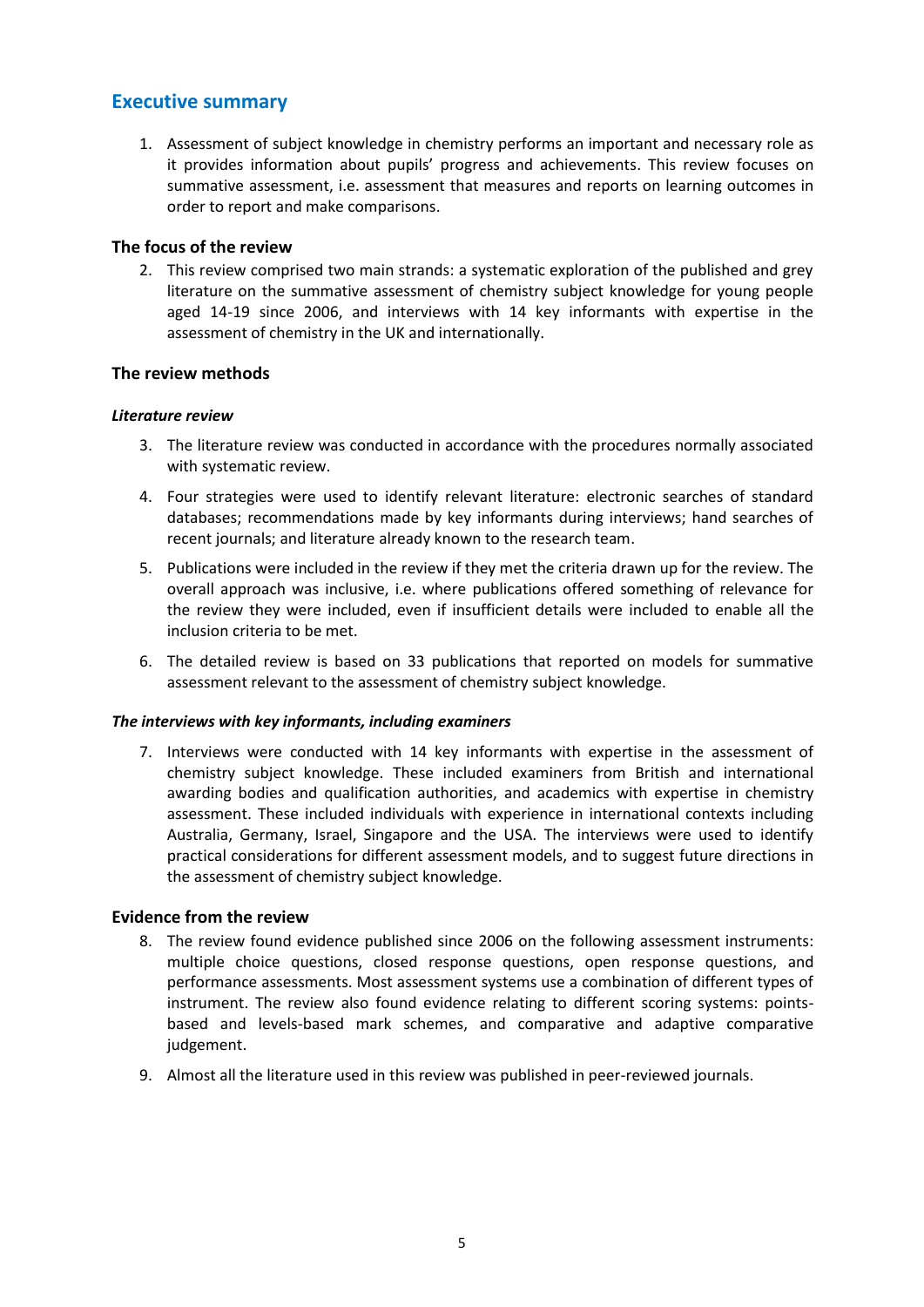#### *The nature of the research*

- 10. The research on the assessment of chemistry subject knowledge could be considered to fall into four broad categories:
	- a. research concerned with developing diagnostic assessments to develop the understanding of students' conceptions of chemical ideas
	- b. research which focuses upon a particular model of assessment, and it may be coincidental that the subject being assessed is chemistry; this research is often about reliability of systems of assessment rather than about the content validity of the assessment
	- c. research aimed at developing summative assessment tools that can effectively evidence students' understanding of chemistry, for example work aimed at developing MCQs that assess learning beyond factual recall, or the development of new forms of assessment
	- d. small-scale action research projects undertaken in a small number of institutions (often a single institution) and aimed at assessing the effectiveness of a particular form of assessment such as the use of oral examinations in chemistry; this research generally takes place in undergraduate programmes.

#### *Multiple choice questions*

- 11. Multiple choice questions (MCQs) are a common example of fixed response questions. These consist of a question stem and a choice of answers. These are used widely, particularly in the USA where they lend themselves to efficient assessment of large cohorts. Recent research on the use of MCQs for the assessment in chemistry has included that focused on the development of questions that require higher level thinking skills, questions to assess students' levels of understanding, and the use of polytomous scoring systems.
- 12. Evidence from the literature and from key informants identified MCQs as reliable in the context of the assessment of chemistry, allowing assessment of the full specification, and rapid marking (often by machine). They are, however, often perceived as 'easy'; the possibility for students to answer correctly by chance or educated guessing was noted. These items can be difficult to write, and it can be challenging to recruit question setters with the necessary expertise. Future directions in the use of on-screen assessments may lead to the use of more 'two-tier' MCQ, and the partnering of MCQs with embedded simulations or extended explanations.

#### *Closed response questions*

- 13. Closed response questions are useful for assessing recall of chemistry ideas and students' ability to apply a chemical idea in a different context from that in which it was taught. This type of assessment consists of objective questions to which the students provide an answer, constrained by the format of the question. Examples include the labelling of diagrams, single word answers and solutions to numerical problems. These items can be scored reliably and have the potential for on-screen assessment with computer scoring.
- 14. In common with fixed response questions, closed response questions are suitable for assessing recall and application of knowledge but do not lend themselves well to assessing some higher order thinking skills.

#### *Open response questions*

15. Open (or constructed or free) response questions are those that do not constrain students' responses. Responses may be written, drawn, or calculated (or a combination of these), and are usually marked by examiners. They include short answer questions, concept maps, and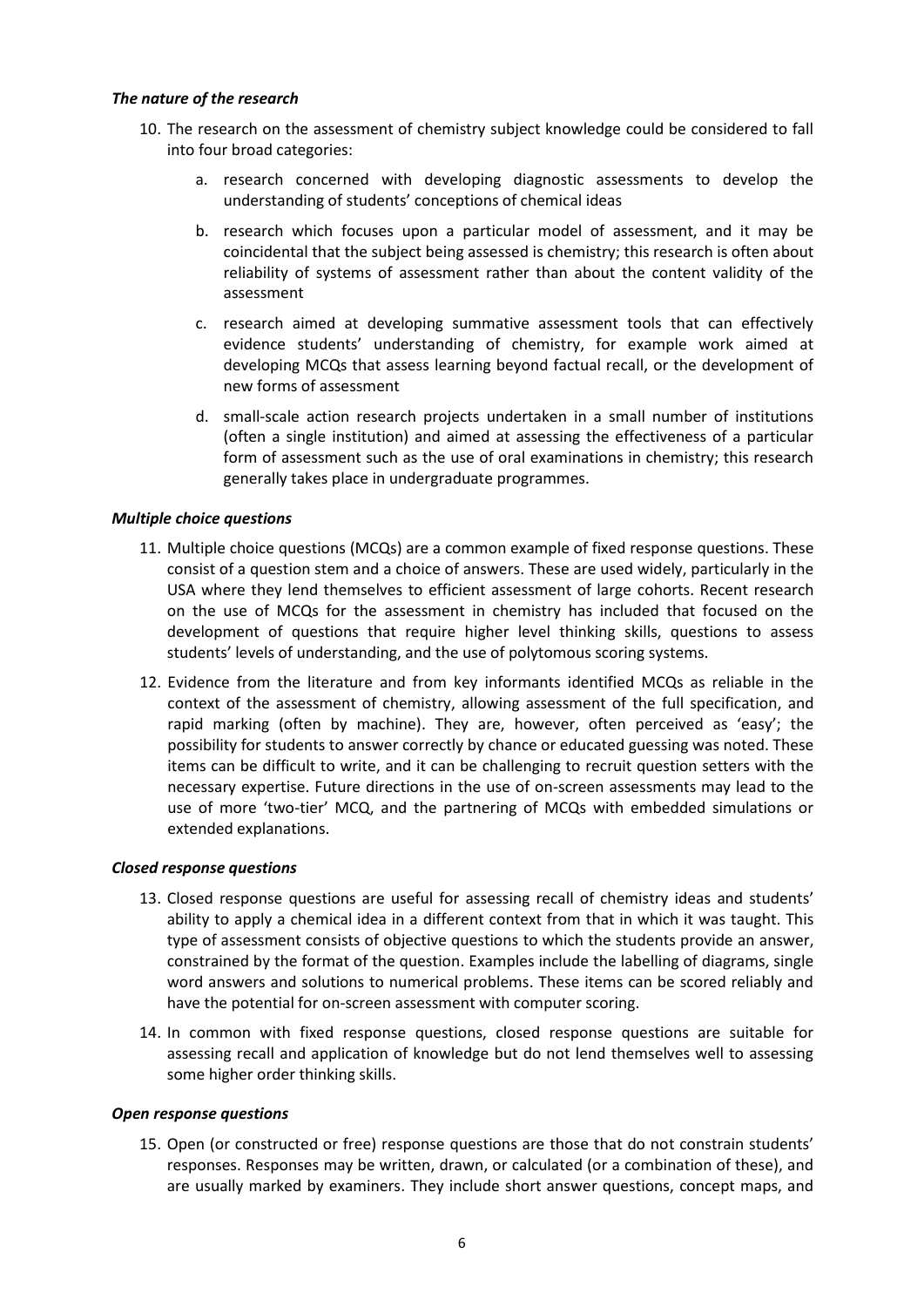extended written responses such as essays. Concerns exist over the reliability of marking open response questions.

- 16. Although there is good correlation between students' scores on short answer questions (SAQs) and MCQs when assessing chemistry, these do not measure the same constructs; SAQs have been found to be more difficult than MCQs, and in some studies females have been found to score higher on tests including SAQs rather than those containing only MCQs.
- 17. Concept maps are used to help students make connections between concepts. It is difficult to create a consistent model for scoring students' constructed concept maps because of the variety of ways in which students can present their ideas. However, 'creative exercises,' in which students identify as many distinct, correct and relevant statements in response to a prompt show some signs of promise. Research in the US suggests good inter-rater reliability and moderate correlation with performance on MCQ tests.
- 18. Open book examinations allow students to use reference materials during an examination. The types of open book examinations used for the assessment of chemistry subject knowledge have used open response questions. Studies suggest that this approach allows students to develop a better understanding of the process of learning, the nature of knowledge, and higher order thinking skills. There is a need to prepare students for this approach to assessment; one study found those students given an open book examination performed more poorly than those given the same assessment as a closed examination.
- 19. Open response questions can be scored using points-based mark schemes (used for most open response questions in chemistry) or levels-based mark schemes. The latter are used for longer prose answers and include descriptions of criteria that a student's response must match to be awarded marks in a certain 'band'. Criterion-referenced systems allow differentiation by outcome, and are transparent to students and teachers.
- 20. A number of research studies have developed frameworks for developing levels-based mark schemes and associated tasks. These include the development of criteria for application of content knowledge, interconnectedness between ideas, and for explanations and argumentation.

#### *Performance assessments*

- 21. Practical work and extended projects are often assessed by the teacher, followed by a moderation process. These are examples of performance assessments, which seldom have the main purpose of assessing chemistry subject knowledge. Although both practical work and extended projects require conceptual understanding, the focus of the assessments is on skills that cannot be assessed in a closed examination paper.
- 22. Key informants generally reported that performance assessments were valid assessments that encourage students to think and act like a scientist, but noted that they were sometimes perceived as being open to interference, presenting a role conflict for teachers, and requiring of high demands from teachers and technicians including time, workload, and space.
- 23. Other performance assessments of chemical subject knowledge and understanding currently in use include oral examinations and web-based video responses, both of which have been reported for use with undergraduates. Oral examinations were found to promote creativity and a high level of learning, and to be efficient in terms of staff time. Video resources created by students were perceived to help students improve their chemical knowledge and to allow rapid feedback from tutor to student, but required increased staff time. Video responses are already used in some other subjects in secondary education.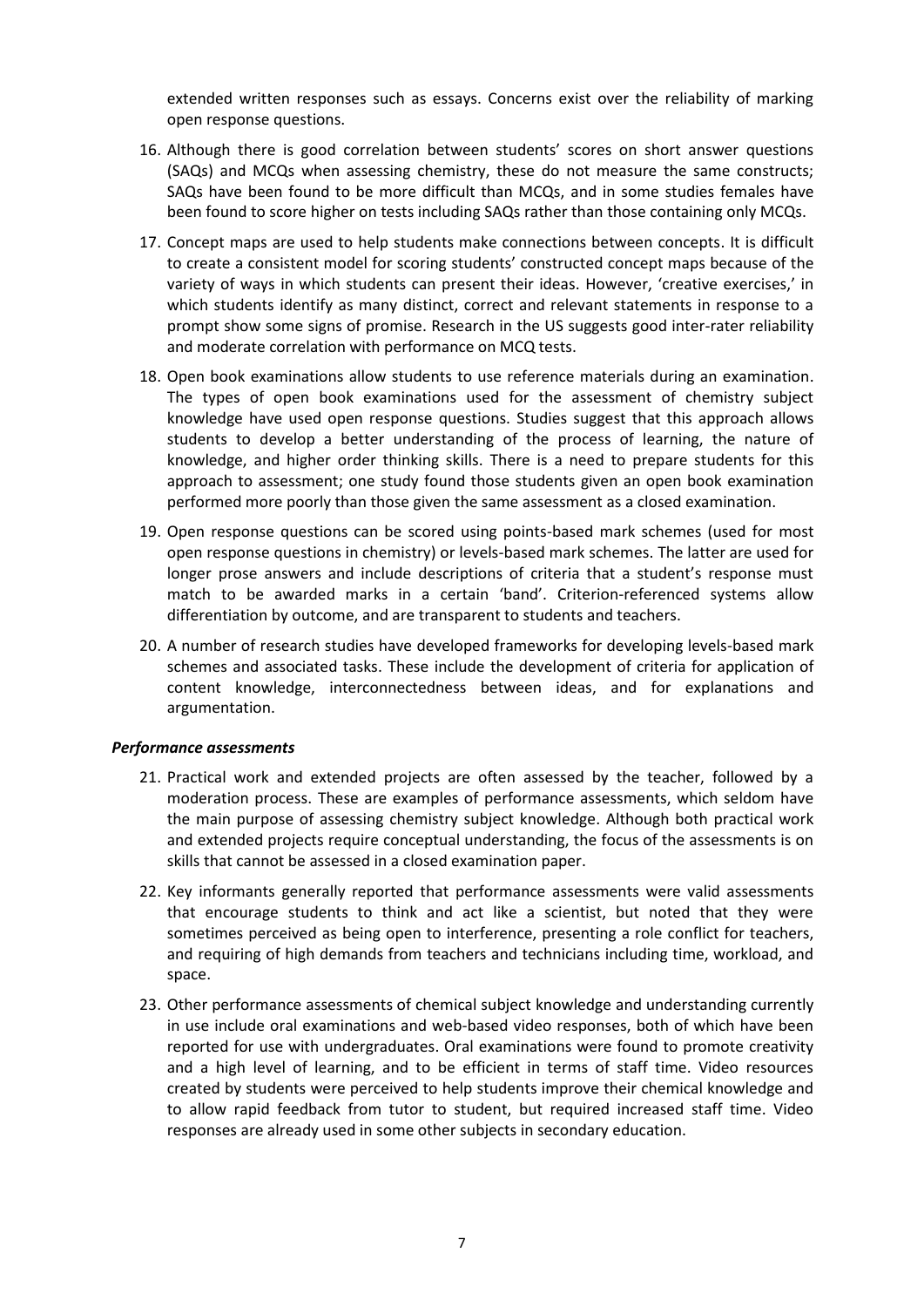#### **The depth and quality of the evidence base**

24. The depth and quality of the research evidence base is variable. Research into the refinement of particular approaches (e.g. MCQs, computer assisted scoring) appears to be generating a solid evidence base. Research into the use of new assessment is often characterised by work being undertaken by advocates for a particular method. Where the work involves only one (or two) institutions the evidence base is slight.

#### **Future directions**

- 25. The possibilities provided by modern computer systems are likely to influence the assessment of chemistry subject knowledge. Examples of likely developments include the use of computers to mark work and the use of varied stimuli as the basis for assessment items. These stimuli are expected to include simulations, visualisations, virtual laboratory contexts, digital portfolios, game-based approaches, and virtual or augmented reality situations.
- 26. Computer-assisted scoring of open response items is a growing area of research interest. The driver here is to develop a means to assess students' use of evidence and argument construction, neither of which lend themselves well to assessment by MCQ. This involves 'training' a computer using expert human raters. Recent research has found computer marking to be as accurate and reliable as human marking, with a number of caveats: spelling and linguistic variation can result in differences between human and computer marking, and between 500 and 1000 responses need to be marked by hand to build a reliable model.
- 27. Comparative judgement and adaptive comparative judgement allow teachers' professional judgement to replace traditional 'marking' and are a response to concerns over reliability of marking open response questions. This involves a person deciding which of two responses is better, rather than allocating a score. Many such judgements are made, resulting in the responses being placed on a point on a scale. Research on the use of comparative and adaptive comparative judgements indicates that these are valid and reliable forms of assessment. Researchers have also used the model successfully for peer assessment. Little training is required other than how to use the software, but, there are concerns about how acceptable these methods will be for high stakes assessments.
- 28. Computer-based approaches that require students to complete assessment tasks on screen will require widespread access to the appropriate technology. Infrastructure and security concerns are potential barriers to this.
- 29. Although the scope of the review did not seek to understand the role of regulation in the assessment of chemistry subject knowledge, a number of key informants identified challenges associated with regulation. These challenges included the pace of change in regulations and the limited scope for innovation when there are stringent regulations over what is assessed and how.

### **Further work**

- 30. Further research could focus on the disciplinary dimensions of assessing chemistry, for example, the challenges for students associated with switching between microscopic, macroscopic, and symbolic representations during assessments, and the use of models in assessments, particularly the extent to which a task assesses content knowledge or understanding of the model.
- 31. Further work could also focus on assessment of chemistry subject knowledge through vocational qualifications, extension assessments such as the Chemistry Olympiad and Cambridge Chemistry Challenge, university admissions assessments and on the online and on-screen assessment experiences of the Open University.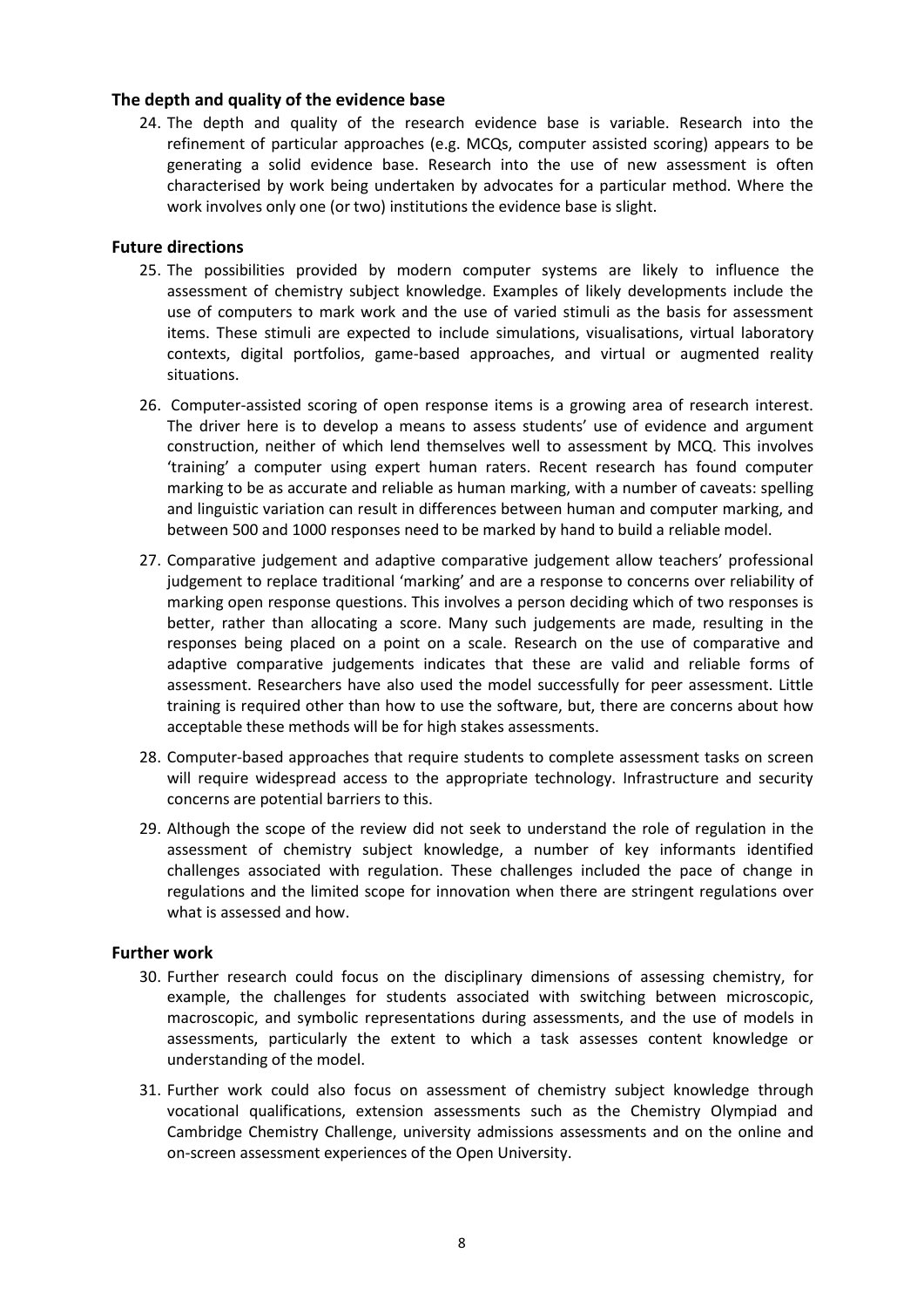32. In-depth case studies of international assessment systems could be used to inform the future direction of chemistry assessment in the UK and Ireland. For example, the development, adoption, and assessment of the Next Generation Science Standards in the USA could inform advances in the use of MCQs and electronic assessment to assess chemistry subject knowledge. Likewise, research and development associated with international assessments such as the Programme for International Student Assessment (PISA) and Trends in International Mathematics and Science Study (TIMSS) could provide relevant insights.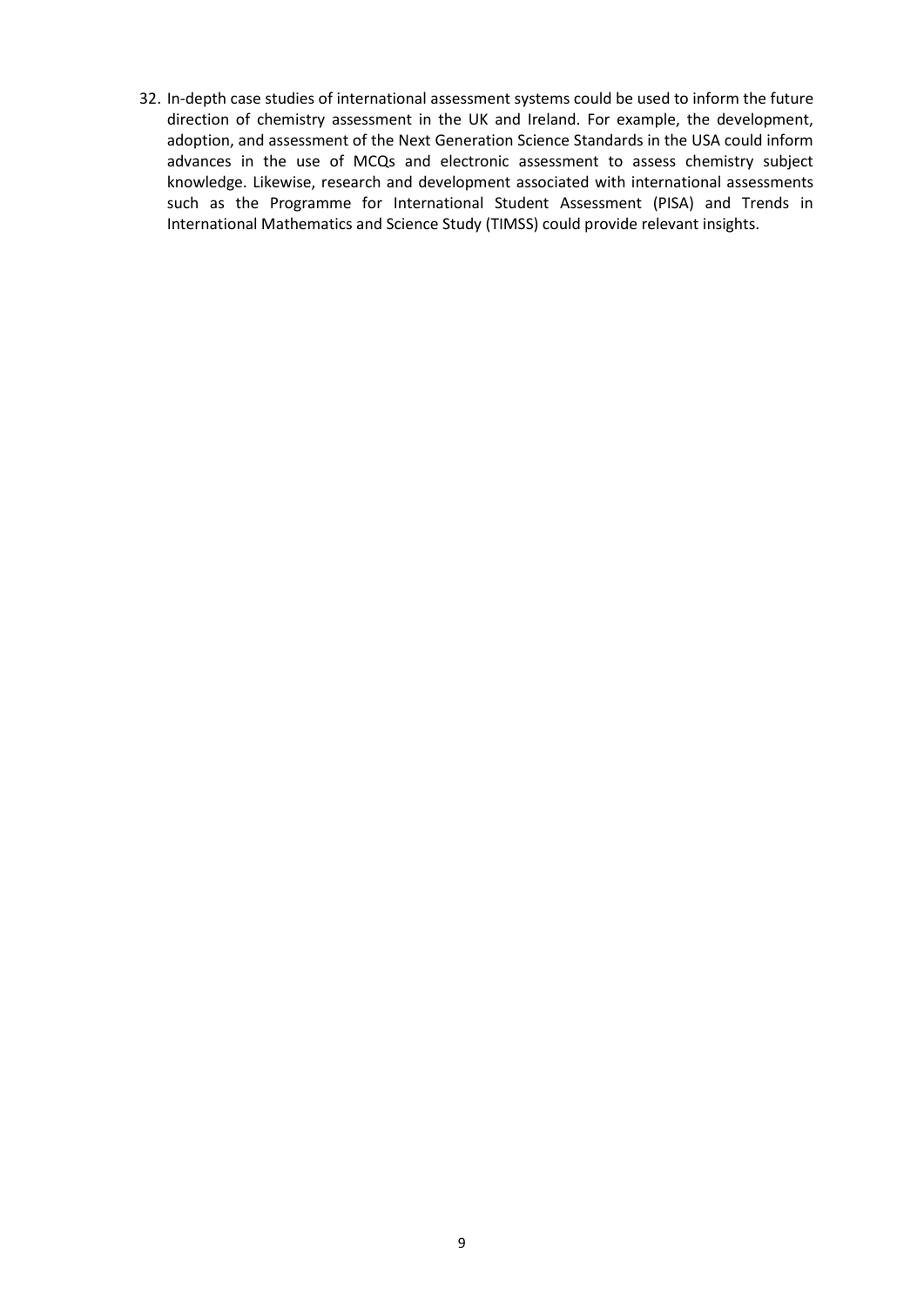# **Section 1: Introduction**

# **1.1 Aims of the review**

This review of the summative assessment of chemistry subject knowledge in secondary education addresses three questions:

- 1. What are the main summative assessment models for the assessment of chemistry subject knowledge in secondary education?
- 2. What are the advantages and disadvantages of each model that are reported in the literature?
- 3. What is the depth of research understanding available about the effectiveness of each assessment model?

Within these questions, the review has sought to gather information on:

- assessment models that have some subject knowledge element, including integrated assessment models (e.g. approaches that assess both subject knowledge and skills)
- assessment models that could be used to assess chemistry but where the literature available doesn't refer to chemistry applications
- past as well as current assessment models
- international work and perspectives on assessment of chemistry subject knowledge.

The review comprises two main strands of activity. The first strand is a systematic exploration of published and grey literature covering the summative assessment of chemistry subject knowledge in the 15-19 age range. The second strand consists of interviews conducted with 14 key informants with particular perspectives on assessment in chemistry. These two sources of data have been combined into a synthesis of approaches to assessment and, where applicable, research into their effectiveness.

## **1.2 Context of the review**

Assessment of pupils' performance in science plays an important and necessary role. It provides information about pupils' progress and achievements – information which should be of interest to the pupils themselves, to their teachers and to their parents. In the words of Black (1990):

Assessment is at the heart of the process of promoting children's learning. It can provide a framework in which educational objectives may be set and pupils' progress charted and expressed. It can provide a basis for planning the next educational steps in response to children's needs. By facilitating dialogue between teachers, it can enhance professional skills and help the school as a whole to strengthen learning across the curriculum and throughout its age range (p27).

However, assessment has been very much at the forefront of debate in the last two decades or so as it has become increasingly associated with accountability, the drive to raise standards, and the production of league tables of pupil performance in national and international tests. Moreover, questions continue to be asked about the form assessment might take, what should be assessed, the extent to which teachers should be involved, how often assessment should take place, and what should be done with data on pupils' performance.

An effective assessment system needs to give careful consideration to the aspects of a curriculum that are going to be assessed, the ways in which the assessment should be carried out, how the results will be interpreted, and the uses that will be made of the results.

What role should assessment play in the teaching of chemistry and science? A desirable assessment system would draw on a range of methods to yield sufficient reliable and valid data to enable standards to be monitored whilst, at the same time, provide appropriate measures of pupils' understanding – with the latter, ideally, permitting feedback to be provided to students to assist with their learning.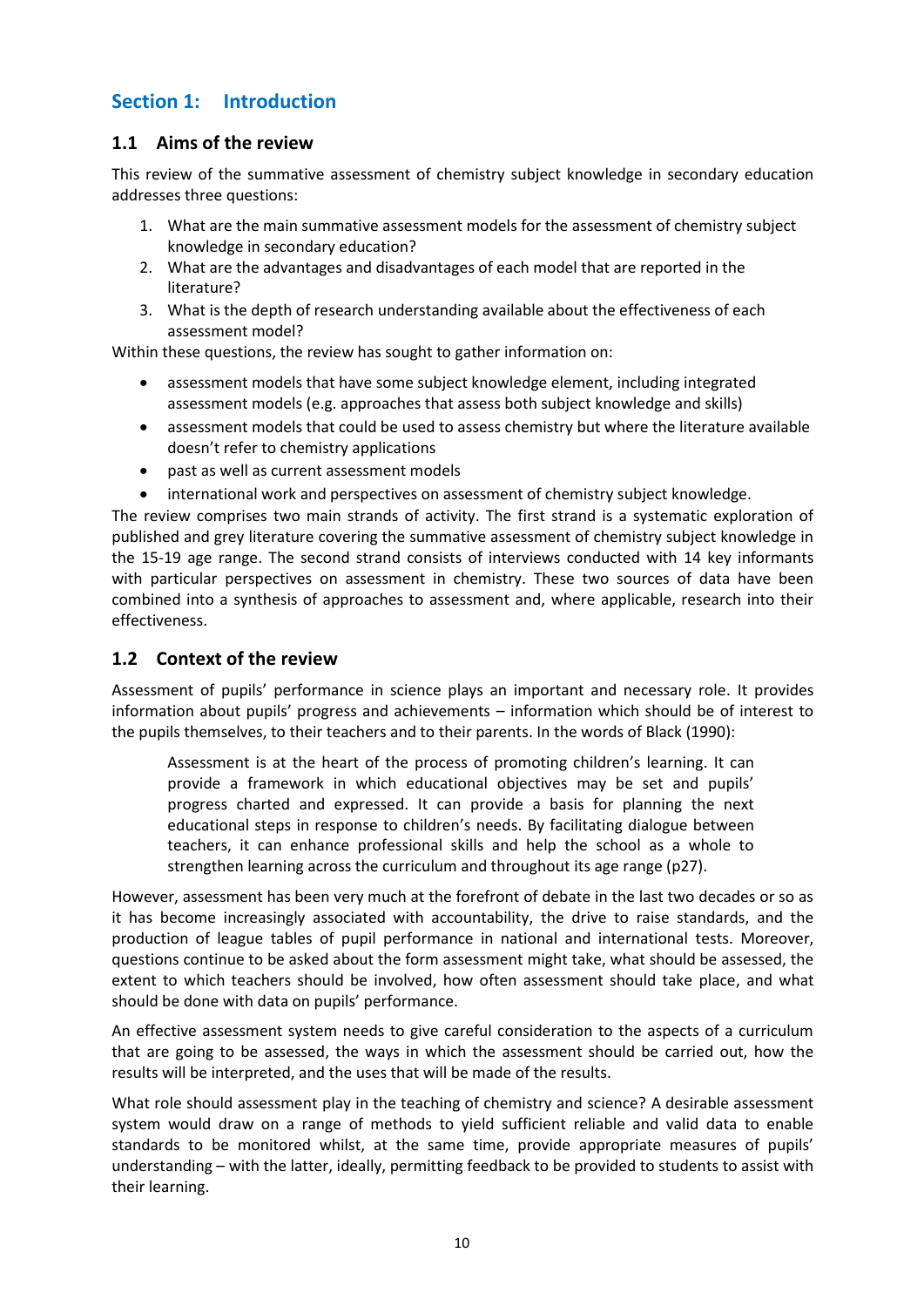This review has considered a diversity of assessment techniques relevant to the teaching of chemistry. The techniques lie in the area of the *summative* assessment, i.e. assessment that is normally formal in nature, that takes place at the end of a teaching block, and that aims to measure and report on learning outcomes in order to make a variety of comparisons.

# **1.3 The review report**

The review report has seven main sections. Section 2 provides details of the review methods. Section 3 provides an overview of the literature used in the report. Sections 4 and 5 consider, in turn, the variety of assessment tasks presented in examinations and the ways in which performance assessments are used in chemistry education. Section 6 considers future directions in the assessment of chemistry in secondary education. Section 7 summarises the evidence and proposes some points for further consideration.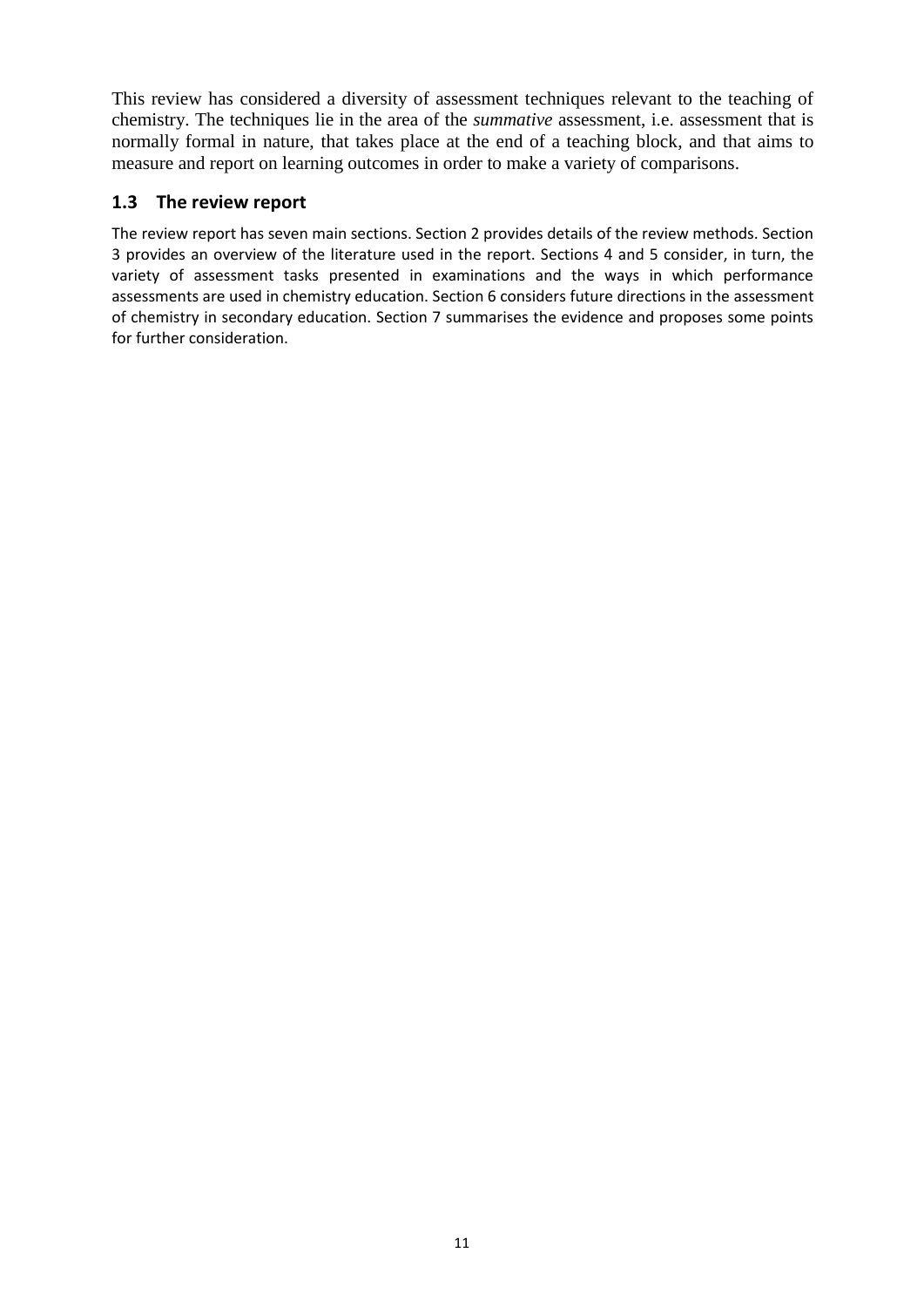# **Section 2: Review methods**

## **2.1 Identifying the relevant literature and research studies**

Four strategies were employed to identify the relevant literature.

- 1. Searches were carried out of the standard electronic databases available: the Education Resources Information Centre (ERIC), the British Education Index (BEI), the Social Sciences Citation Index (SSCI) and PsychINFO. The search focused on the period 2006 to 2016.
- 2. Key informants were asked to identify relevant publications during their interviews.
- 3. Hand-searches of journals were carried out to identify any very recent publications that may not yet have been listed on electronic databases.
- 4. In addition, the research team added a small number of other publications of which its members were aware and felt were relevant to the review. This included the identification of a small number of pre-2006 publications which provide an excellent overview of the issues surrounding summative assessment.

Full details of the electronic search strategy may be found in Appendix 1.

There were a number of challenges associated with the review.

Many publications about assessment focus on the use of assessment to evaluate an intervention, to develop diagnostic assessments, or formative assessment; these publications often do not provide information that would be useful when considering summative assessment.

Publications on assessment often include those in the 'grey' literature. Grey literature is often less accessible than academic science education literature as, in the context of summative assessment, it consists of, for example, reports from groups involved with the setting of examinations.

The websites of the three awarding bodies in England were used to identify details of current assessments of chemistry at GCSE and Advanced level.

The initial electronic searches identified 1148 publications. This was reduced to 256 after publications describing only diagnostic assessments, formative assessment methods, or evaluation of interventions, were removed. Further refining using the inclusion criteria described in Appendix 2 reduced the number of publications used in the review to 30. The key informants, hand-searches and publications identified by the research team added a further 3 publications to the main review.

### **2.2 Defining relevant studies: inclusion criteria**

In order to identify the relevant literature, a number of inclusion and exclusion criteria were developed for the work reported in the literature. These were informed by the review research questions.

The inclusion criteria may be found in Appendix 2.

The overall approach was to be inclusive, i.e. where publications appeared to offer something of relevance to the review; they have been included, even if there were insufficient details to enable all the inclusion criteria to be applied.

Application of the inclusion criteria yielded 33 publications which formed the basis of the report. A number of other publications provided useful general background material or overviews of provision, without reporting any data in detail. These publications have also been included in this report.

# **2.3 Extracting the key information from the literature**

A bespoke data extraction sheet was developed for extracting the key information from the publications. This focused on the following information: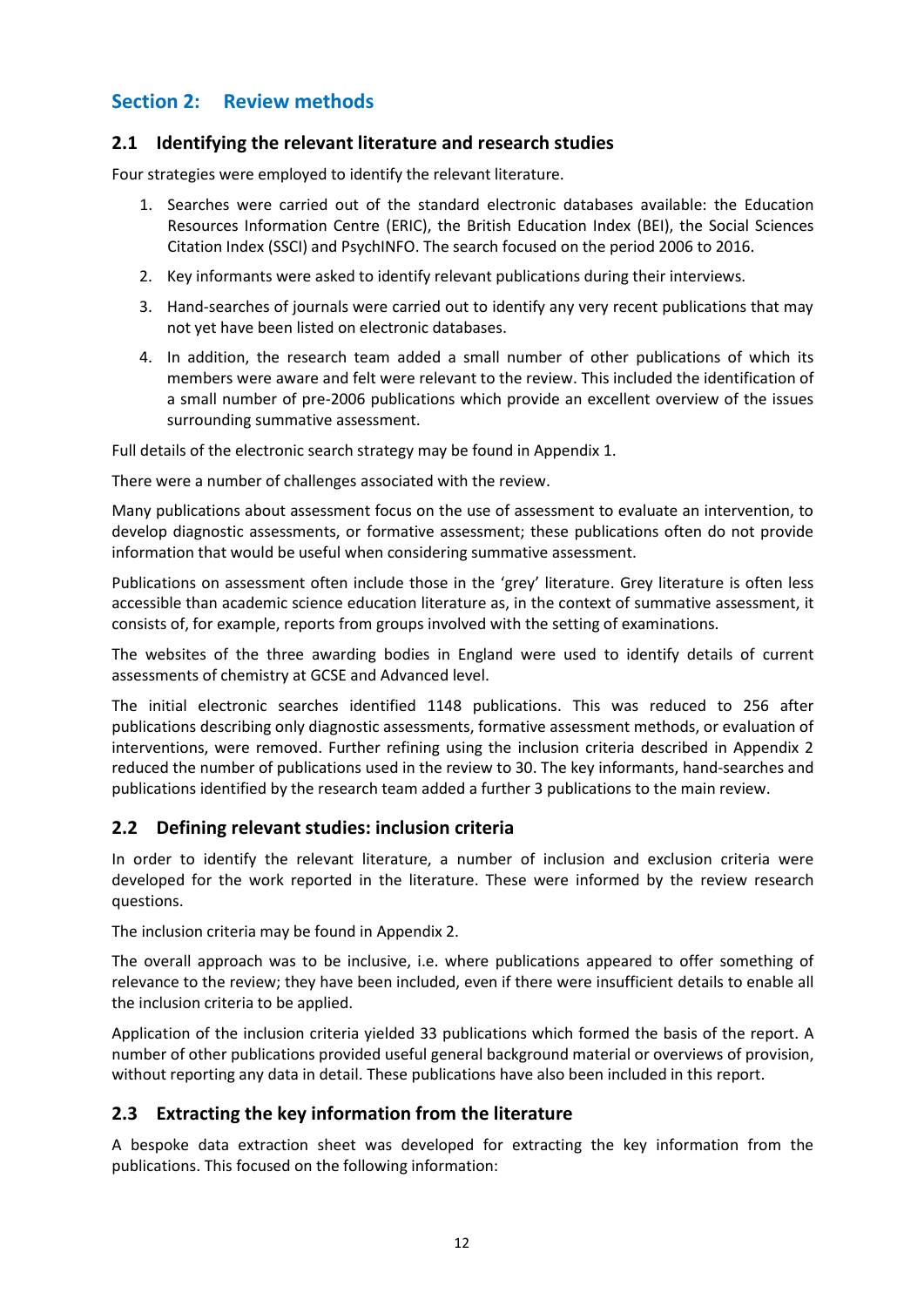- practical details (author, title, year of publication, source, country of origin, details of the researchers)
- the type of assessment methods described in the publication and the name of the assessment programme, where applicable
- the subject(s) being assessed
- the age(s) of the learners being assessed
- a brief description of the assessment method
- reported or apparent advantages and disadvantages of the assessment method
- any other information worth noting
- for a publication including research, the following additional information was noted:
- the review research questions addressed by the publication
- aims of the study being reported
- study design, including details of the sample
- data collection methods and instruments (including reliability and validity checks)
- data analysis methods (including reliability and validity checks)
- summary of findings and conclusions
- any other information worth noting.

The two members of the research team undertaking the literature review (Bennett and Whitehouse) worked closely together on the development of the data extraction sheet, testing a pilot version on a small number of the publications and then fine-tuning the sheet to ensure it covered the key information needed.

A copy of the data extraction sheet may be found in Appendix 3.

# **2.4 The interviews with key informants**

Interviews were conducted with 14 key informants with useful perspectives on assessment. The informants included those with experience of research in the area of assessment, and examiners for awarding bodies in the United Kingdom, including those with leadership responsibilities. Nine of the informants were currently based in the United Kingdom, while five were based abroad in Asia, Australasia, Europe, and North America; the perspectives offered by the informants tended to draw principally upon, but are not restricted to, assessment in the area of the world in which they currently work. The key informants work in countries where a substantial amount of work is being undertaken on assessment or where students perform well in international comparisons.

The report does not include direct quotations from key informants or the specific examples of assessments they discussed as much of this detail would be identifying. All key informants spoke on the basis that their contributions would be anonymous.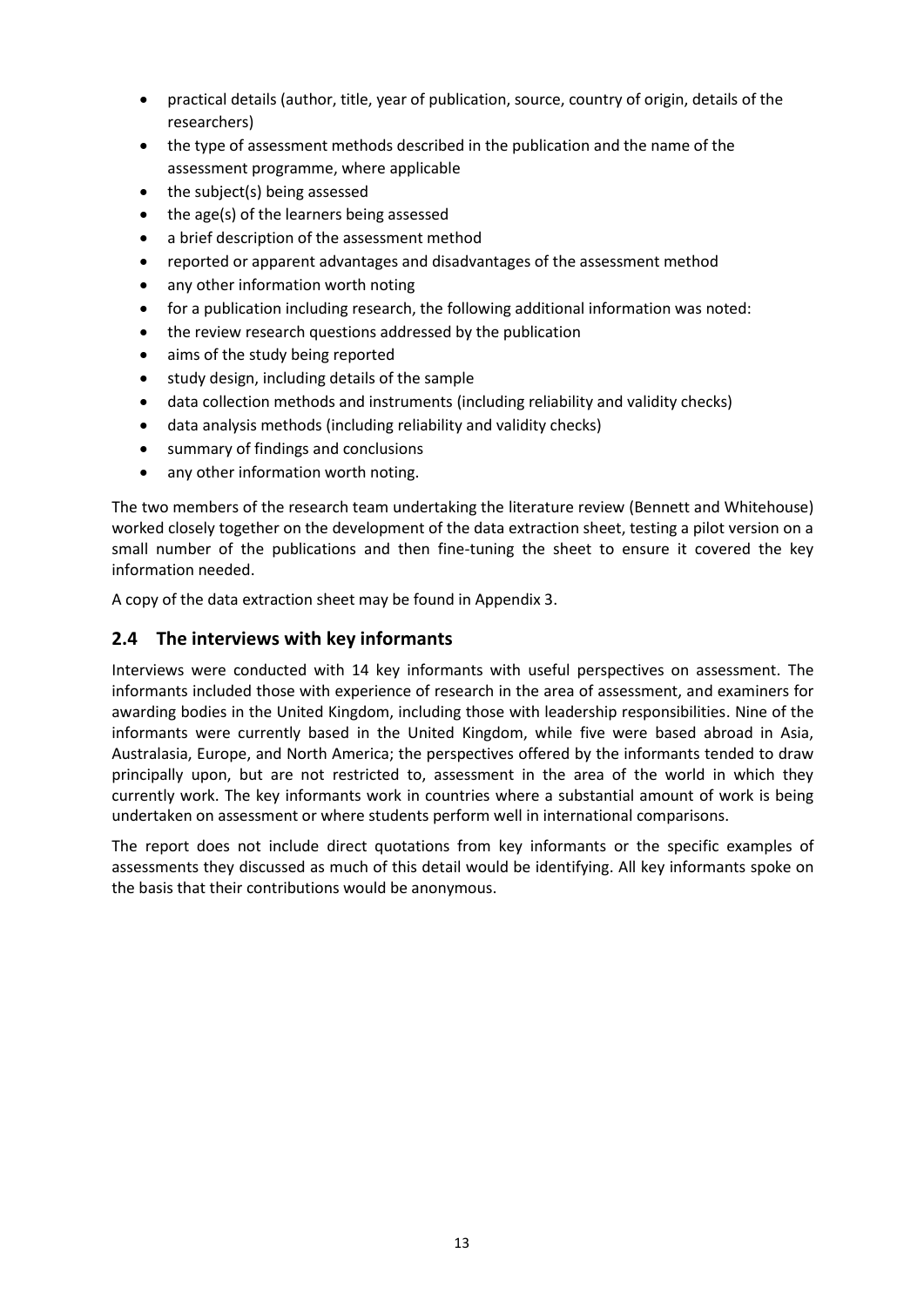# **Section 3: Overview of the sources of evidence**

## **3.1 Introduction**

There is a large body of literature related to assessment, including the assessment of students' understanding of chemistry, however much of that assessment is for the purpose of evaluating an intervention, or to develop diagnostic assessments that will be used formatively. There is much less research on the effectiveness of assessment instruments for the summative assessment of chemistry.

This review focuses on identifying the assessment instruments that are being used, or have been used to assess chemistry subject knowledge in the 14-19 age group. The review includes a number of reports of work in universities where instructors are seeking to find more effective ways of assessing their students' understanding; these have been included where they may have the potential to be useful in a school setting.

## **3.2 The literature search**

The literature search identified 64 publications from 9 countries that reported research into the assessment of chemistry and met the inclusion criteria for the review. On closer scrutiny, 31 of these publications did not provide sufficient information about the assessment tools or their efficacy for summative assessment. The review therefore covers the 33 publications from 7 countries that contribute information relevant to the assessment of chemistry subject knowledge for summative purposes.

32 out of the 33 publications appeared in peer-reviewed journals.

#### *Countries in which the research included in this review was conducted*

Research into the development of assessment approaches is undertaken in a number of countries across the world; those countries that feature in this review are shown in Table 1.

| <b>Country</b>   | <b>Publications</b> |
|------------------|---------------------|
| <b>Australia</b> | $\overline{3}$      |
| <b>Canada</b>    | 3                   |
| <b>Germany</b>   | $\overline{3}$      |
| <b>Greece</b>    | $\mathbf{1}$        |
| <b>Norway</b>    | $\mathbf{1}$        |
| <b>UK</b>        | 7                   |
| <b>USA</b>       | 15                  |
|                  |                     |
| <b>TOTAL</b>     | 33                  |

### <span id="page-13-0"></span>**Table 1 Country of study**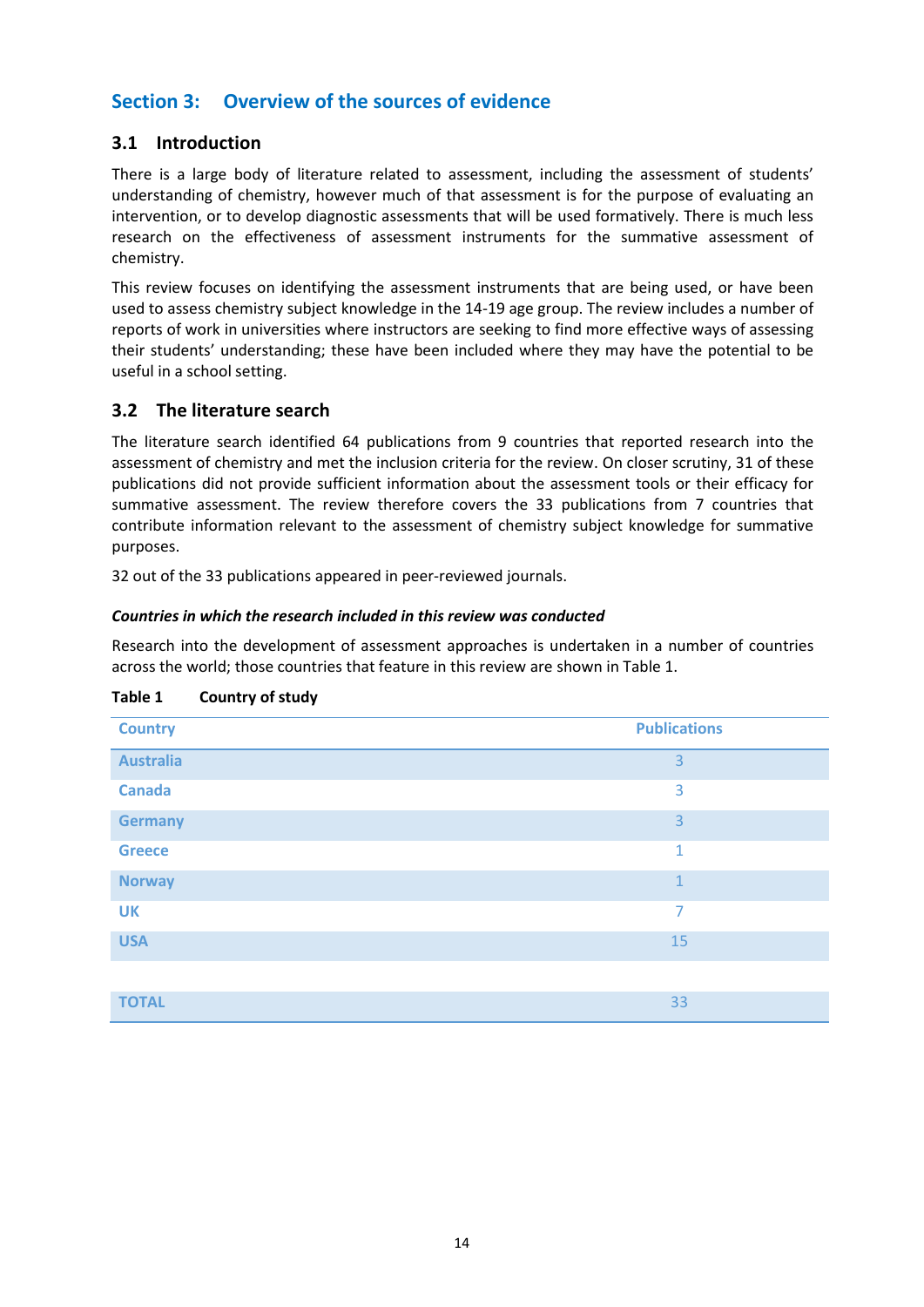#### *Student age range*

The review focused on recent research into the assessment of chemistry for the upper secondary/high school age range, taken to be ages 14-19. As Table 2 indicates, the research in the publications was most often focused on assessment at the undergraduate level in universities.

<span id="page-14-0"></span>**Table 2 Student age range identified in the research included in this review**

| <b>Age of students</b>          | <b>Publications</b> |
|---------------------------------|---------------------|
| Middle high school (age 14-16)  | 4                   |
| High school (ages 14-19)        | 6                   |
| Senior high school (age 16-19)  |                     |
| <b>University undergraduate</b> | 15                  |
| Age-independent                 |                     |
| <b>TOTAL</b>                    | 33                  |

#### *Science discipline*

Most of the literature reviewed described the assessment of chemistry subject knowledge; however the report does include some evidence from other subjects where it was felt to be relevant and offered a different perspective. Table 3 shows the subjects that were the focus of the publications reviewed here.

<span id="page-14-1"></span>

| Table 3 | Disciplinary focus of the publications included in the review |
|---------|---------------------------------------------------------------|
|---------|---------------------------------------------------------------|

| <b>Discipline</b>             | <b>Publications</b> |
|-------------------------------|---------------------|
| <b>Biology</b>                | $\overline{4}$      |
| <b>Chemistry</b>              | 17                  |
| <b>Physics</b>                | $\mathbf{1}$        |
| <b>Engineering</b>            | $\mathbf{1}$        |
| <b>Geography</b>              | $\mathbf{1}$        |
| <b>Mathematics</b>            | 3                   |
| <b>Science</b>                | $\overline{4}$      |
| <b>Discipline-independent</b> | $\overline{2}$      |
| <b>TOTAL</b>                  | 33                  |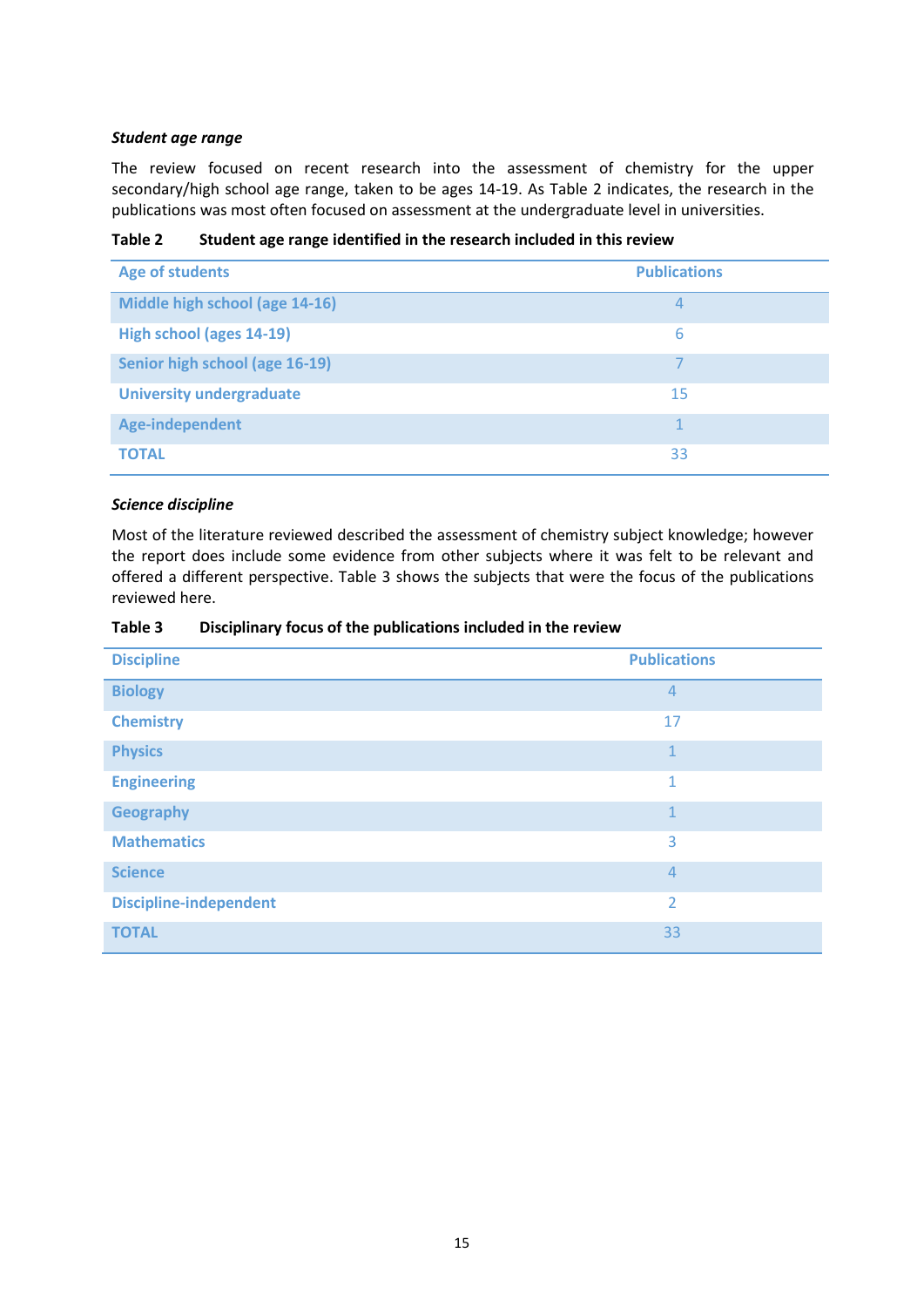#### *Types of assessment*

The literature reviewed described a variety of ways of assessing science subject knowledge, including approaches to marking. Table 4 shows the number of publications related to each of the key approaches discussed in the review.

| <b>Assessment approaches</b> | <b>Publications</b> |
|------------------------------|---------------------|
| multiple choice              | 9                   |
| closed response              | 1                   |
| open response                |                     |
| open book                    | $\overline{4}$      |
| concept maps                 | $\overline{2}$      |
| short answer questions       | $\overline{2}$      |
| pre-release materials        | $\mathbf{1}$        |
| criterion-referenced marking | 3                   |
| performance assessment       |                     |
| practical work               | $\overline{4}$      |
| oral examination             | $\mathbf{1}$        |
| use of video                 | $\mathbf{1}$        |
| comparative judgement        | $\overline{4}$      |
| computer-assisted scoring    | $\overline{2}$      |
| fieldwork                    | $\mathbf{1}$        |

<span id="page-15-0"></span>**Table 4 Assessment approaches**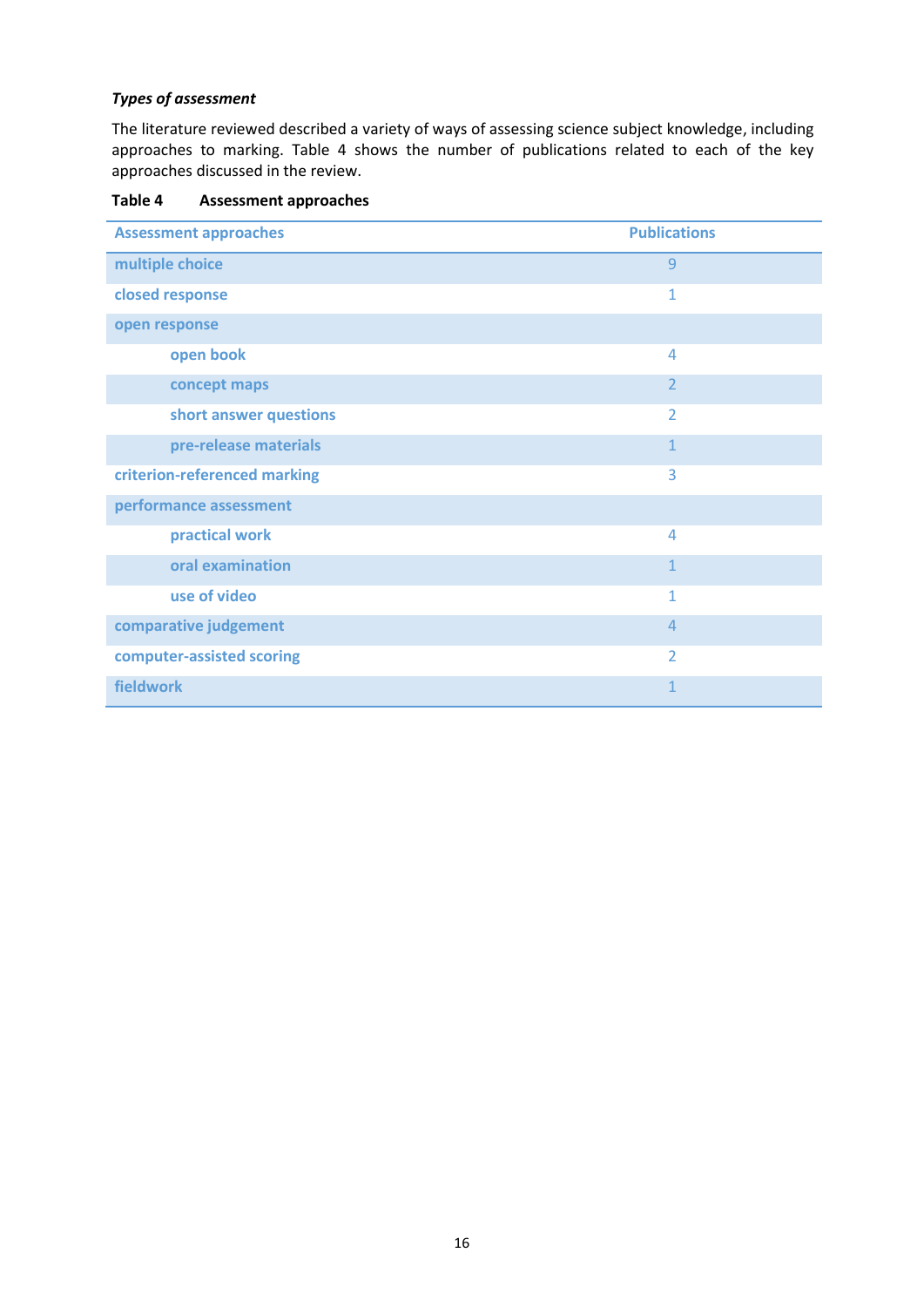# **Section 4: Assessment: question formats and scoring**

This section of the report describes the types of questions that are used to assess chemistry subject knowledge through written papers taken under examination conditions.

## **4.1 Multiple choice questions**

Multiple choice questions (MCQs) are a specific example of questions that require students to select an answer, rather than offer an answer of their own construction; such questions are described as 'fixed response questions'. Other models of fixed response questions include cloze tasks where students are asked to select words to complete statements, and matching questions, for example where students match properties of materials to particular substances.

This section of the report focuses on multiple choice questions, which is where much of the development is taking place.

A multiple choice question consists of two parts:

- the stem in which the question is posed, and which also may contain stimulus information needed to answer the question
- choices of answers the correct response, sometimes called the key or attractor, and also the incorrect choices, known as distractors.

MCQs are used to assess students' knowledge and understanding across a wide range of subjects. They have been used in the USA since the 1920s where large enrolments mean easily scored multiple choice tests are particularly useful (Black, 1998).

MCQs can take a variety of formats, for example the number of distractors provided can vary, or a piece of common information may be used to pose several questions. Typically MCQs are scored dichotomously – one mark for the correct answer and zero otherwise. The development of computer scoring has made it easier to use polytomous scoring systems (allowing scores other than 1 or 0) where partial credit can be given for selecting certain distractors.

It has been argued that MCQ can only be used to assess recall. However, the literature shows that provided MCQs are written appropriately, it is possible to test conceptual understanding and to learn a certain amount about students' higher level thinking skills. Likewise, some of the key informants argued that it was possible to write questions that challenge the best candidates.

### **4.1.1 Developments in the design of MCQs**

In recent years a number of testing regimes have developed more complex questions that test higher level thinking skills, for example Domyancich (2014) describes how the MCQs that form part of the Advanced Placement tests in chemistry in the USA were redesigned to better test conceptual understanding and higher order cognitive skills by requiring students to apply concepts in unfamiliar contexts. The motivation for this was to better match the assessments to the intended curriculum.

There are groups looking at the development of MCQs across a wide range of subjects, this section reports on some recent developments of MCQs which aim to improve the discrimination and reliability in assessment of chemistry and, in one case, physics.

### *Assigning partial credit for partial knowledge*

When constructing MCQs the examiner will typically attempt to base the distractors on the sorts of answers students might give to a free response item: in a question requiring a calculation the distractors may be alternative results of the calculation when a common error has been made; in questions testing understanding the distractors may be partially correct, or may reflect common misunderstandings.

The American Chemical Society Examinations Institute has explored the possibility of giving partial credit for students selecting incorrect answers that show partial knowledge in their multiple choice examinations (polytomous scoring) (Grunert, Raker, Murphy, & Holme, 2013). The researchers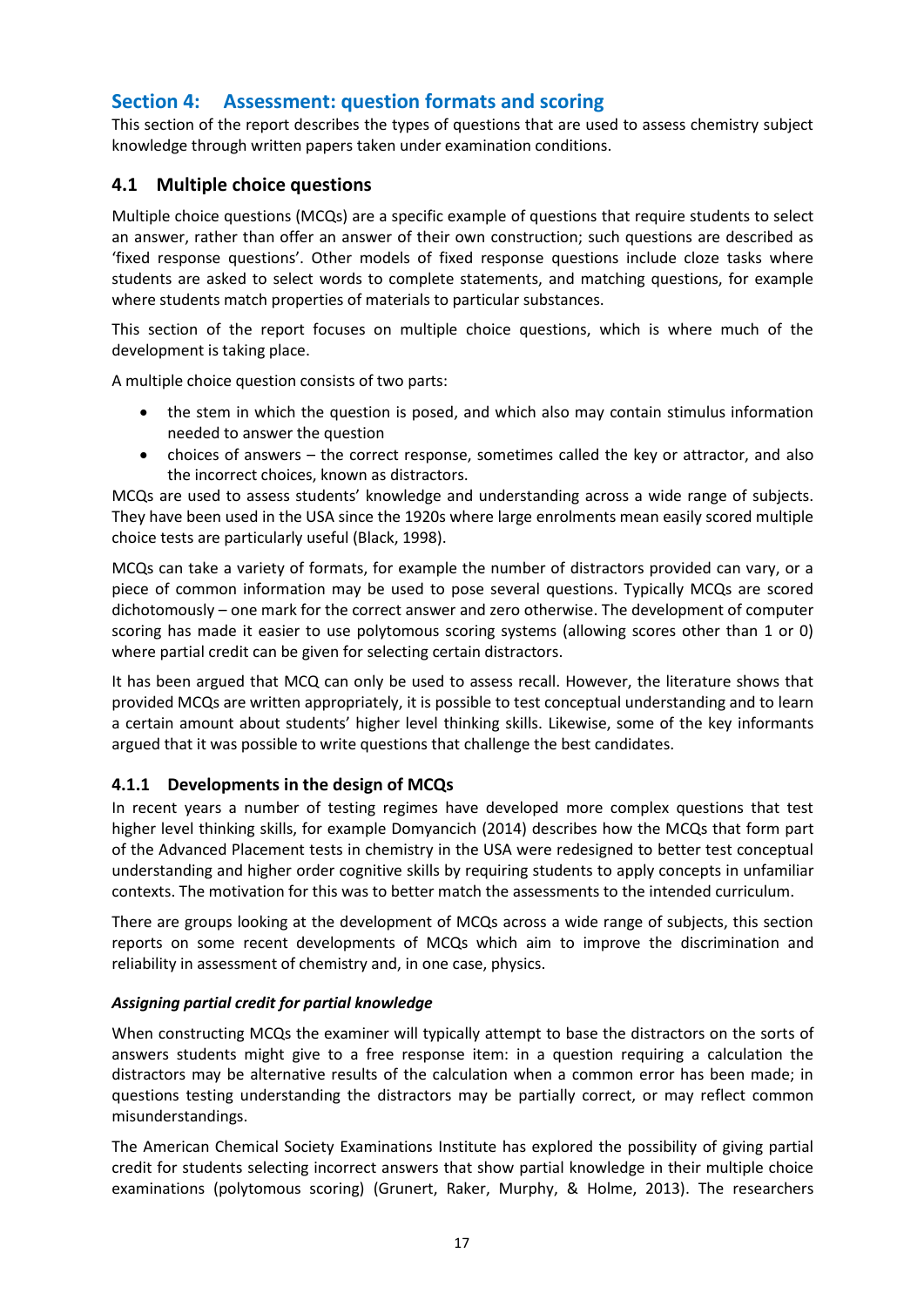worked with 23 instructors to develop a generic rubric (a set of criteria) that could be used to assign partial credit to the distractors in four-part multiple choice questions in a consistent way. In an iterative process the rubric was tested on a series of questions, amended and tested on further questions. The rubric was then used to assign partial credit scores to a General Chemistry examination of 70 items that had been used as the first term test for undergraduates. These partial credit scores were then applied to 1178 scripts that had originally been marked using a dichotomous scoring scheme. The outcomes of the exercise showed that whilst the ranking of high performing and low performing students was almost unchanged, there was some movement in the ranking of students of intermediate performance – students with a partial knowledge of the whole domain being tested were likely to benefit compared with those who have a good knowledge of only part of the domain.

Using such a rubric to ensure the partial credit scores are consistent from item to item would increase the time to develop new test items, but may make for better questions. The authors of the report suggest further work that might be done to determine what further information about students' breadth and depth of understanding can be gained from partial credit scoring.

#### *Ordered multiple choice questions*

The extent to which ordered multiple choice (OMC) questions can be used to assess students' level of understanding of core chemistry concepts has been investigated (Hadenfeldt, Bernholt, Liu, Neumann, & Parchmann, 2013). In OMC items the choices represent different levels of understanding of an idea rather than simply 'wrong' answers. The answers students select show where the students are in progressing to a deeper level of understanding.

The researchers used a construct map to describe levels of understanding of the nature of matter, an aspect of students' understanding of chemistry that is well-researched. These levels of understanding were then used to develop 10 OMC items and three free-response items, which were used to check the validity of the OMC instrument. The items were trialled on 294 students in grades 6-12 in a German grammar school.

The scripts were scored using a partial credit model. Item response analysis showed that the OMC items were able to discriminate between three levels of understanding of the structure and composition of matter as effectively as open-ended items. Items such as these have the possibility of providing a powerful tool for formative assessment in the classroom, but could also be used as part of a summative assessment scheme. However, developing these questions builds upon research on students' understanding of the core concepts in chemistry; not all aspects of students' understanding have been researched in such depth as the structure and composition of matter.

#### *Complex multiple choice questions*

An alternative partial credit model of scoring uses the 'answer-until-correct' system. In this system students receive feedback on whether their answer is correct, if it is wrong they try again until they select the correct answer; the fewer attempts they make, the higher their score.

Researchers used this model to replace standard multipart short answer physics questions with a series of linked answer-until-correct MCQs, described by the researchers as 'integrated testlets' (Slepkov & Shiell, 2014).

The testlets were developed from short answer questions (SAQ) that formed part of the mid-term and end of term exams in an introductory physics course in a Canadian university. In a traditional SAQ that requires some problem solving students use some answers from earlier parts of the question to answer subsequent parts. In the replacement MCQ testlet the question was broken down into parts, with each part using the answer-until-correct format so that students have the correct answer, which will be needed to answer following parts.

Two parallel papers were constructed for each of the mid-term and end of term exams; each complementary examination had an equivalent number of SAQs and testlets and covered identical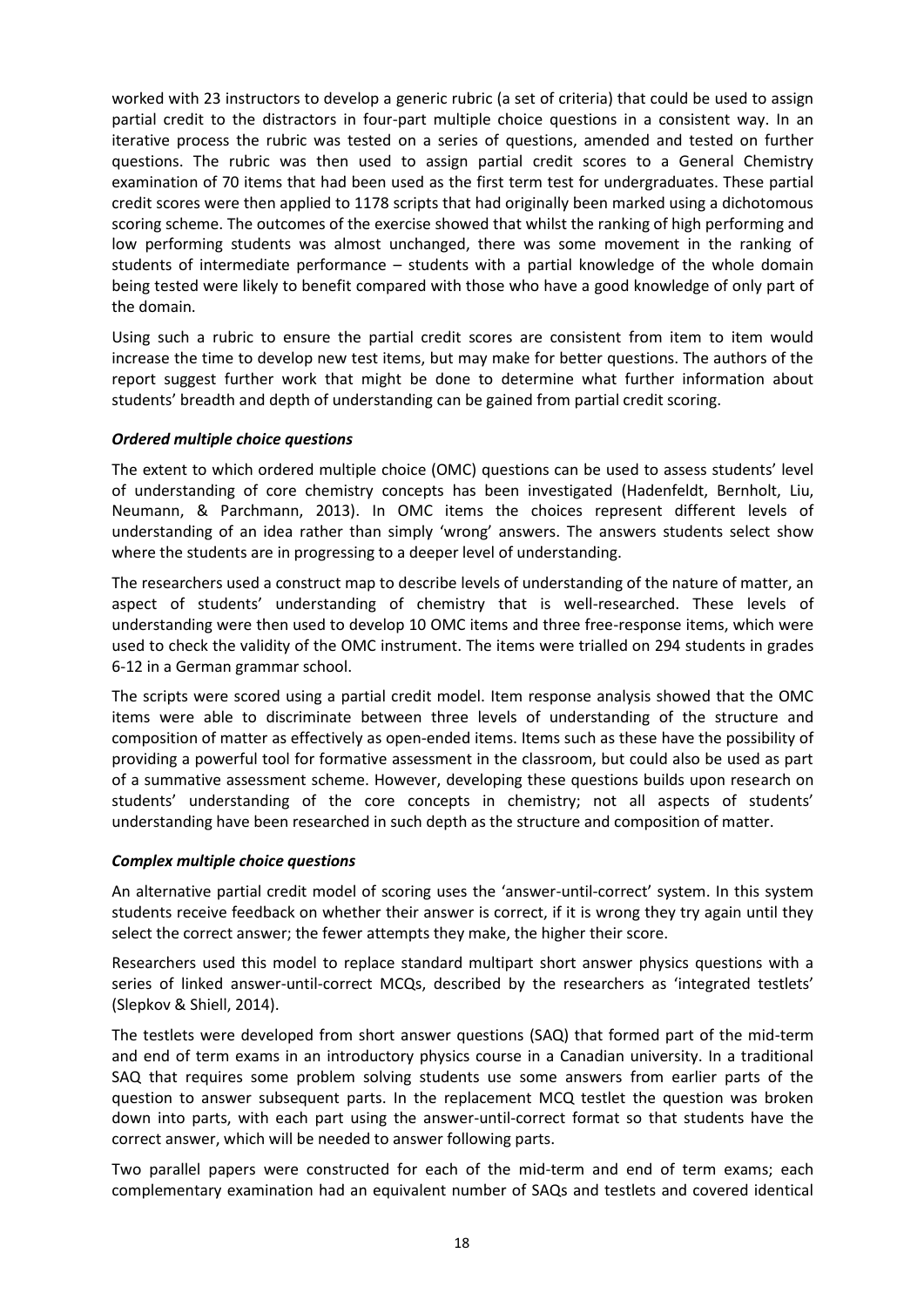course material, but swapped question formats for each topic covered so that performance on the two approaches to assessing the same idea could be compared. Although there was limited data, as only eight questions were used in this trial, it was found that there was a correlation between the scores on the two types of questions; however the integrated testlets were not as discriminating as the SAQs. Whilst the testlets can be machine-marked, measures of inter-rater reliability showed that there was some variability between scorers on the SAQs.

The testlets provide information about how a student progresses through a problem, but they do not measure exactly the same construct as the equivalent SAQ because the procedural route through the problem is defined by the question, with no room for students to make decisions about how to tackle the task.

## *Discouraging guessing*

When administering MCQs, it is inevitable that candidates may able to score a certain percentage of marks simply by guessing. In a study at the US Naval Academy in Maryland, USA, undergraduate midterm examination multiple choice papers were amended to decrease the contribution of the final score resulting from guessing (Campbell, 2015). The number of distractors was varied depending on the type of question – those that required extensive reading were limited to four choices, whilst those that gave the answer to calculations had up to 10 possible responses. Students were encouraged not to guess by being told that they would score 4 marks for each correct answer and 1 mark for any answers left bank, thus it was unlikely students would improve their score by uninformed guessing.

It was found that crediting blank answers led to fewer students making uninformed guesses. Reducing guessing increased the reliability of the scores of individual students by reducing the contribution of marks obtained through uninformed guesses to overall scores.

# **4.1.2 Current use of multiple choice questions to assess chemistry subject knowledge in secondary education in England**

All the assessments of chemistry at Advanced GCE (from 2017) and GCSE (from 2018) include some fixed response questions, with most specifications including a section of MCQ within some question papers. These questions usually have a key and three distractors and are scored dichotomously.

# **4.1.3 Practical considerations in using multiple choice questions**

Key informants reported that there was an important place for multiple choice questions in the assessment of chemistry subject knowledge, particularly in contexts where there are large numbers of students undertaking the assessment. MCQs were described as a reliable way of assessing the full examination specification with the facility of quick marking, often by machine, which allows processing thousands of entries in a cost and time effective way.

There were differences reported in terms of how familiar students are with these items. In contexts where MCQs are widely used, it was seen as an advantage that students knew how to handle these questions, but where they were unfamiliar with the format it was noted that students need more examination preparation including guidance about how long they should expect to spend on each question.

In common with the literature cited above, key informants identified a range of practical challenges associated with use of MCQs:

- the possibility that students answer questions correctly by chance or educated guessing
- difficulty in writing questions (and associated difficulty in recruiting appropriately experienced question setters), particularly in finding suitable distractors that are not misleading, too similar to the correct answer, or which require a lot of processing by students in the time available
- external misconceptions that MCQs are inherently easy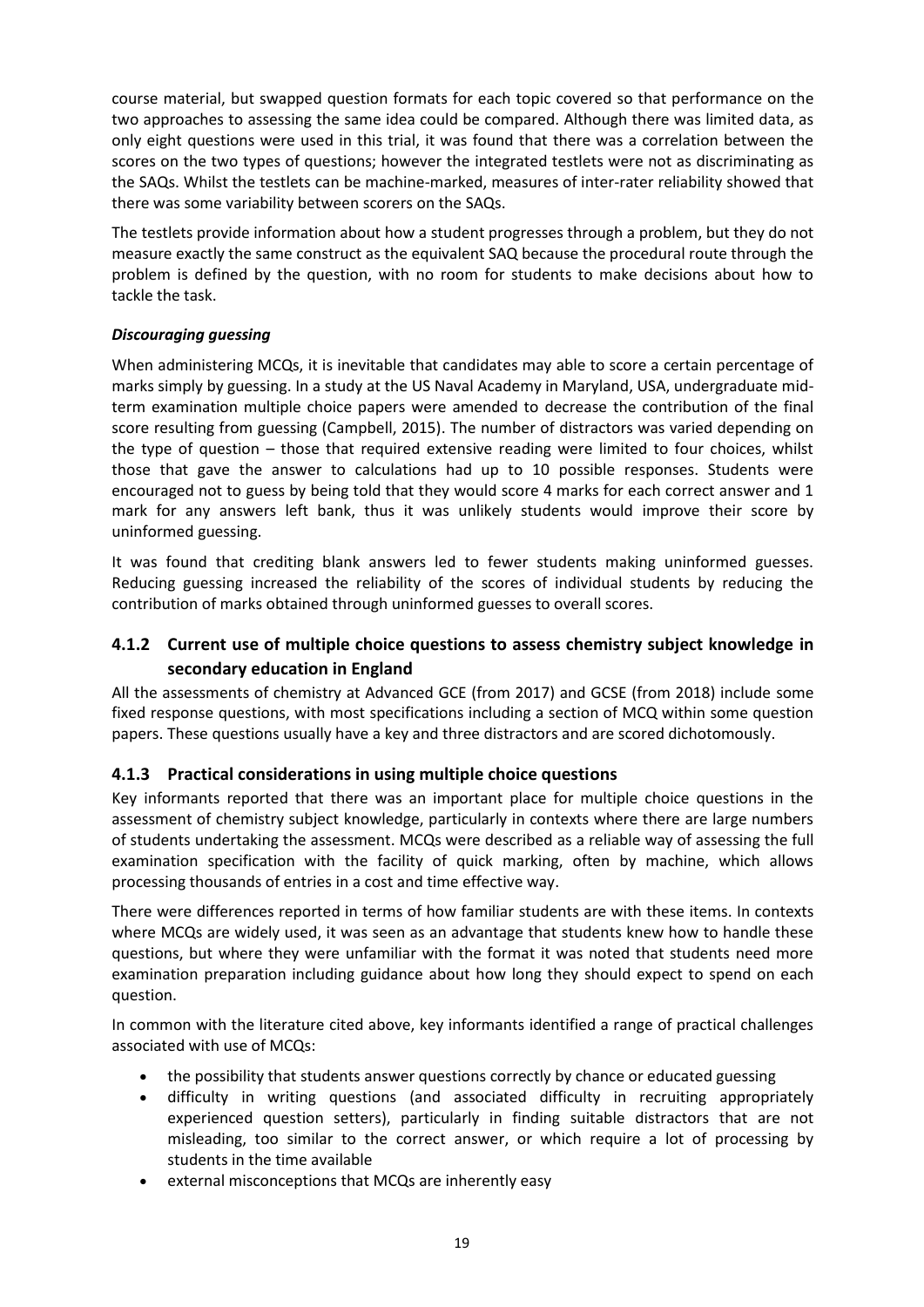the possibility that a large amount of reading or processing is needed for a single mark.

It was also identified that standard MCQs are unsuitable for criterion-referenced assessment, and for assessing some objectives, for example, whether a student can create a reasoned argument, work through a multi-step calculation, or draw conclusions from data.

The use of on-screen assessments opens the way for using MCQs for adaptive questioning, where the route taken through the questions is determined by students' responses. If this approach is used for summative assessment, there may be a perceived unfairness associated with students answering different questions, and a different number of questions; this development would require more questions to be supplied by suitably experienced question setters. It was estimated by one of the key informants that this approach would require a bank of over 1000 items, so had been dismissed as impractical given organisational resource constraints.

Other forms of MCQs mentioned by key informants include two-tier questions or a single MCQ with students having to explain their choice.

# **4.2 Closed response questions**

Closed response questions are objective questions where students supply the answer, but the answer is constrained by the question format (Black, 1998). There is a wide range of tasks that can be set using this format, some common examples include:

- supplying a single word or short phrase to a specific knowledge question
- supplying words to complete a cloze passage
- answering a short numerical problem
- completing a chemical equation.

Usually there will be a single mark awarded for the answer.

## **4.2.1 Developments in the use of closed response questions in chemistry**

A number of researchers are investigating the use of concept maps to assess students' understanding of the links between ideas within a particular domain in chemistry. This type of assessment is very open and can be challenging to mark (see later in this report) (Lewis, Shaw, & Freeman, 2011). For this reason researchers have tried to design instruments based on the idea of concept mapping but to generate a more closed assessment.

Vachliotis, Salta, Vasiliou, and Tzougraki (2011) developed what they called Systemic Assessment Questions. These questions used concept mapping techniques to show the relationship between a group of organic compounds and the chemical reactions that linked them. Partially completed diagrams were given to students and they were asked to fill in the spaces and also draw arrows to show the direction of the relationships.

These novel questions were given to  $11<sup>th</sup>$  grade Greek chemistry students in class tests along with some conventional fixed response questions covering the same domain. Teachers had used similar diagrams in teaching the topic, so students were familiar with the approach. These were closed response questions with only one possible correct answer for each space, thus ensuring that the scoring of the questions can be reliable. 65 students answered the first test and 42 the second test; with only 7 out of the 20 questions over two tests being of the novel kind it is difficult to draw strong conclusions about the potential of this model; further work would be needed to establish whether the approach has a wider application.

# **4.2.2 Current use of closed response questions to assess chemistry subject knowledge in secondary education in England**

All the assessments of chemistry for Advanced GCE (from 2017) and GCSE (from 2018) included some closed response questions. Closed response questions are useful for assessing recall of chemistry ideas, they can also be used to assess students ability to apply an idea in a different context from which is may have been taught.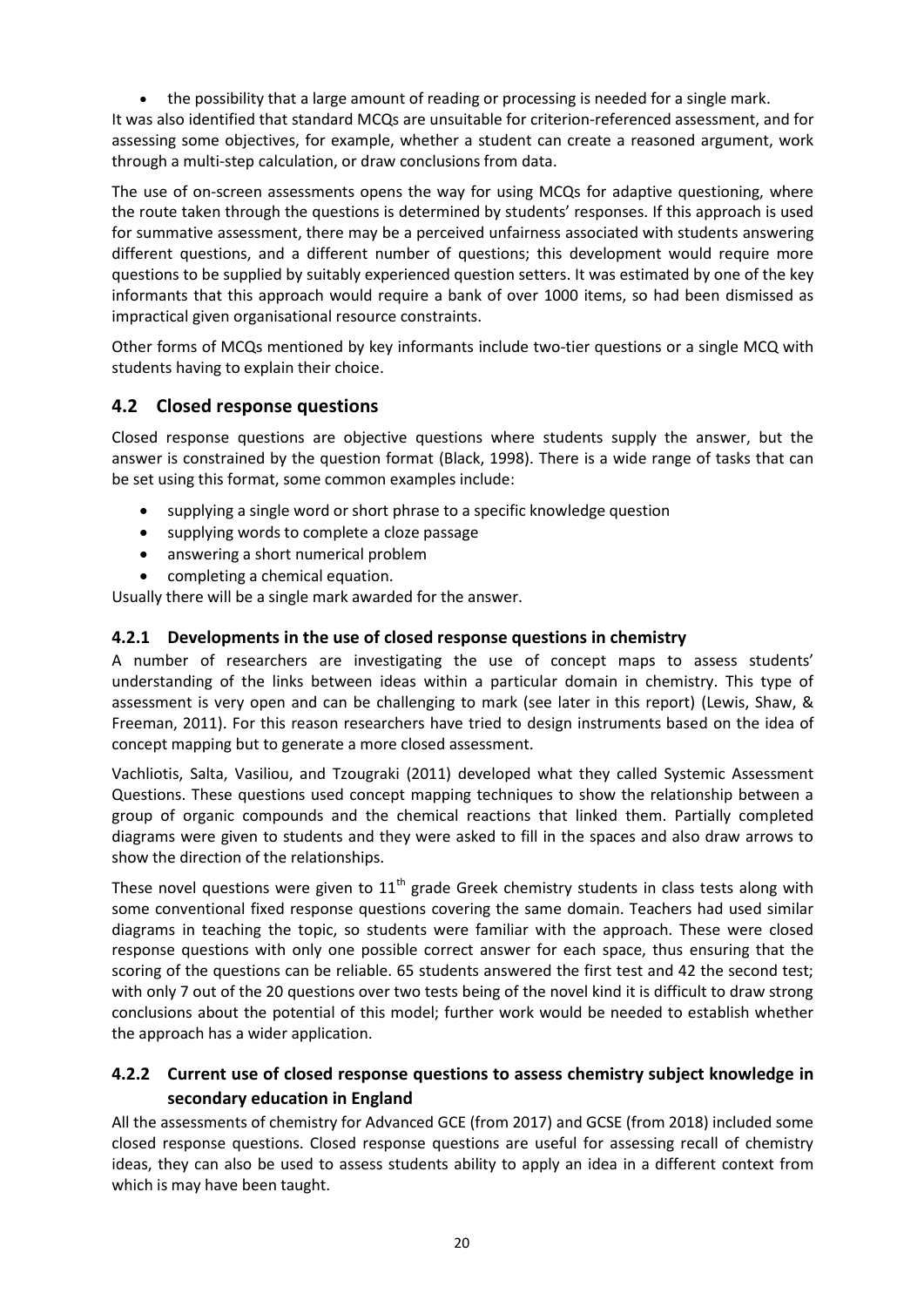At Advanced GCE closed questions are used to assess such ideas as:

- electron configuration of a named ion
- bond angle of a complex ion
- ionic equation for a reaction
- systematic name of a compound from its formula
- identify a functional group on a diagram of the structural formula
- extracting data from a graph
- identify the type of reaction described.

#### (AQA, 2015; Edexcel, 2015a; OCR, 2016b)

Closed questions are also used at GCSE where they might ask students, for example, to :

- complete a table that has some data provided
- use data about boiling point and melting point to deduce the state of a substance at a given temperature
- complete a sentence describing a reaction
- complete a dot and cross diagram for a covalent compound
- write a word equation for a reaction
- complete a diagram showing paper chromatography
- calculate a mean value from data.

(AQA, 2016; Edexcel, 2016; OCR, 2016a)

## **4.2.3 Practical considerations in using closed response questions**

Closed answer questions have tightly defined mark schemes; this means scoring can be reliable and gives the possibility of on-screen assessment with computer scoring. Whilst the required answers are tightly defined there may need to be some judgement made about the acceptability of the answer, for example whether the correct spelling is required, and if not how much leeway is allowed in interpreting the given spelling. If the questions are to be scored by computer all possible acceptable answers would need to be supplied.

# **4.3 Open response questions**

Open response questions (also called constructed or free response) are those questions that do not constrain the student's response. The response may be written, drawn, or a calculation, or a combination of these. The score for the questions may be one or two marks or many marks for an essay or other extended piece.

This section reports on the variety of formats for open response questions used in examination contexts, the following section considers free response tasks that are carried out by students during the course, before the examinations, (usually) marked by their teachers, and the mark combined with those from written papers.

### **4.3.1 Evidence from the literature about formats of open response questions**

### *Short answer questions*

In this context short answer questions (SAQ) are those that require a short textual answer, a diagram or calculation, and are usually worth 1-4 marks. SAQ are currently marked by examiners, rather than machine-scoring, which is used for multiple choice questions (MCQ). The use of machine scoring to score open response questions is a developing area of research, discussed *in Section 6: Future directions*. As machine-scoring of MCQs is more reliable than hand-marking SAQ it needs to be considered what advantages SAQ bring to an assessment framework.

Often SAQ are part of a structured multi-part question which requires students to address a more complex problem that has been broken down into a series of steps. These questions allow the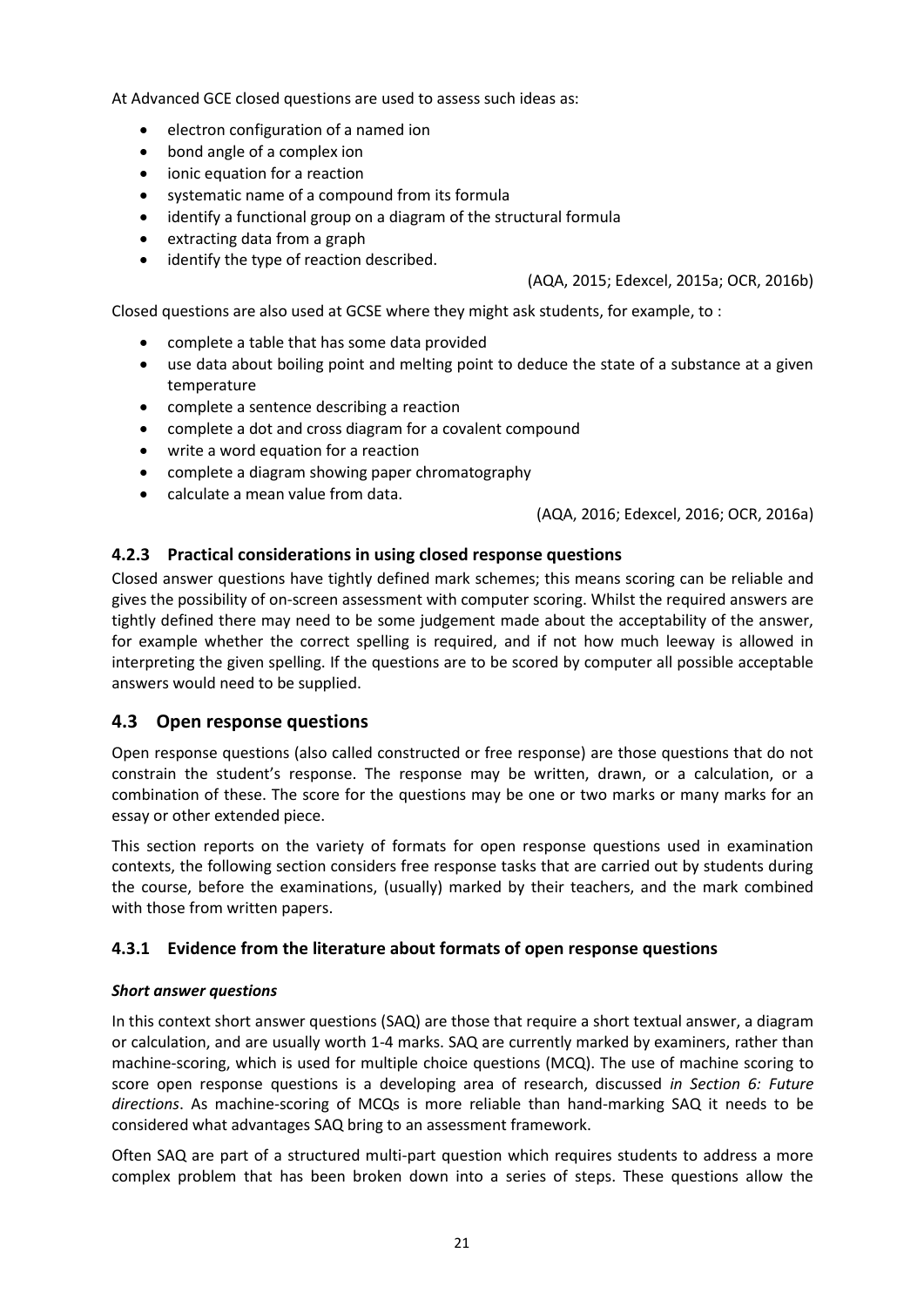student more freedom of expression than the closed response questions described earlier and consequently can reveal more about the students' thinking.

Hudson and Treagust (2013) investigated an apparent difference in performance by male and female students in the Victoria (Australia) state university entrance examinations for chemistry. The examinations consist of MCQ and SAQ assessing both recall and application of chemistry knowledge to a particular situation, usually requiring a calculation. The researchers developed sets of paired questions that assessed the same content knowledge in MCQ or SAQ format. The tests were given to students in four secondary schools that have traditionally performed well in the university entrance examinations.

The results of the study showed that within this cohort the lower ability students found the SAQ questions slightly more difficult than the MCQ. It has been argued that male students perform better on MCQ questions than female students however this study found that, after student ability is taken into account, there was no significant difference in the performance of male and female students on the two question formats.

In a study to find out what would be the effect of removing SAQ from high stakes assessments Lissitz et al. (2012) used a variety of statistical tools to investigate whether there are differences in the contribution that MCQs and SAQ make to the overall scores in the Maryland High School Assessments (USA). The researchers used the scores of 10,555 students in their high school graduation examinations in biology, English, algebra, and government. The SAQs in the tests are worth 3 or 4 marks. In all four tests MCQs and SAQs were designed to test the same knowledge and skills. In each paper approximately one third of the marks were for SAQs.

The researchers found that whilst the MCQs and SAQs did measure broadly the same constructs, the tests that included SAQs were harder than those just including MCQs. They also found that female students' performance was higher relative to males when the test included SAQs, providing support for the theory that females' high verbal abilities result in higher scores on SAQ items. This result contrasts with the findings of Hudson and Treagust (2013) above, however the cohort in the Australian study did not include the full ability range, and the difference in performance on MCQ and SAQ is more evident amongst lower ability students who may have difficulty in the writing demands of SAQ and are also more likely to benefit from scoring by guessing on MCQ. Another difference between the two studies is that the SAQ were different in style between the two studies, with the Australian study being confined to mostly quantitative problems.

Lissitz et al. (2012) point out that although there is a good correlation between scores on MCQ and SAQ they do not test exactly the same constructs and without SAQ items in the assessment the focus of teaching may narrow to only those skills required to do well in a MCQ examination.

#### *Concept mapping*

Concepts maps are used in teaching to help students make connections between ideas; studies have found that they are useful tools to help students generate meaningful connections between chemical concepts (Francisco, Nakhleh, Nurrenbern, & Miller, 2002). It is difficult to develop a consistent model for writing scoring rubrics for students' constructed concept maps because of the variety of ways in which students present their ideas and the connections between them.

Chemistry tutors at Kennesaw State University (USA) developed the idea of 'creative exercises' in which students are given a brief prompt about a chemistry context and asked to write down as many distinct, correct, and relevant, statements as possible (Lewis et al., 2011). The statements expected are of the sort that would be shown on a concept map for the prompt context. The exercises were used as a teaching tool and also incorporated into in-class tests. The tests were taken by 276 students and were graded by three people. The researchers compared the students' scores on the tests with their scores on First-Term General Chemistry examination of the American Chemical Society (ACS) Examination Institute. The exercises and examination both cover the same chemistry content, but the ACS is a multiple choice examination, so it would not be expected that there would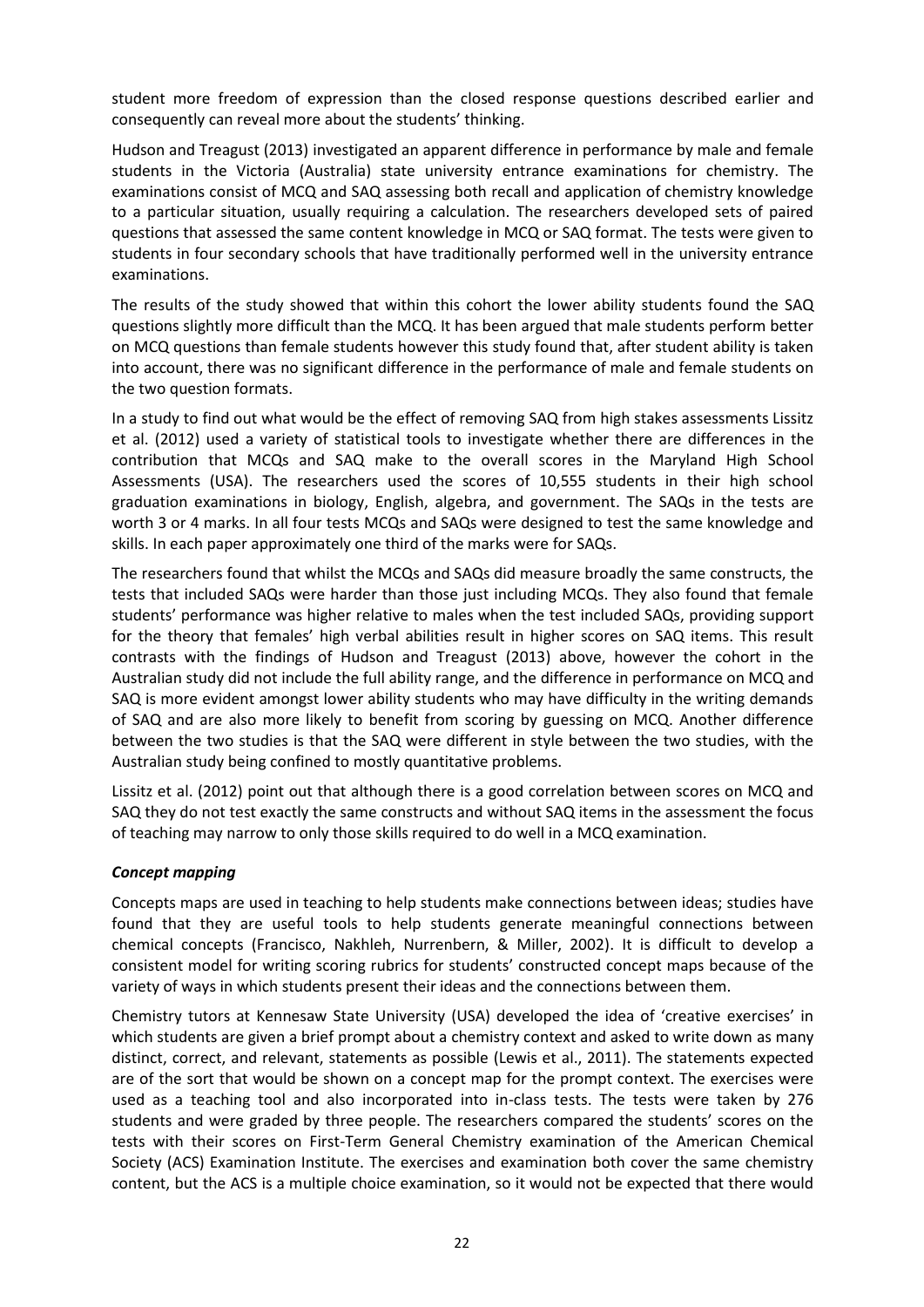perfect agreement between the two; the correlation between the scores on the exercise done as inclass tests and the ACS examination scores was 0.50. The researchers proposed that the combination of the acceptable correlation and the satisfactory inter-rater agreement, leading to the conclusion that this might be a question format that is generalisable to other situations.

#### *Open book examinations*

Whilst many chemistry examinations will allow the use of a data book, open book assessments are those where students may use textbooks, notes, or other reference materials in an examination. There are variations in this type of assessment: for example students are supplied with an unmarked copy of book (such as the set text in an English literature examination); or students may only be able to take their own hand-written notes; or they may be able to annotate their textbook.

The rationale for introducing open book examinations includes reducing examination stress, reducing the need for rote learning, and encouraging higher level thinking skills. Many of the more recent reports in the literature describe single studies by instructors working in a higher education setting, however there has been some work done with teachers in schools.

A reform in the curriculum in Norway in 1994 placed a new emphasis on school-based evaluation and also the promotion of higher level cognitive skills. Researchers took this reform as an opportunity to work with high school science teachers in developing a teaching and learning framework that supported these aims; they included open book assessment in the development (Eilertsen & Valdermo, 2000). Over the three years of the project researchers found that both students and teachers developed a better understanding of the nature of knowledge and the process of learning. The study showed that the majority of students showed improved learning and recognised that, even though the tests were perhaps more demanding than closed book tests, they did lead to better learning.

An open book examination developed at the Department of Mechanical and Mechatronic Engineering at the University of Sydney, Australia, was described as a 'Power Test' (Baillie & Toohey, 1997). This examination took a very open approach – students were able to take up to 8 hours for the examination; they would write their paper in an examination room but were allowed out to visit the library, collaborate with colleagues, and take comfort breaks. They could not take anything in or out of the examination room. The purpose of this approach was to remove the need to rote learning and encourage deep learning. Much thought went into designing assessments that tested this deep learning.

Students were prepared for this different assessment approach through the teaching and a practice examination. The examinations were marked using the SOLO taxonomy (Biggs & Collis, 1982) and marks were compared to the students' marks on a closed book examination taken the previous year. The open book approach showed that more students were able to achieve the higher grades, demonstrating the higher level thinking skills described in the SOLO taxonomy as 'extended abstract'.

Both the studies reported above emphasise the need to prepare students for this different kind of assessment and to develop an assessment appropriate to the approach. This necessity is reflected in a study by Moore and Jensen (2007) in which they gave the same examination to two halves of a cohort of 351 undergraduate students on an introductory biology course at US university. Those students who knew they would have access to their books in two of the mid-term tests (the experimental group) did not score as well on those tests as those who took the identical closed papers (the control group), neither did the experimental group score as well on the final closed book examination that covered all the content of the course. The students had identical preparation for the tests and the same opportunities for additional support; this support was taken up far more by the control group than by the experimental group.

A study at the US Air Force Academy in Colorado, USA, investigated the effect of open-book exams on student achievement in an introductory statistics course (Block, 2012). The course is designed to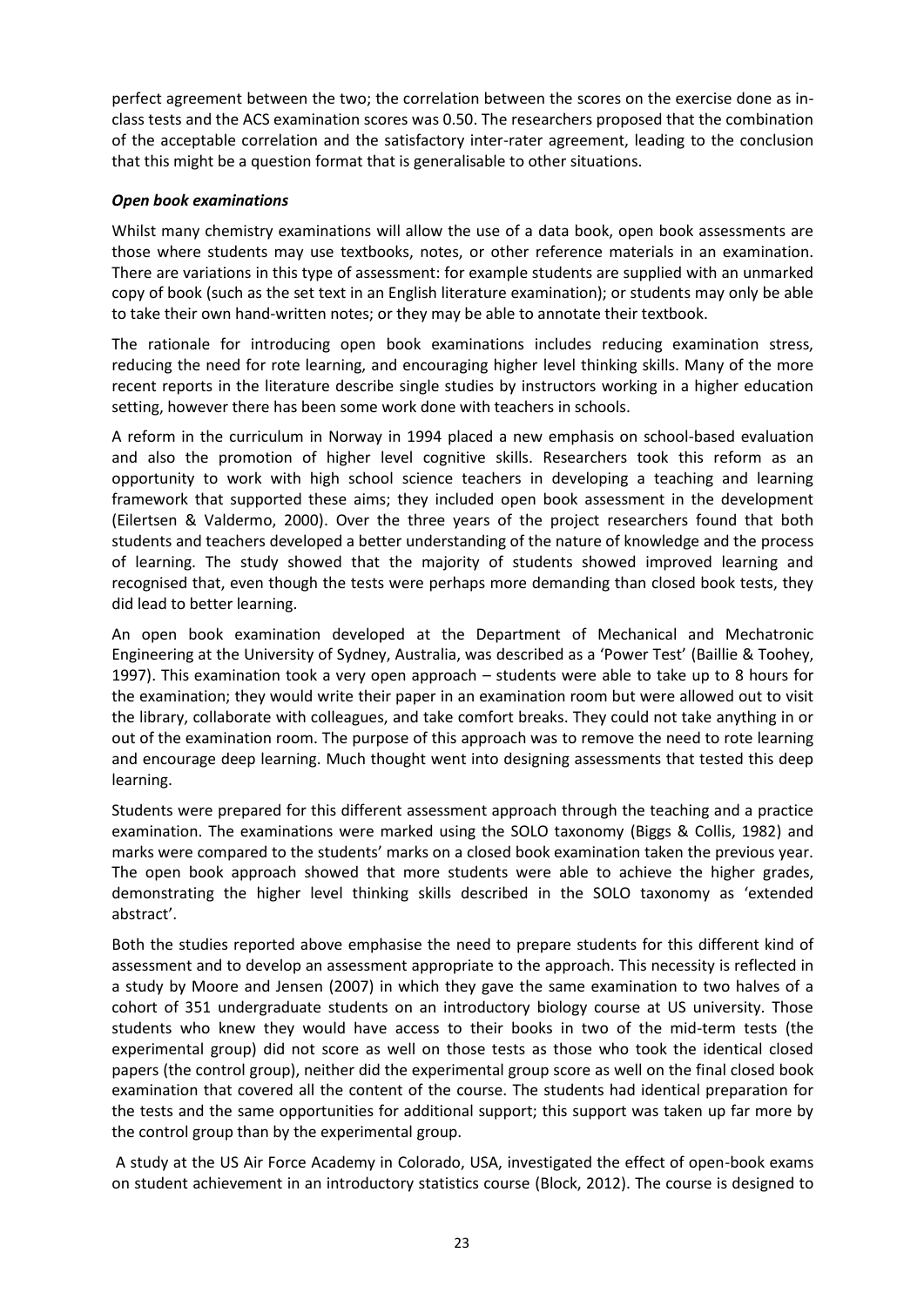improve the students' conceptual understanding of statistics and analysis. Prior to the first use of the open book examination teachers emphasised to students that the examination would be assessing deeper thinking skills and encouraging students to prepare for that. However in the first trial of the open book examination students' scores were lower than the previous cohort who had taken the same examination under closed book conditions; it appeared that they had relied too heavily on being able to find answers in the textbook. For the following cohort instructors spent more time emphasising that the test would be hard and that they needed to prepare for it even though it was open book. Students did before better than the previous cohort but didn't like being told that the test was harder (it was the same test). For the following cohort students could take into the examination their own hand-written notecards, but no text book. This led to better preparation and performance – and happier students.

All of these studies suggest that there is a role for the open book examination in testing higher level thinking skills, leading to deeper learning, providing that the teaching and assessment are aligned in that direction. This finding is supported by earlier studies reported by Cresswell (2000). The material that can be taken into the examination needs to be considered carefully  $-$  too much material may lead students to rely on it and waste time hunting for answers. Hand-constructed notes help students prepare for the examination and also have a useful purpose in helping students think about their learning.

## **4.3.2 Marking open response questions**

Examination questions and mark schemes are written by experienced examiners, many of whom are, or have been teachers. The question papers and mark schemes are also used by teachers as a guide for what is expected in future examinations. Mark schemes used in the current GCSE and Advanced GCE chemistry examinations in England are currently either points-based schemes or levels-based schemes.

Points-based mark schemes are currently used for most open response questions. There may be a one-to-one correspondence between marks for the question and points listed in the mark scheme, or the mark scheme may give more alternatives than there are marks.

Levels-based mark schemes are used to mark longer prose answers – from one or two paragraphs up to extended essays. The mark scheme describes a number of levels of response, each with an associated band of marks. The description for each band will identify the criteria a candidate's response needs to match to be in that band. Normally examiners apply a principle of 'best fit' to decide the mark to award. This type of mark scheme is also called a level of response (LOR) mark scheme, or a banded mark scheme.

The awarding bodies and Ofqual have carried out a number of studies to evaluate the factors that affect reliability of marking of different question types. The outcomes from the studies indicate that an examination paper that uses closed questions and questions that can be marked using pointsbased mark schemes might yield more reliable marking. However there are some aspects of learning which do not lend themselves to these question styles. For high-tariff questions that demand an extended open response, a levels-based mark scheme may be more appropriate. To not include questions of this type would reduce the construct validity of the assessment, that is, the assessment would not be able to assess all the knowledge, understanding, and aptitudes that the qualification is expected to reflect. Thus there is a tension between ensuring the marking is reliable and producing a valid assessment (Ofqual, 2014b).

Possible ways of improving reliability include using computer-based scoring systems, or comparative judgement approaches; these will be discussed in *Section 6: Future directions*.

### *Criterion-referenced marking*

Education reforms regularly result in the requirement to develop the higher level thinking skills of students. For example, the PISA 2015 cognitive framework described high cognitive demand: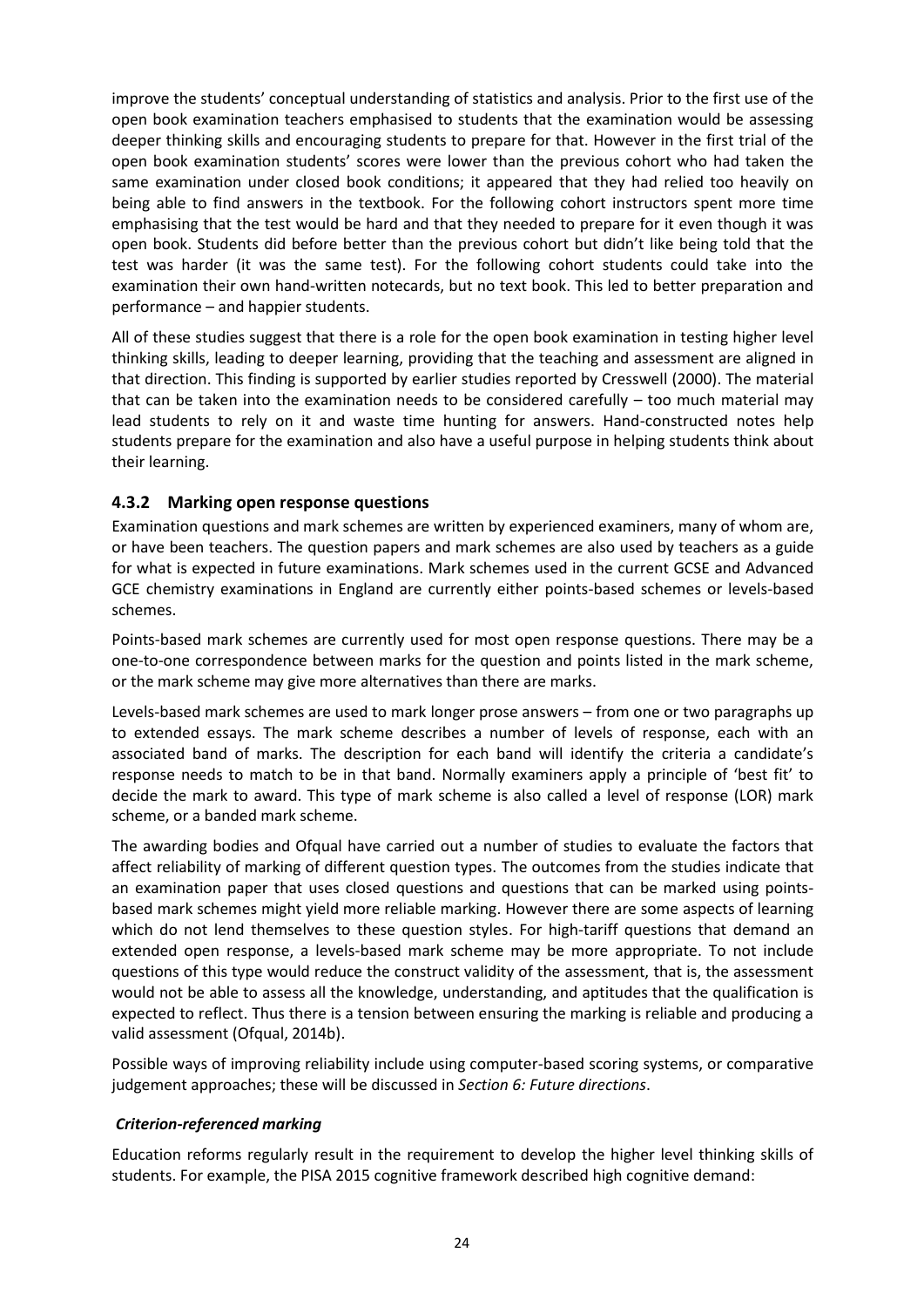Analyse complex information or data; synthesise or evaluate evidence; justify; reason, given various sources; develop a plan or sequence of steps to approach a problem. (OECD, 2016, p. 39).

There are concerns expressed that most assessment practices focus on lower order thinking skills, which in turn leads to shallow learning. In a study of the assessment instruments used in four Australian states Fensham and Bellocchi (2013) sought to evaluate how well each instrument was aligned to, and facilitated, the higher order thinking skills described in curriculum documents. They found that the state assessments of Queensland, which used a common set of criteria to score all assessment tasks, provided better opportunities for assessment and crediting of higher order thinking skills than assessments that used a points-based marking system.

There have been a number of researchers who have developed theoretically-informed frameworks that identify levels of understanding in particular areas of science. These frameworks could be used to develop criterion-referenced marking rubrics for a variety of tasks within the domain of the framework.

Section 4.1 described the work of Hadenfeldt et al (2013) who used a theoretical framework based on knowledge about progression in students' understanding of particular ideas to develop ordered multiple choice questions; this section reports on work to develop frameworks that have a broader use than a single scientific idea.

Curriculum reform in Germany in 2004 resulted in national educational standards based on competence levels, which defined the learning outcomes for  $10^{th}$  grade students, without describing compulsory content. Walpuski, Ropohl, and Sumfleth (2011) developed a model to describe increasing demands of tasks designed to provide evidence of the area of competence 'application of content knowledge'. These descriptors were tested using multiple choice questions.

Bernholt and Parchmann (2011) describe a hierarchy with five levels of complexity that could be used to develop tasks and subsequently assess students' achievement in the domain of chemistry content knowledge. The hierarchy describes increasing levels of interconnectedness between ideas, from the first level where students base their explanations on everyday life, are able to make observations and give examples of phenomena. At the highest level students are able to explain nonlinear relationships and handle several variables and their contribution to complex cause-effect relationships.

Whitehouse (2014) used research about teaching argumentation (Erduran, Simon, & Osborne, 2004) to develop a theoretical framework that could be used to write levels-based mark schemes for questions that require students to give a scientific explanation for a phenomenon or provide an argument. This framework was specifically developed to match the requirements of the GCSE assessment regime.

All the frameworks described above would be useful in developing the criterion-referenced mark schemes that Fensham and Bellocchi (2013) suggest can lead to assessment of higher level thinking skills.

## **4.3.3 Current and past use of open response questions to assess science subject knowledge in examinations in secondary education in the UK**

All the assessments of chemistry in Advanced GCE (from 2017) and GCSE (from 2018) include open response questions. Many of the questions are structured questions with tariffs from 1 to 4 marks. The maximum mark for a question or part question is currently 6 marks. Some of these 6 mark questions are marked using levels-based marking.

The Scottish Qualifications Authority (SQA) Scottish Highers and Advanced Highers examinations include open response questions described as 'open-ended questions (SQA, 2010). These questions require students to solve a problem or challenge, drawing on their understanding of key chemical principles. The questions have no unique correct answer; students can take several different routes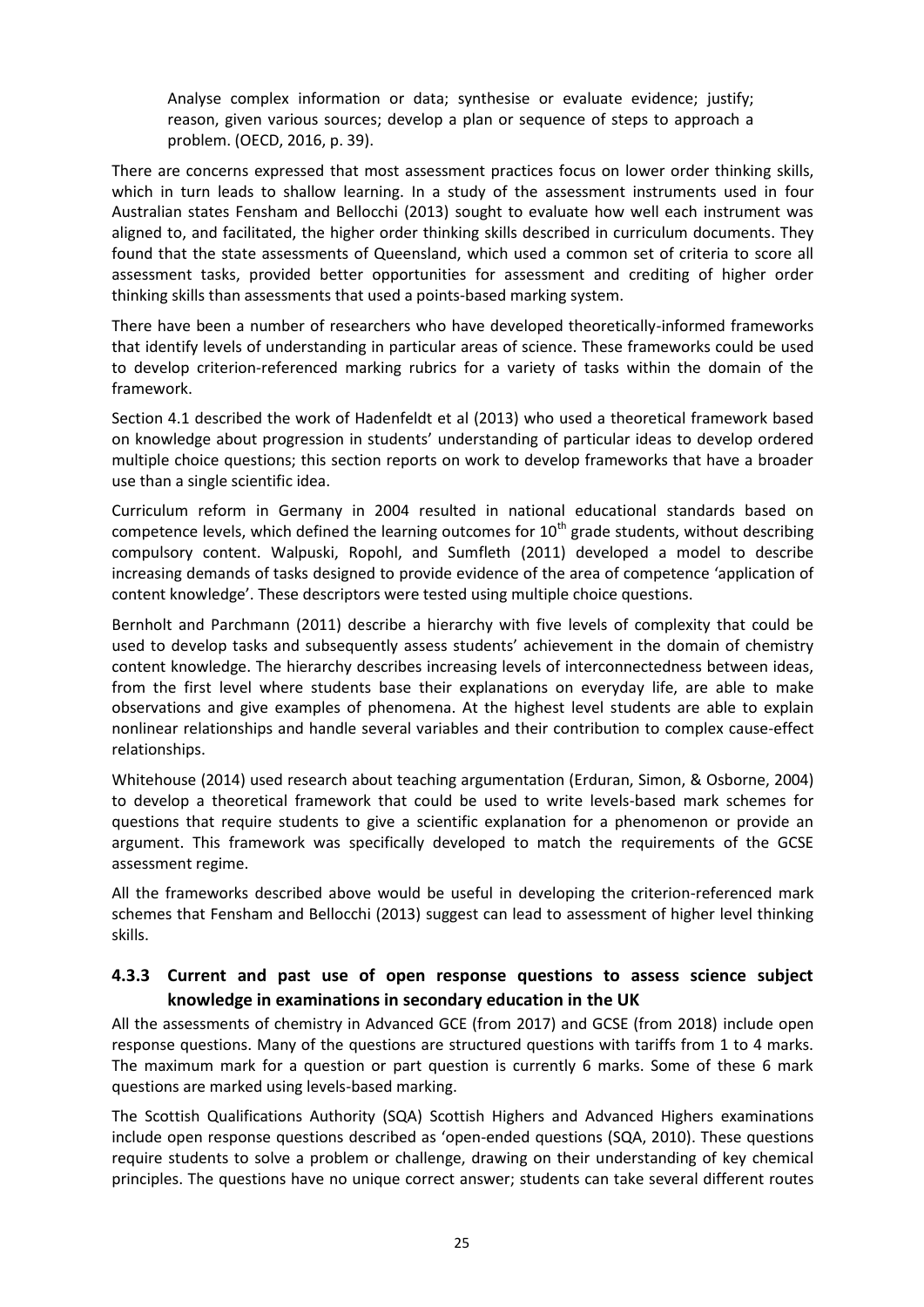to a good answer and are rewarded for analysis and creativity. Marking of these items uses a levelsbased mark scheme awarding 0-3 marks, allowing students to be rewarded for chemical insight and holistic understanding of the subject. These items are thought to discriminate well. This type of question is challenging for students who are more accustomed to memorisation and recall, and guidance needs to be given to students on the time they should expect to spend on these questions as there is a risk that they could devote a disproportional amount of time in the examination to solving these problems.

A variety of formats of open response questions have been in used examination papers to assess science subject knowledge within GCSE and Advanced GCE examinations in the past, however in recent rounds of curriculum reform the variety has diminished as Ofqual has sought to ensure that it is straightforward to demonstrate comparability of grades between different awarding bodies. Many of the innovative assessment instruments were developed as part of curriculum development projects to ensure that the examinations reflected the main aims of the learning. For example, Black (1998) relates the six components of the original Nuffield Advanced Physics assessment, including four different written papers, to the aims of learning they were attempting to evidence.

#### *Comprehension passages*

Questions based around a comprehension passage have been a feature of a number of assessments in science in the past. In the Nuffield A-Level Chemistry examination there was a passage about a modern aspect of chemistry, which students would read in the examination and then answer questions. What was strongly discriminating was the task of making a précis of some aspect of the passage in 100 to 150 words.

A variation on the straightforward comprehension passage has been to provide the passage in advance as pre-release material. This has the advantage of allowing the examiner to set a more substantial amount of text and data as students have the opportunity to read it in advance and research any ideas that they do not understand. A paper including pre-release material was used in assessments of Twenty First Century Science GCSE Chemistry (OCR, 2005) until 2012 and is currently included in Salters A-level Chemistry (OCR, 2014b) and A-level Science in Society (AQA, 2013). In a study of the impact of including pre-release material in a GCSE geography examination Johnson and Crisp (2009) found that this form of assessment had a positive effect on teaching and learning and that the assessment had good construct relevance, enhancing construct validity.

# **4.3.4 Practical considerations related to open response questions identified by key informants**

A range of different types of open response tasks were identified by the key informants. These included producing a précis of a piece of writing on contemporary chemistry, and descriptions, explanations, or predictions of behaviour of chemical systems. Open response questions allow students to demonstrate knowledge and understanding of the specification, and that they can integrate chemical ideas from different parts of the specification. They can also give students the opportunity to demonstrate creativity, for example, by drawing on evidence to create a new argument or answering in a creative way. Open response questions also require that students communicate in a structured, coherent way, drawing on evidence to create an argument.

Challenges with open response questions include addressing issues related to the reliability of the assessment, as marking extended answers inevitably requires a degree of interpretation.

Although open book assessments are not currently being used for the assessment of chemistry subject knowledge at secondary level, key informants discussed the value of these assessments as they do not prioritise recall or rote memorisation, but rather favour application and understanding. There was some discussion as to whether these assessments could favour faster readers, and whether some students would spend a disproportionate amount of time referring to the text rather than preparing their response.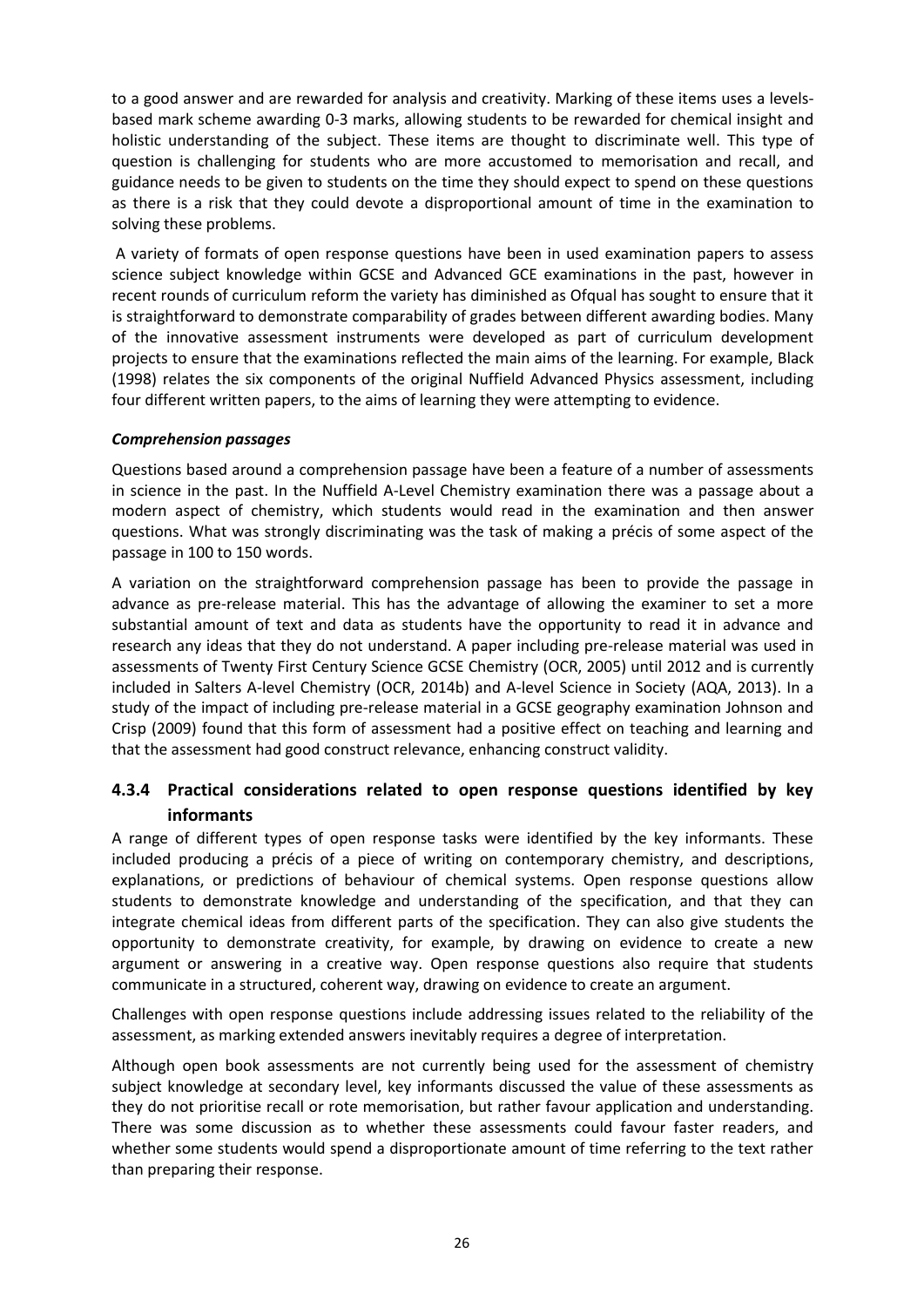Pre-release materials have been used in a range of assessments identified by key informants. This format was viewed as helpful in terms of allowing students to compensate for reading difficulties by spending more time with the article in advance of the exam. However, if the texts are quite short, there is a possibility that students will second-guess the examination questions.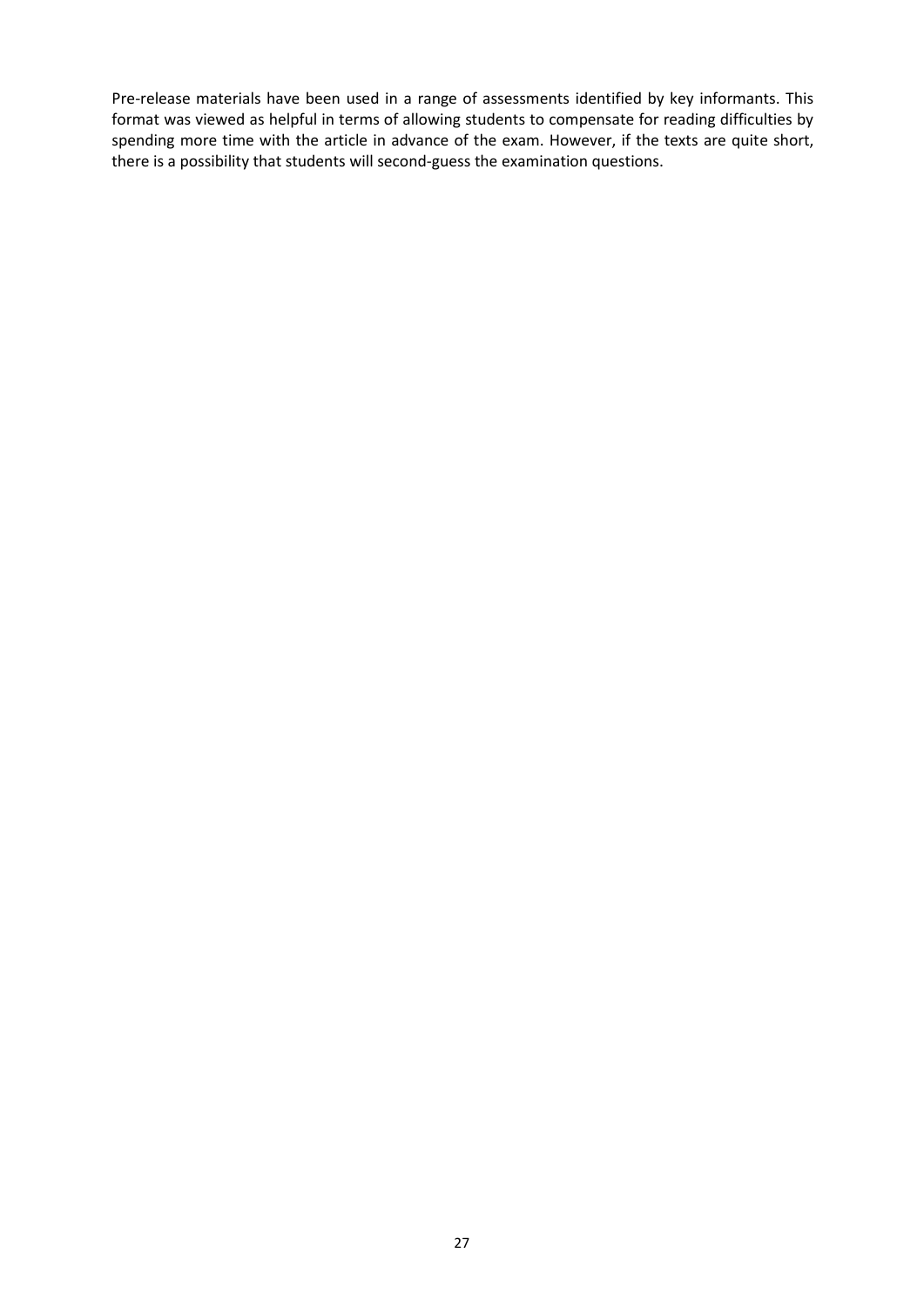# **Section 5: Performance assessments**

The previous section described assessment of chemistry subject knowledge through written papers taken under examination conditions. This section describes other instruments that are used to assess students studying chemistry and considers the degree to which they can provide information about students' understanding of chemistry content. These instruments are often described in the literature as 'performance assessments', these are "assessments of activities which can be direct models of the reality to be assessed rather than disconnected fragments or surrogates" (Black, 1998, p. 87). Often these tasks are assessed by the teacher, followed by a moderation process.

# **5.1 Using practical work for the summative assessment of chemistry knowledge and understanding**

#### **5.1.1 Context**

In England, practical work is seen as an essential component of school science courses. However, there is longstanding and ongoing debate about the purposes served by practical work and the extent to which it develops scientific knowledge and understanding (for example, Abrahams, Reiss, & Sharpe, 2013; Hodson, 1996).

The literature on practical work is extensive and wide-ranging. A substantial strand within this focuses on the nature and purposes of practical work. Here, it is clear that practical work is seen as a means of developing scientific knowledge and understanding (Bennett, 2003; Millar, 2004). A further, though less substantial, strand in the literature considers ways in which practical work can be assessed.

A comparatively recent review of the assessment of practical work (Abrahams et al., 2013) noted that assessment of practical work is likely to involve a degree of conceptual understanding. The review itself, however, focused on the assessment of practical skills, reflecting the fact that practical work seldom appears to have been used for the assessment of chemistry knowledge and understanding.

### **5.1.2 Details from the review**

Fourteen publications emerged from the searches as potentially including information on the use of practical work to assess subject knowledge. However, on reading the publications, it became clear that the primary focus was on the assessment of practical skills, with little or no mention being made of assessment of subject knowledge.

In one study, Kirton, Al-Ahmad, and Fergus (2014) reported the use in a first year undergraduate chemistry course of a circus of thirteen five-minute laboratory stations 'to develop and reward competency in the laboratory' (p648). Three of the stations are reported as assessing 'chemical terminology', 'fundamental chemical principles', and 'organic compounds and reactions', but insufficient detail is provided in the publication to know how these dimensions were assessed.

The review also looked at the assessment of subject knowledge through the undertaking of practical independent research projects (IRPs). IRPs are open-ended practical projects where students have a degree of control over the focus of the practical work and the way in which the work is undertaken. Where such work is assessed, this often takes the form of an assessment of a written report on the IRP and/or a presentation on the work.

There are comparatively few examples of IRPs being used to assess conceptual understanding for summative purposes. Primarily this is because students or groups of students in the same class undertaking IRPs are likely to be focusing on different areas of chemistry/science. Thus summative assessment of IRPs tends to focus on the assessment of practical skills.

Five studies, all undertaken in the USA, reported linking the undertaking of IRPs to assessment of conceptual knowledge. In four cases, this involved the use of tests or state datasets, either to compare knowledge before and after undertaking an IRP (Charney et al., 2007; Sikes & Schwartz‐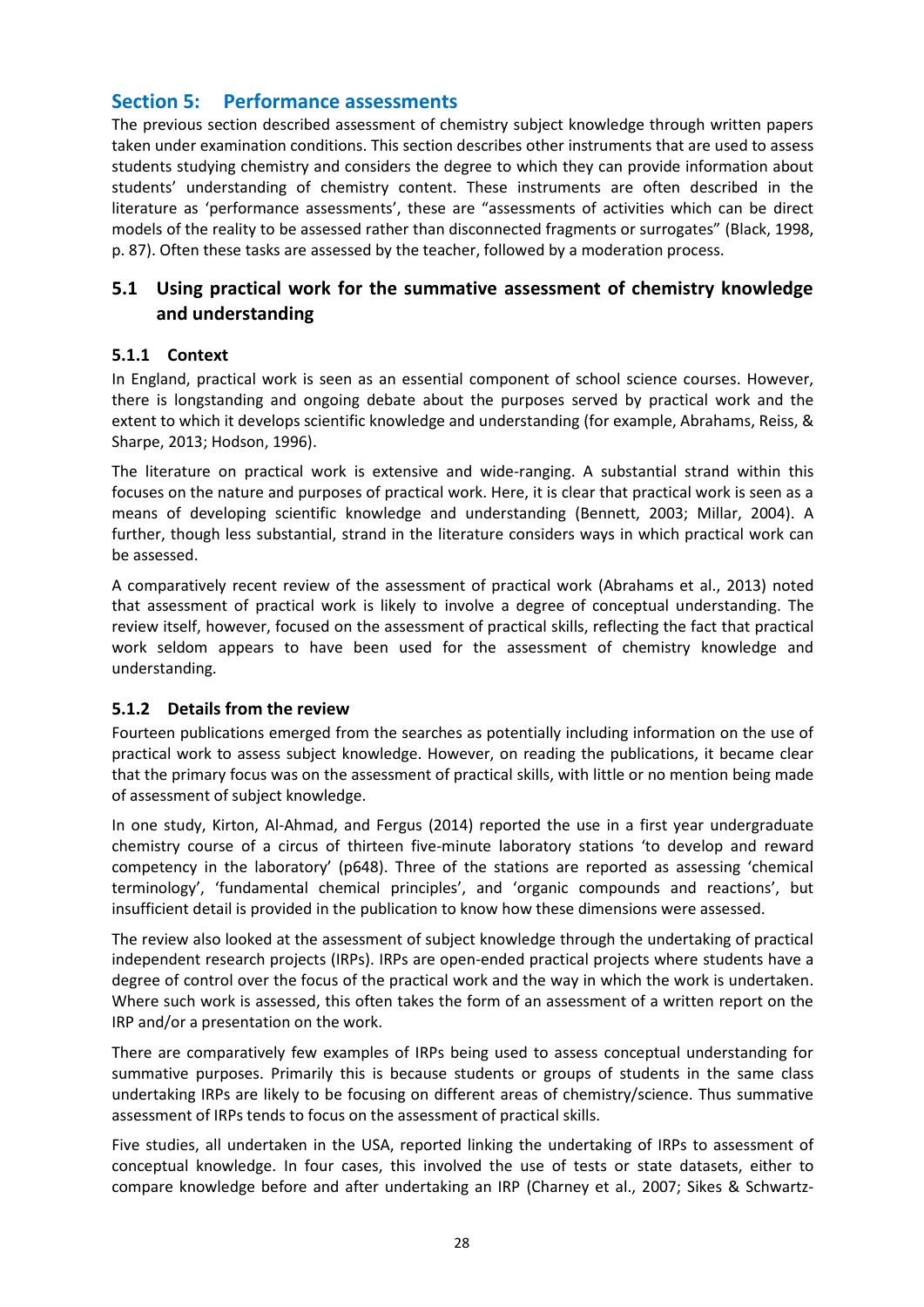Bloom, 2009), or to compare the performance of groups of students who had undertaken IRPs with those who had not (Krajcik & Blumenfeld, 2006; Sahin, 2013). One study assessed conceptual knowledge directly as part of the IRP (Burgin, Sadler, & Koroly, 2012). In order to take account of the diversity of the IRPs undertaken by students, students were asked to develop concept maps to represent the science understandings related to their research. This was done at the start and end of the IRP to assess they ways in which conceptual understanding had evolved.

# **5.1.3 Commentary**

The review findings suggest that comparatively little use is made of practical work to assess conceptual understanding in chemistry/science. It is clear that the successful undertaking of practical work normally requires appropriate levels of relevant conceptual understanding. However, the challenges posed by undertaking reliable and valid assessment of practical skills appear to restrict the use of practical work to assess conceptual understanding.

# **5.1.4 Information from key informants about the assessment of practical work**

Three different mechanisms for assessing practical work were identified by key informants: coursework, practical examination, and direct teacher assessment of practical skills.

Prior to the reforms to GCSE in England that will lead to new assessments in 2018, assessment of practical work has been carried out through the use of controlled assessments, the format of which was tightly controlled by the awarding bodies. It was suggested by a key informant that this led to the assessment not discriminating well as students were prepared extensively. This observation is supported by data from an Ofqual consultation (2014a).

Practical skills assessment for Advanced GCE has recently been replaced by a 'practical endorsement'. The aim of the assessment is to know that the student is competent to be in a lab, to handle equipment, and conduct a procedure safely. This non-examination component of the qualification is teacher assessed. The approach presents a new set of challenges in terms of ensuring that there is consistency in standards across schools, and in monitoring implementation through observations, interviews, student work, and scrutiny of records. Awarding bodies have such mechanisms in place, including monitoring, moderation and verification to standardise assessments across centres. Comments from key informants included recognition of their validity; there was also a perceived positive impact of the assessment on teaching, with one key informant noting that this should allow teachers to use a wider range of practical work in their teaching.

Some jurisdictions have moved away from a set of *required* practicals towards *suggested* practicals in order to give teachers freedom to make decisions appropriate to their own context. Reasons for this were:

- that a trend had been noted towards memorisation of the required practicals and how to handle questions about these in an examination situation
- at times the impact of the required practical was anti-educational, with teachers encouraged to use the required practical, even when they knew of a better practical to illustrate the intended learning point.

The suggested practicals are linked to the specification chemistry content; examination questions do not assess them directly but require candidates to make decisions, for example, selecting appropriate apparatus or planning procedures.

Practical examinations are used in some jurisdictions, but were considered by informants to be restrictive, given the time constraints, and the need to be able to mark reliably. These factors tended to favour a narrow range of practical tasks being used in the assessments.

Concerns were expressed by a number of key informants relating to teacher assessment of practical work. These concerns were associated with perceptions of trustworthiness, particularly in relation to large, diverse and international cohorts, and also when situated within high stakes assessment and accountability regimes.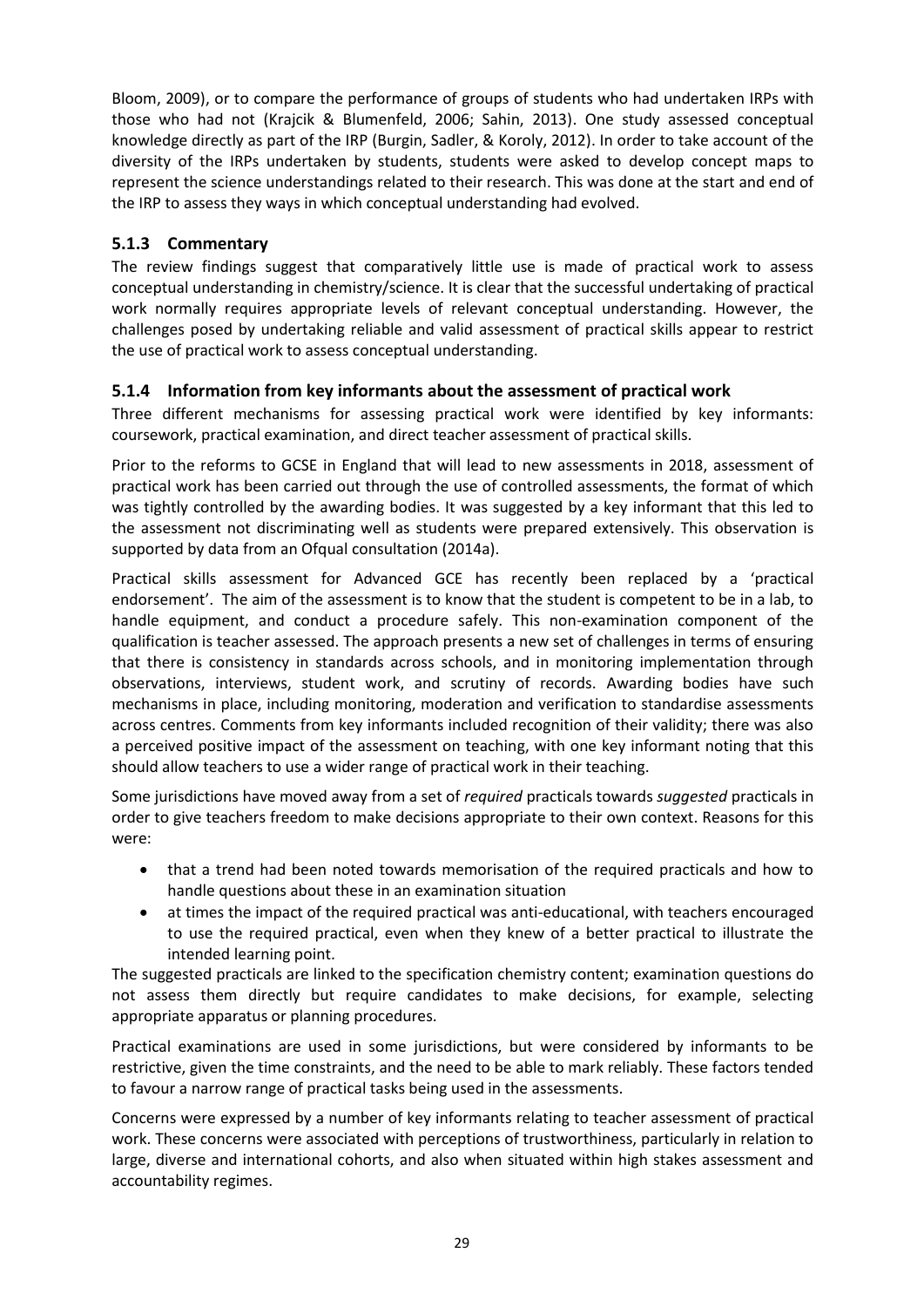# **5.2 Other performance assessments of chemistry knowledge and understanding**

This section reports on two alternative modes of performance assessment that assess conceptual understanding of chemistry identified in the review.

### **5.2.1 Oral examinations**

Dicks et al. (2012) report on the introduction of oral examinations to replace traditional examinations used to assess aspects of organic chemistry in second and third-year undergraduate university courses. Students were required to select a named chemical reaction from a database and then prepare for a 15-minute discussion about the reaction with a panel comprising two course instructors. Students' views of the oral examination were gathered through a Likert scale and free response questionnaire. The results are not reported in detail, but the authors indicated students reported a high level of learning associated with the oral examination. The authors also judged the oral examination to be successful, it promoted promote student creativity, and did not increase demands on staff time.

#### **5.2.2 Web-based video responses**

Tierney et al. (2014) report on the use of web-based video as an assessment tool for first and second year undergraduate students' performance in organic chemistry. Students were given three days to produce a video relating to organic chemistry and involving the use of molecular models. The videos had to include questions for other students that could be answered by 'clicker' response. The use of video capture enabled students' responses to be recorded automatically. The videos were assessed by the staff on the course, who looked for students' higher order thinking skills.

The authors report that students enjoyed making the videos and felt it improved their chemical knowledge. The method also permitted rapid electronic feedback to students on concepts they had not fully grasped. They concluded that, although video assessment does take more tutor time, it is a viable additional tool for assessment of chemical knowledge, whilst also enhancing student-tutor interactions.

# **5.3 Current and past use of performance assessments in chemistry in secondary education in the UK**

Performance assessments (commonly described as 'coursework' in the UK) are included in specifications to assess those qualities of a student that do not lend themselves to assessment in a written examination, for example:

- practical skills, such as making measurements and setting up apparatus
- planning and carrying out an investigation
- carrying out research and evaluating the sources of information

Whilst, as mentioned earlier, these tasks require chemistry knowledge when carried out in the context of chemistry, the weighting in the assessment is loaded towards those abilities that cannot be easily assessed in written examinations. Many example of performance assessment instruments allow a significant degree of autonomy for the student in the choice of topic to be studied, thus the chemistry subject knowledge assessed will be different for each student.

Extended practical investigations have been used in the assessment of chemistry at GCSE and Advanced GCE for many years. Until 2007 all GCSEs in the sciences used a common format of assessment of practical investigation, with a weighting of 25%. Whilst students would need to use their knowledge and understanding of chemistry to achieve the highest marks the emphasis was on assessing the process skills of planning and carrying out a practical investigation. Normally all students would carry out an investigation on the same topic, chosen by the teacher. The work was marked by the teacher, ands, after internal moderation within the school, a sample would be sent for moderation by the awarding body.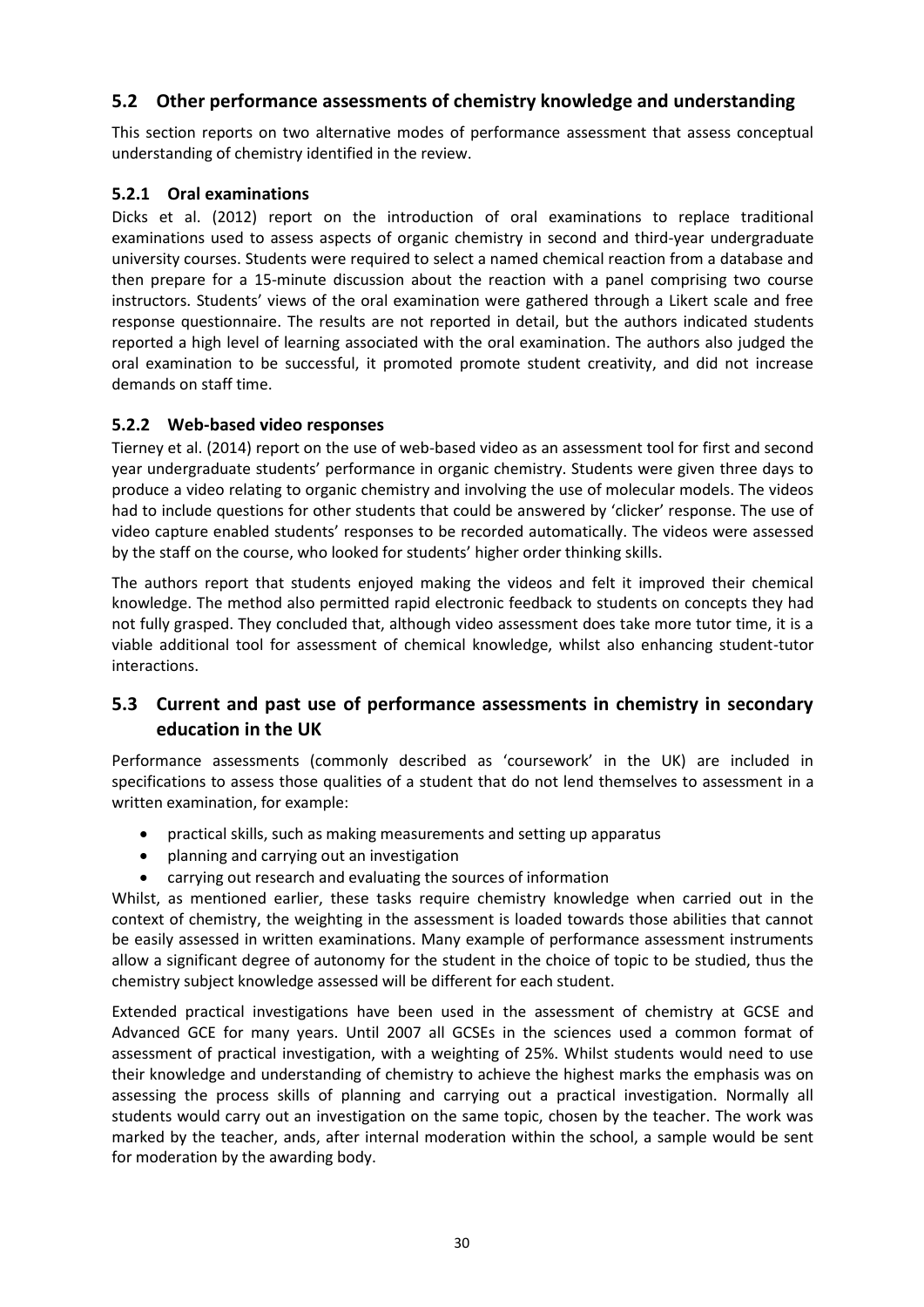The Advanced GCE, Salters Advanced Chemistry, included a practical investigation that gave the students significant autonomy in their choice of topic until the introduction of practical endorsement in 2017 (OCR, 2008). Students were assessed in five areas: research, planning and implementation, manipulation, observation and measurement, and conclusions. Whilst there was some reward for the use of chemical knowledge and understanding in the planning and analysis of results, this only contributed a small proportion of the marks.

There have been a variety of extended research tasks in assessment of chemistry. GCSE Chemistry Twenty First Century Science (OCR, 2005) included the opportunity for a case study related to an aspect of chemistry that involves an element of controversy; one strand of the marking criteria required students to use their understanding of chemistry.

At Advanced GCE the Salters Advanced Chemistry specification (OCR, 2000) included a research task stimulated by a set of articles on a topic of current chemical interest. Students were required to research the topic of the article and write a report outside class-time over a two week period; the essay was marked by an external examiner.

In Scotland, all students of Higher Chemistry or Advanced Higher Chemistry must complete an independent research project, 'the assignment' (SQA, 2016). One of the criteria for the assessment of the assignment is subject knowledge, with 3 out of 20 marks available for that purpose. This has been part of the assessment of chemistry at Higher level for a long time, and is valued by teachers and universities (UCAS recently commented on the assignment as a strength of the Higher qualification).

# **5.4 Practical considerations in assessment of performance through coursework**

Some types of coursework, such as individual investigations, were seen by key informants as valid assessments that allow students to demonstrate that they can think and act as a scientist, and that they possess a range of skills that are relevant to being a skilled chemist. It was observed that source-based case studies that require students to respond to questions on real-world contexts allow students to demonstrate that they can apply and evaluate information and use sound scientific reasoning.

The main practical challenges associated with coursework (including individual investigations) identified by key informants were the:

- public perception that it is open to interference
- role conflict for teachers as assessors
- high marking and moderation workload for teachers
- high demand of work and time from technicians
- impact on school timetable and space
- need to convince the regulator about certain approaches.

For individual investigations and research tasks, the need to support students doing a range of different topics was an additional practical challenge. In contexts where this was assessed by *viva voce* as well as by report, there was a significant demand on staff time as two experienced examiners were required. Although there are challenges in terms of the reliability of this assessment, a number of mechanisms have been introduced to address this including use of clearly defined rubrics, external moderation, and using more than one examiner with expertise in the field. The role of a culture that supports this type of assessment was considered important by key informants; these types of investigations were reported to be valued, formally or informally, by universities.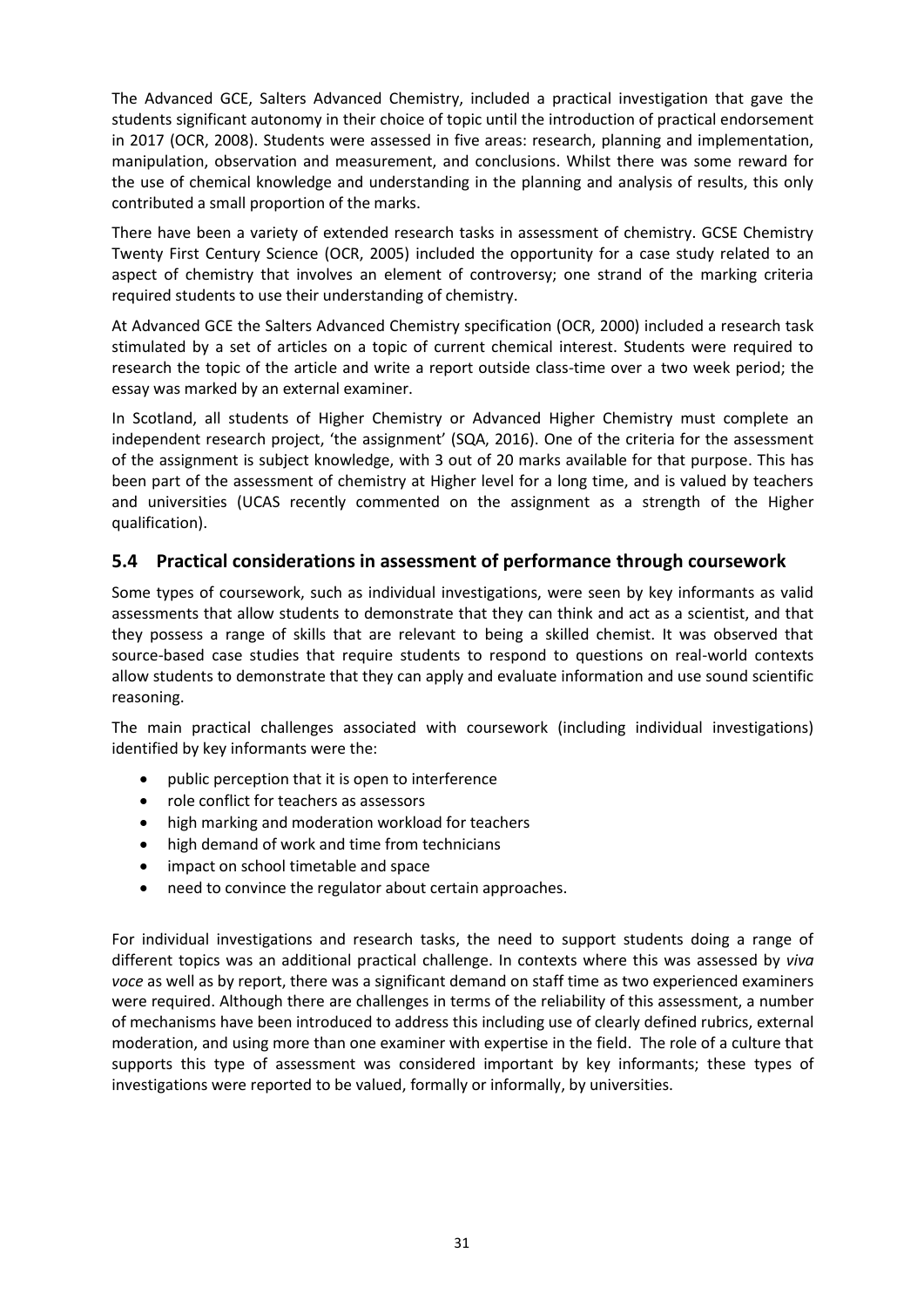# **Section 6: Future directions**

Through the review of the literature and the interviews with key informants, a number of emerging developments in assessment were identified and are summarised below as an indication of possible future directions in assessment practice and research.

# **6.1 Capitalising on the opportunities of electronic assessment**

Drawing upon the various sources of information that have been explored, it can be reasoned that developments over coming years will include capitalising on the opportunities offered by electronic assessment. Key informants noted the versatility and scalability of electronic assessments, which when coupled with improvements in infrastructure and security, offer the potential for more widespread use in the assessment of chemistry.

Electronic approaches have been extensively applied to the development of curriculum materials and formative assessments; for example, the resources developed by the Royal Society of Chemistry and available online. There is, however, scope to develop further the validity and reliability of the assessments embedded within such materials.

The possibilities of electronic assessment are many and varied and are already being implemented; in 2015 the PISA assessments for all subjects were delivered by computer (OECD, 2016). These approaches offer the opportunity to use varied stimuli as the basis for assessment items. This could include the increased use of simulations, visualisations, virtual laboratory contexts, game-based approaches, and virtual and augmented reality. A further opportunity is the digital accreditation of the skills mastered via electronic 'badges', for example in the context of laboratory skills (Seery et al., 2017).

A current barrier to adopting electronic approaches in the UK is access to the necessary information technology systems in terms of both infrastructure and security.

Two examples of electronically-enabled approaches to the marking of assessment tasks are provided below as illustrations of possible directions for developments in practice and research: computerassisted scoring and comparative judgement (including adaptive comparative judgment).

# **6.1.1 Computer-assisted scoring**

Developments in technology have resulted in a growing area of work on the potential use of computers to score open response items. Much of this work originates in the USA, where multiplechoice questions have predominated in undergraduate courses as a means of assessing scientific understanding, particularly where student groups are large. One of the principal motivations for such developments is to provide a means of assessing students' abilities to use evidence and construct arguments – abilities not easily assessed by multiple-choice questions.

Computer-assisted scoring involves experts first coding responses to items. Typically, two experts – 'raters' – code a sample of student responses. These are then checked for agreement, with a third rater assisting where agreement cannot be reached. Once human agreement has reached a high level (e.g. 90%), the remaining responses are then divided between the experts for coding. A substantial portion of the responses generated (e.g. two-thirds) is then used to 'train' a computer marking programme to score students' work. The reliability of the computer marking is then checked against the remaining responses. An increasing number of computer-assisted scoring programmes are becoming available.

Computer-assisted scoring is likely to be a growth area in assessment. Further work is needed to clarify the factors that contribute to high agreement between computer and human marking and the design of items that lend themselves to automated scoring. Its use as a formative assessment tool in teaching through the provision of instant feedback to students and teachers is also an area that is likely to see further work, with this being linked to the provision of on-line support for students.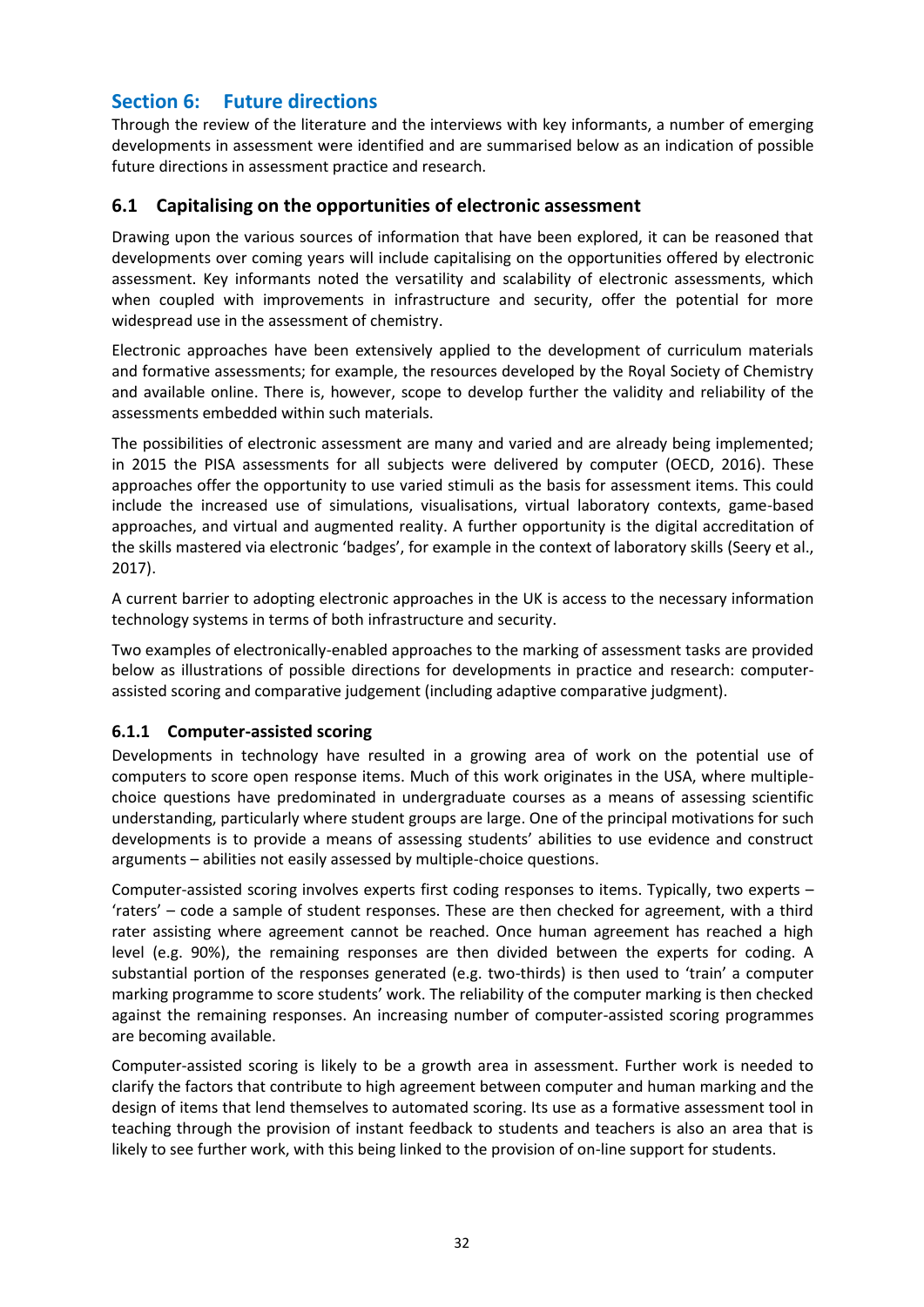A potential drawback is that there might be an unwillingness to change a test after deploying the high costs of training the computer to respond to a particular set of questions, although retaining the same test year-on-year allows for comparability between cohorts. The two studies below illustrate how research in the field is developing.

Ha et al. (2011) investigated the use of the Summarization Integrated Development Environment (SIDE) programme for assessing undergraduate students' understanding of evolution using constructed response items. The computer marking model looked for the presence or absence of five key concepts in evolution in students' responses. Ha et al. explored how scoring models built at one university performed at other institutions, how many responses needed to be scored by experts to build scoring models that function effectively across institutions, and the factors that limited scoring efficacy and how these could be limited.

Ha et al. concluded that the computer marking model scored the students' constructed responses as accurately and reliably as human markers. They suggest that that the computer marking model works best where student ideas on a particular topic were well-established. Their results indicated that the size of the sample marked by the experts influences the accuracy of marking to some extent, though this varied by concept. They also found that the diversity of linguistic expressions associated with concepts was highly variable, and not easy to predict in advance, and that this could result in differences between human and computer marking.

Liu et al. (2016) used a computer marking system, c-rater-LM, to score eight science explanation items with constructed responses from students. They investigated the accuracy of the system compared with human marking, possible performance differences for subgroups (gender, first language, and routine use of a computer to do homework), and the factors influencing large scoring discrepancies. They established that good levels of agreement between human and computer scores can be obtained. In general, there were major differences among subgroups. There were no gender differences at all, responding in a first language conferred a small advantage in one item, and there were small advantages in two items where students regularly used a computer for homework. The report indicated that around 500 – 1000 responses were needed to build a reliable scoring model. Misspellings and linguistic diversity accounted for the largest discrepancies in human and computer marking as the range of responses programmed into the computer marking model did not always take account of different words or grammatical structures to express similar ideas. They concluded that computer-assisted scoring has value as an assessment tool and offers a viable alternative to the use of multiple-choice questions. It also provides instant feedback to students, whereas there is a time delay associated with human marking. Additionally, it provides a means of comparing students' performance across different teachers.

Much of the research in the area of computer-scoring is taking place in the USA where the large cohorts make hand-marking of open response questions a difficult task; the more markers that are used, the more challenging it is to expect them to all mark to the same standard.

# **6.1.2 Comparative judgement and adaptive comparative judgement**

Comparative judgement (CJ) and adaptive comparative judgement (ACJ) are highly topical in the field of assessment techniques. In educational contexts, ACJ offers the attraction of replacing 'marking' with teachers' professional judgement. It is based on the premise that that someone reading two assignments finds it easier to decide which is the 'better' of the two than to allocate specific marks with reference to specific criteria. The binary outcomes of many such judgements enable the creation of a rank order of scripts from 'best' to 'worst' (or vice versa).

CJ has its origins in Thurstone's method of comparative judgement (Thurstone, 1959). The advent of modern computers has made the application of the underlying statistical principles very easy, greatly increasing its potential as an assessment method in education. Web-based systems allow assessors to view work on-line and automatically record 'scores' (relative judgements). Such a system enables the scores to be re-estimated after each round of judgement. In each round, an assignment is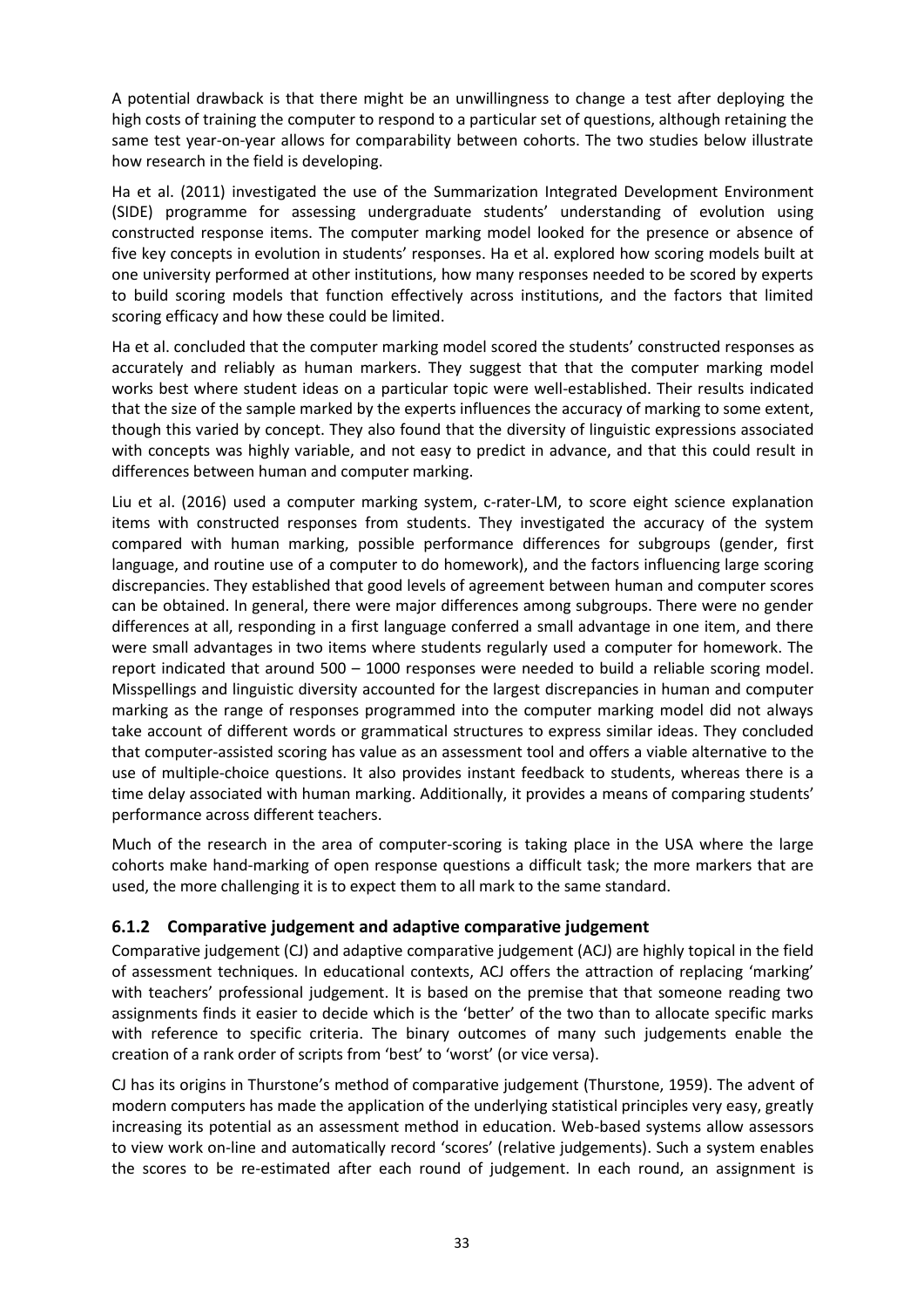compared to another with a current similar score, further refining the scale and placing the assignment at a point on the scale.

Research into the use of ACJ as an assessment method indicates it can reliably show the relative quality of each piece of work. In the words of Pollitt (2012), "The judges are asked only to make a *valid* decision about relative quality, yet ACJ achieves extremely high levels of *reliability* …" (p281).

Pollitt (2012) argues that ACJ has a number of advantages. These include little need for training, other than in the use of the web-based system, and providing a better means of reliably and validly assessing assignments that are problematic, such as "long essays in Politics or History where the complex mix of criteria for content and for quality make agreement on marks difficult to reach, and a single marker – or even two – cannot be considered reliable enough for high-stakes assessment." (p293).

CJ and ACJ have the potential to initiate a major change in assessment methods. There is already a body of literature documenting their reliability and validity, and it seems likely that more will be added to this as their use is explored further. The use of CJ and ACJ in peer assessment offers an interesting way of engaging students in critical reflection on their work, although there are concerns about the acceptability of using peer assessment of work in high stakes assessment.

There is a growing literature on CJ and ACJ, much of which has been contributed by those setting examinations, and which focuses on exploring the appropriateness and potential limitations in relation to reliability (see, for example,Bramley, 2015). Two studies illustrating the use of CJ and ACJ by practitioners in educational settings are summarised below.

Jones and Alcock (2014) report a study they undertook with first year mathematics undergraduates to explore the use of CJ as a means of peer assessment of work. Students were given a short test of conceptual understanding of multivariable calculus. Then, rather than mark each other's work against assessment criteria, students were asked to judge pairs of scripts against one another without any reference to assessment criteria. No training was provided, other than in the use of the software used to record students' judgements. Inter-rater reliability was investigated by randomly assigning the students to two groups and correlating the two groups' assessments. Validity was investigated by correlating the peers' assessments with expert assessors (maths lecturers and postgraduates), novice assessors (social science postgraduates), and marks from other course tests. Interviews were also conducted with some members of each group of assessors to explore their thought processes.

The researchers report high levels of validity and inter-rater reliability in all groups, and suggest that students perform well as peer assessors. They also conclude that use of CJ in this way offers students an opportunity to reflect on their conceptual understanding and ability to communicate mathematical ideas.

In a related study, CJ was used as a means of peer assessment with students aged 13-15 in mathematics classes in three high schools (Jones & Wheadon, 2015). As with the work with undergraduate students, they report that the use of CJ enables high school students to perform well as peer assessors. They suggest that CJ offers the possibility of summative peer assessment in a range of contexts.

# **6.2 Fieldwork**

The use of fieldwork is common in curriculum areas such as geography, biology and the environmental sciences. The miniaturisation of analytical instrumentation increases the feasibility of including more fieldwork in chemistry, for learning and assessment purposes (Stoodley, Nunez, & Bartz, 2014), and this was identified as a likely future direction in chemistry assessment by one of our key informants.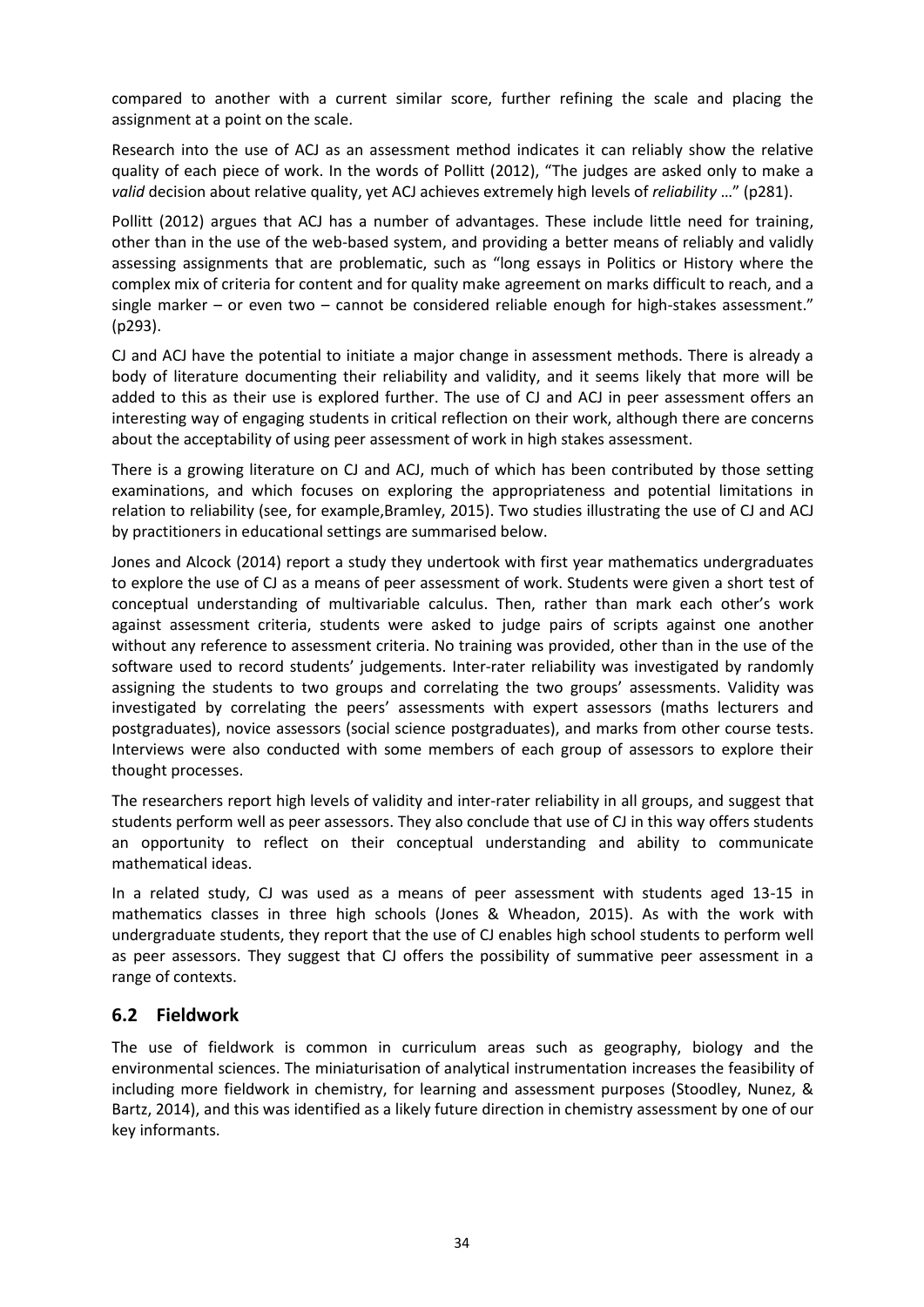# **6.3 Regulation as a factor in assessment development**

Although the review did not seek the key informants' views on the regulation of assessment, an overarching theme arose from interviews with some of the UK-based informants related to government policy and the regulation of qualifications.

One of the issues identified was the short period of time that specifications were in use before being subject to change, limiting the extent to which innovation could happen as institutional resource was focused on immediate demands arising from changes in curriculum and/or assessment policy.

A second issue was the need to meet the requirements of the regulator in England (Ofqual), and the limited extent to which awarding bodies felt able to make their own decisions. Key informants discussed criteria that had to be met in terms of how assessments are conducted, down to criteria for extended response questions, coverage of assessment objectives, and the proportion of marks that can be awarded for knowledge and understanding, application and interpretation. This was described as being highly restrictive. Concern was expressed that the quality of questions was potentially being reduced to meet the demands of the regulator.

The final issue related to the level of justification required to introduce non-standard approaches to assessment, particularly those carried out under non- examination conditions.

These issues combined raise questions about the extent to which innovation is possible in a heavily regulated system.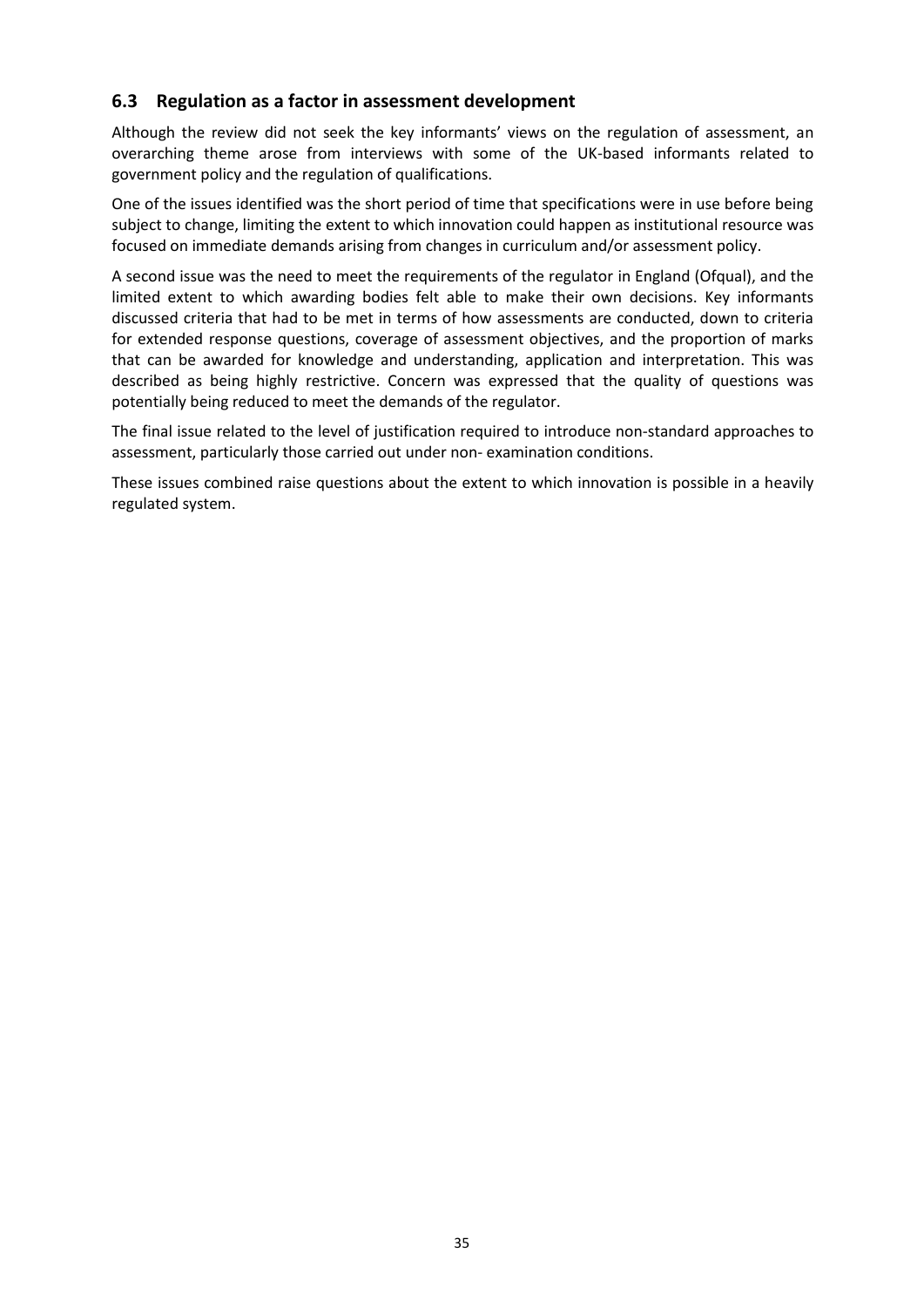# **Section 7: Conclusions and further work**

# **7.1 Conclusions**

The sections above describe the methods and findings of a review of the assessment of chemistry subject knowledge for summative purposes. The review involved a survey of the literature from 2006 to 2016, and interviews with key informants who were approached based upon their experience of assessment. Here the findings are summarised with respect to the questions that guided the review.

### *What are the main summative assessment models for the assessment of chemistry subject knowledge in secondary education?*

The assessment tools available to examiners setting written papers fall into three categories: fixed response questions, where students select an answer from those supplied by the examiner; closed response questions where there is limited scope for student choice – the answer is well defined; and open response questions where there is scope for extended writing.

Open response questions provide scope for the examiner to set a variety of tasks, where students are required to use higher level thinking skills including analysing complex information, synthesising information and justifying conclusions. Many open response questions assessing these higher level skills will include stimulus material, such as text, data or a graph; this information may be supplied in advance of the examination so that students can study the information in advance of seeing the questions. If written appropriately, fixed and closed response items can also test some higher level thinking skills.

Most assessment systems will use a combination of different question types, using the strengths of each to ensure the reported outcomes of the whole assessment provide a picture of students' abilities that is as representative as possible.

Although some performance assessments such as practical work and independent research projects are widely used in chemistry, there is little evidence in the literature that their primary purpose is to assess subject knowledge. Oral assessments, in contrast, were found to be used to assess subject knowledge, although these assessments are less practical to implement for large cohorts.

### *What are the advantages and disadvantages of each model that are reported in the literature?*

Fixed response questions and closed response questions can be marked reliably, particularly when machine marking is used; machine marking is also cost-effective and results can be published quickly. Traditionally such questions are regarded as 'easy', although this is not the case, with multiple choice questions being used at all educational levels to test a range of thinking skills.

Developing high quality fixed response questions, and in particular multiple choice questions (MCQ) is challenging, and ideally questions would be pretested before being used in high stakes assessments. In some jurisdictions the questions are not released to the public and the same test can be used year-on-year, allowing for comparison of cohorts, however this removes the formative opportunities that past papers afford to teachers.

Fixed response and closed response questions are suitable for assessing recall and the ability of students to apply ideas in new contexts; however they do not lend themselves to assessing all higher level thinking skills.

Open response questions provide scope for testing students' abilities to apply their chemical understanding in a range of contexts, using higher level thinking skills. Open response questions can be set at all levels of demand, and either marked using a points-based marking system or using a criterion-referenced system of scoring. A criterion-referenced system allows differentiation by outcome; the same task can be taken by students with a range of abilities, and the criteria are used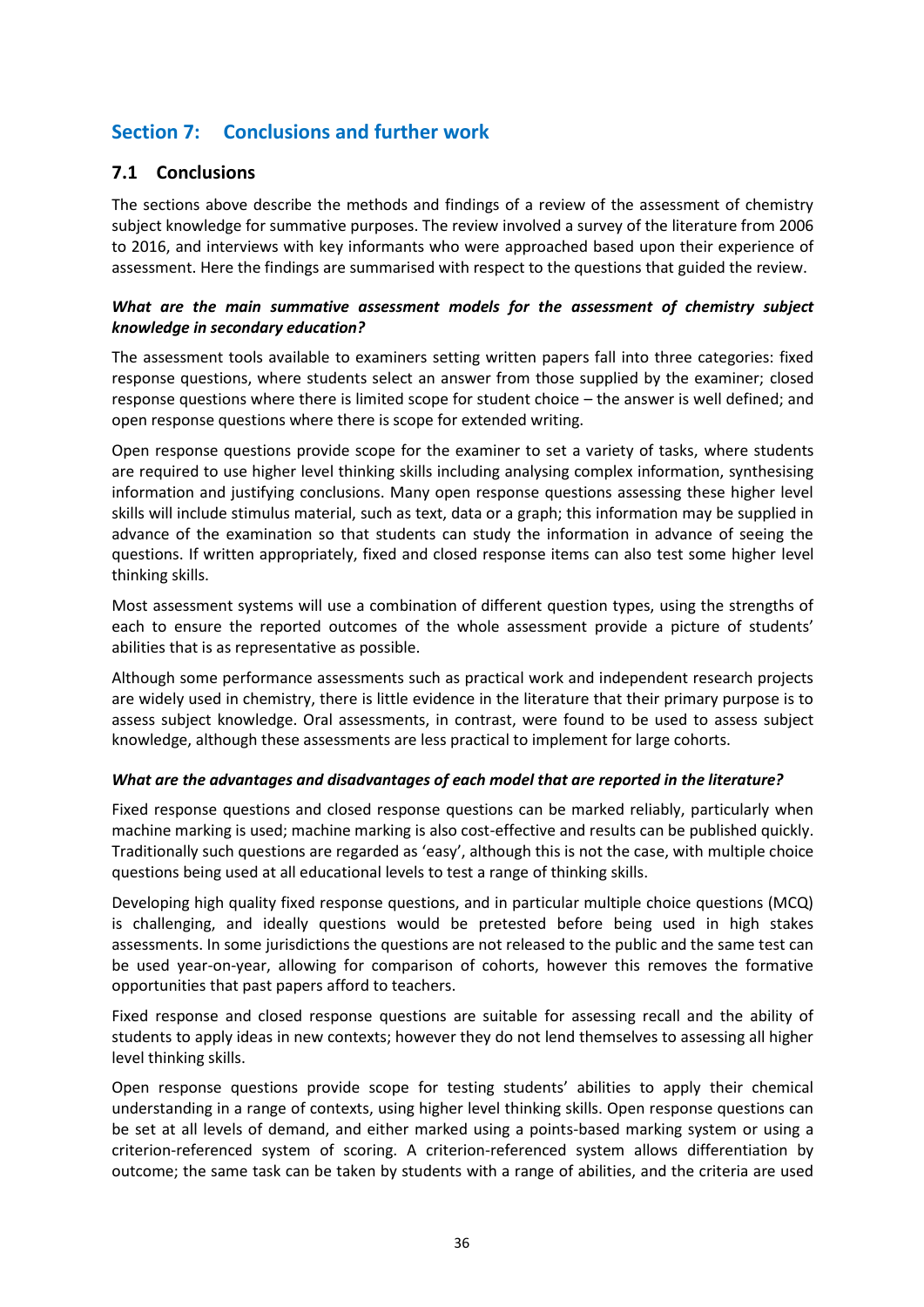to assign a score at the end of the task. By publishing the criteria to teachers and students the requirements of the assessment become transparent; this supports teaching and learning.

A concern has been expressed about the reliability of the marking of open response questions; it has been reported that the more 'open' the question and the more marks that are available the weaker the inter-rater reliability. This concern about reliability may be a limiting factor in the number of marks made available for a single question. Comparative judgement using a criterion-referenced scheme and computer-scoring are two current developments aimed at improving the reliability of marking systems, although these too face challenges in terms of how they will be perceived by students, parents and teachers.

Practical work and extended projects were not found to be routinely used to assess chemistry subject knowledge, but rather a different set of skills. These typically demanded more from schools in terms of space, timetabling, and teacher and technician time, and presented challenges for marking, moderation and standardisation. These challenges are less in some jurisdictions where these approaches are well established as part of the culture of science teaching and assessment.

Oral assessments have been used to assess subject knowledge and were reported to support learning and promote creativity. To ensure that these are valid and reliable, some systems required more than one examiner, the use of rubrics to guide the marking, and the use of internal and external moderation.

#### *What is the depth of research understanding available about the effectiveness of each assessment model? (e.g. is the evidence about each assessment model robust or scarce?)*

The scope of the literature review was limited to publications published between 2006 and 2016 that considered summative assessment of the chemistry knowledge of students aged 14-19. A small number of publications outside that range are included in the review to cover aspects of assessment for which there has been no recent work.

There has been limited large-scale research into summative assessment of chemistry specifically. There has been significant research into the psychometric properties of MCQs, and the reliability and validity of such questions. Much of this understanding can be transferred to the development of other forms of assessment.

The review has found that research involving the assessment of chemistry subject knowledge could be considered to fall into four broad categories:

- 1. Research concerned with developing diagnostic assessments to develop the understanding of students' conceptions of chemical ideas; this research is not concerned with developing assessments to be used for summative purposes and so does not consider their effectiveness in this way – many of these diagnostic assessments involve MCQ.
- 2. Research, including that carried out by the awarding bodies, which focuses upon a particular model of assessment, and it may be coincidental that the subject being assessed is chemistry. This research is often about reliability of systems of assessment rather than about the validity of the assessment.
- 3. Research aimed at developing summative assessment tools that can effectively evidence students' understanding of chemistry, for example work aimed at developing MCQs that assess learning beyond factual recall, or the development of new forms of assessment.
- 4. Small-scale action research projects undertaken in a small number of institutions (often a single institution) and aimed at assessing the effectiveness of a particular form of assessment such as the use of oral examinations in chemistry; this research generally takes place in undergraduate programmes.

The majority of the publications reviewed in this report were published in peer-reviewed journals; many are characteristic of the fourth category above.

The depth and quality of the research evidence base is variable. Research into the refinement of particular approaches (e.g. MCQs, computer assisted scoring) appears to be generating a solid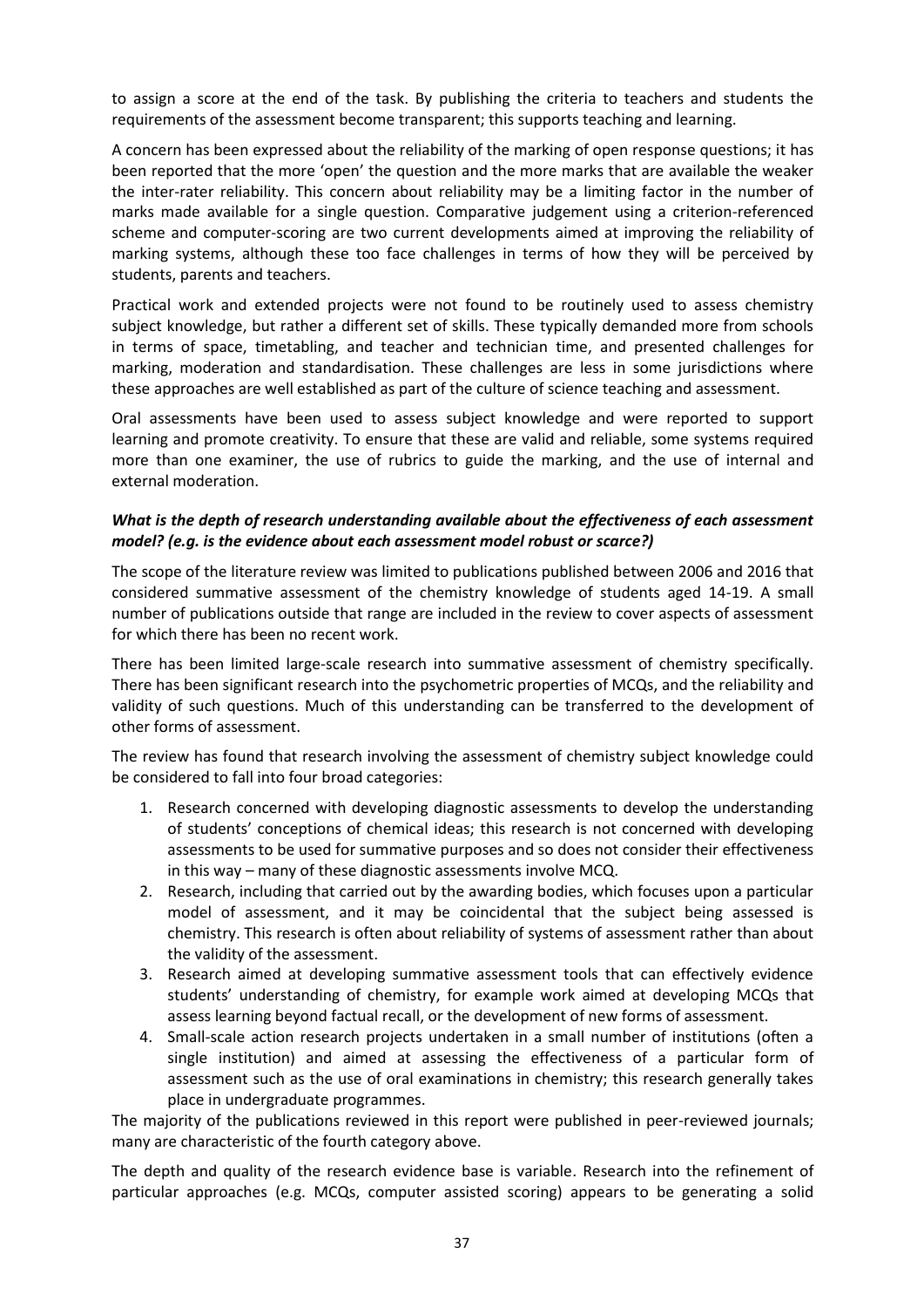evidence base. Research into the use of new assessment methods (e.g. comparative judgement, oral examinations) is often characterised by work being undertaken by strong advocates for a particular method. Where the work involves only one (or two institutions) the evidence base is slight.

# **7.2 Further work**

Through the review of the literature and the interviews with key informants, a number of areas of interest falling outside of the scope of this work were identified. These could form the basis of further work in this area and are summarised below.

# **7.2.1 Disciplinary dimensions**

The interviews with key informants touched upon the particular challenges associated with assessing chemistry, as well as the affordances offered by the discipline; for example, two key informants reported that chemistry lends itself to synopticity. Challenges reported included:

A need to supporting learners to competently invoke and switch between the invisible/microscopic domain, the visible/macroscopic domain, and symbolic representations during assessment tasks;

- a need to consider the use of models in assessment tasks: It is necessary to determine whether content knowledge itself is being tested, or the understanding of a model describing the content in question
- the particular demands that the use of chemical symbolism places on electronic assessment and the associated software
- the necessity for learners of mastering certain mathematical skills in order to be able to demonstrate their understanding of a chemical process
- the existence of anomalies in terms of chemical phenomena; there is a need to carefully examine assessment questions for inclusion of unexpected 'exceptions to rules'.

Further work could explore these disciplinary dimensions in greater depth, and compare and contrast these with assessment in other scientific disciplines.

# **7.2.2 International dimensions**

A separate study could explore international systems of assessment with a focus on the assessment of chemistry subject knowledge. For example, the development and adoption of the Next Generation Science Standards (NGSS) in the USA in recent years has led to work relating to the effective assessment in science for learners of school age; the Stanford NGSS Assessment Project Team (SNAP) has released several reports likely to be informative (see for example, Wertheim et al., 2016).

Development work and research centred on international assessments such as the Programme for International Student Assessment (PISA) and the Trends in International Mathematics and Science Study (TIMMS) represents a further body of work that could form the basis for an internationallyfocused review (see for example, Bybee, McCrae, & Laurie, 2009; Fensham & Bellocchi, 2013; Martin, Mullis, & Hooper, 2016; OECD, 2016).

# **7.2.3 Other areas of potential interest**

### *Vocational qualifications*

While this study has not focussed upon assessment relating to vocational qualifications, this represents an area likely to be of interest as part of further work. For example, the Oxford Cambridge and RSA awarding body (OCR) offers a range of vocational qualifications, including the recently launched Cambridge Nationals and Cambridge Technicals, which include science-related content. Evidence about the effects of assessment practices within vocational qualifications is worth exploring.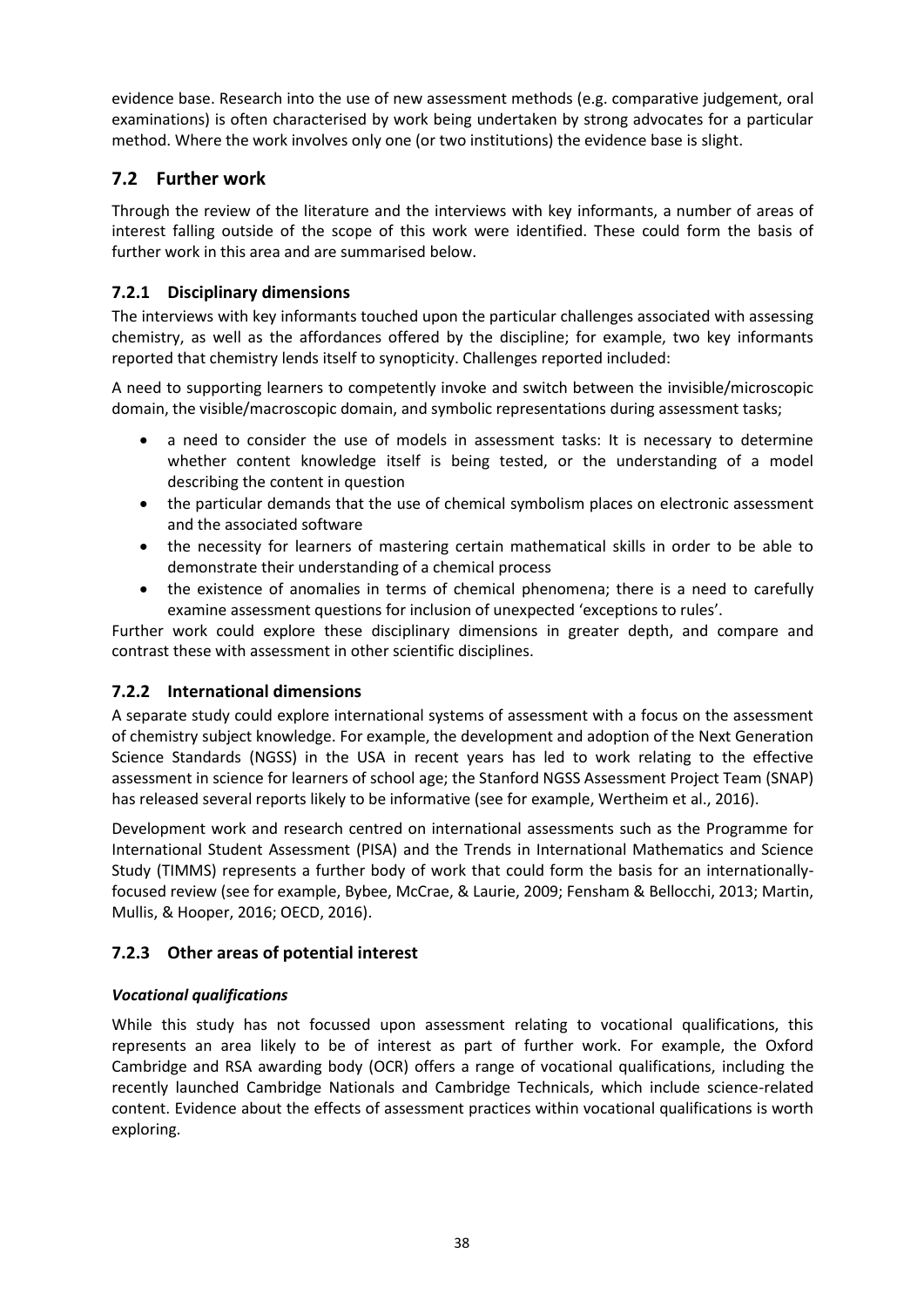#### *'Extension' assessments*

A number of other Level 3 qualifications include a requirement for a research project however the topic for the research is of the students choosing so is not necessarily chemistry; these include the Pre-U Independent Research Report (CIE, 2016), the International Baccalaureate Extended Essay (IB, 2017), and the Extended Project Qualification (AQA, 2017; Edexcel, 2015b; OCR, 2014a).

Programmes such as the Royal Society of Chemistry UK Chemistry Olympiad and the Cambridge Chemistry Challenge have a particular focus in terms of assessing chemistry knowledge and skills. These assessments could be considered to be more directly focussed on creative problem solving than is the case for other national examinations.

An exploration of the assessment practices and research evidence relating to these programmes may yield insights of relevance to national examinations.

#### *Experiences of higher education institutions*

Owing to the nature of the institution and the student body that they serve, the Open University, UK, is likely to have extensive experience of online and on-screen assessment. Further work focused on these assessment approaches would benefit from an exploration of approaches and taken by this institution.

Approaches and evidence relating to assessments used for admissions to certain university courses may also be of interest, for example the Natural Sciences Admissions Assessment offered by the University of Cambridge. This assessment is designed to 'distinguish across [the] field of high-calibre applicants' to some university programmes (University of Cambridge, 2017). The 'Thinking Skills Assessment' is required to study Chemistry at the University of Oxford, UK, as well as several other degree programmes, and aims to assess discipline-independent problem-solving skills and critical thinking skills (Cambridge Assessment, 2017).

Higher education institutions may also offer a useful perspective in terms of their expectations and experience of the readiness of their incoming students to engage with learning and assessment at the tertiary level.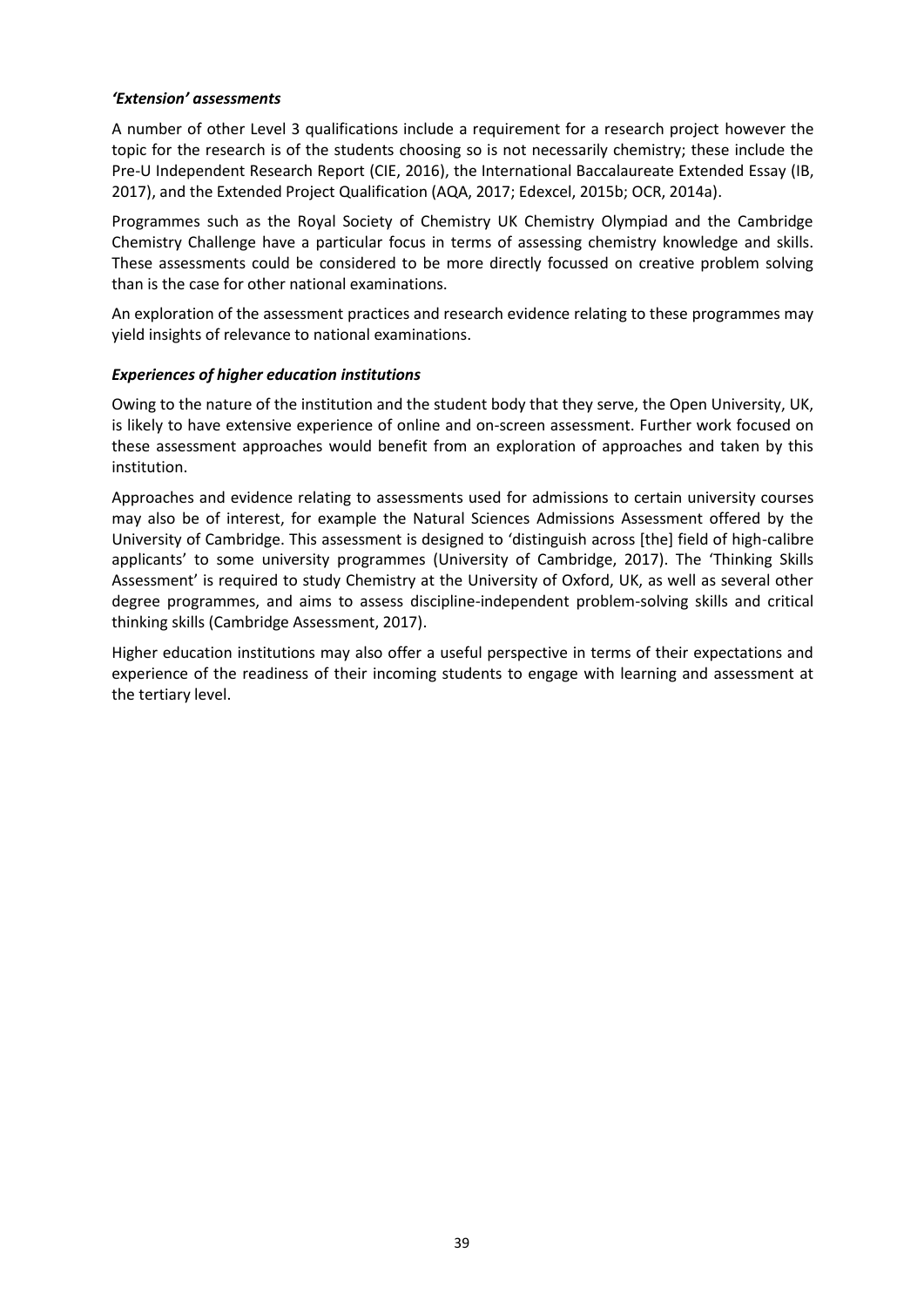# **Appendix 1: Search strategy**

#### **Focus**

Articles, reports and other publications on the summative assessment of chemistry subject knowledge in secondary education

**Population** School and college students aged 14-19

**Limits** Published in English between 2006 and 2016

#### **Results of searches of ERIC databases**

*Search period:* 11th January to 20th January 2017

Total records retrieved: 1,148

#### *Search terms*

chemistry AND assessment AND high school NOT formative assessment (114 records) chemistry AND test AND high school NOT formative assessment (268 records) chemistry AND multiple choice (68 records) chemistry AND standardised tests (33 records) chemistry AND summative assessment (20 records) chemistry AND teacher assessment (31 records) chemistry AND assessment tools (46 records) chemistry AND evaluation methods (146 records) chemistry AND assessment AND science teaching (53 records) chemistry AND test AND science teacher (75 records) chemistry AND practical assessment (4 records) chemistry AND examination AND school (102 records) chemistry AND open-book exams (0 records) science AND open-book exams (1 record) chemistry AND short answer questions (42 records) science AND assessment tools (143 records) comparative judgement AND summative assessment (2 records)

#### *Notes*

Use of thesaurus facility in search allowed meant search for 'school' included 'college'.

The Social Science Citation Index and PsychINFO yielded records that duplicated those found in ERIC and BEI.

Additional publications identified though hand-searches and recommendations from key informants were added to those identified through the electronic searches.

All the publications identified through electronic searches were imported into an EndNote database, and from there to a Word document. At that point details of the additional publications were added.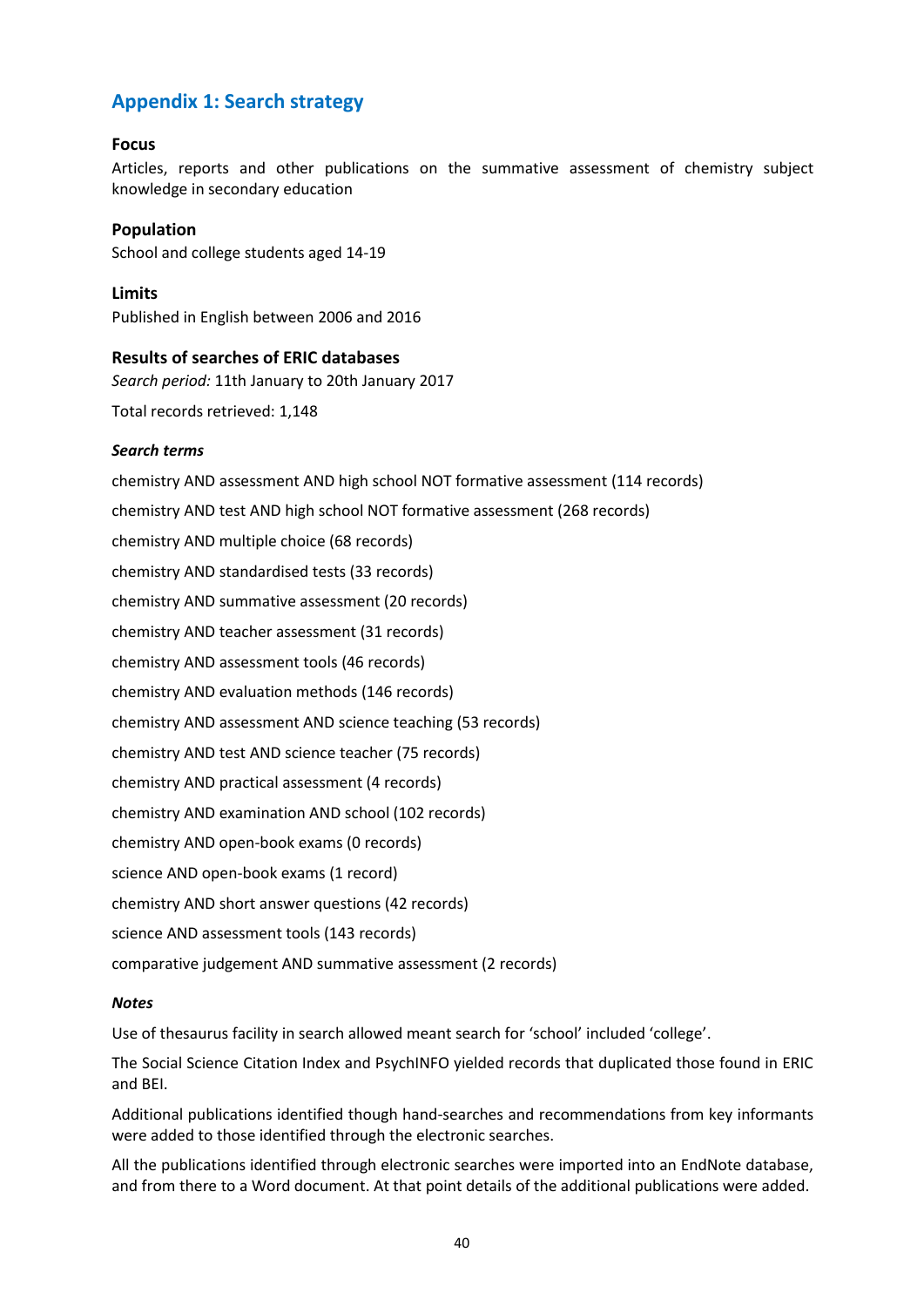# **Appendix 2: Inclusion criteria**

Publications will be included in the review, subject to the exclusion criteria below, if they address one or more of the review research questions:

- 1. What are the main summative assessment models for the assessment of chemistry subject knowledge in secondary education?
- 2. What are the advantages and disadvantages of each model that are reported in the literature?
- 3. What is the depth of research understanding available about the effectiveness of each assessment model (e.g. is the evidence about each assessment model robust or scarce?)

Publications will be excluded from the review on the basis of the following criteria:

- 1. Published before 2006
- 2. Do not focus on students aged 14-19
- 3. Do not focus on chemistry
- 4. Do not cover aspects of summative assessment of chemistry subject knowledge

A degree of professional judgement was required in applying the criteria; where there were publications reporting research into the use of a summative assessment instrument used in a discipline other than chemistry, these were included in the review if it was thought that the same approach might be applied to assessing chemistry subject knowledge. Similarly, although the first research question refers to secondary education, some interesting uses of assessment instruments in undergraduate chemistry courses are included.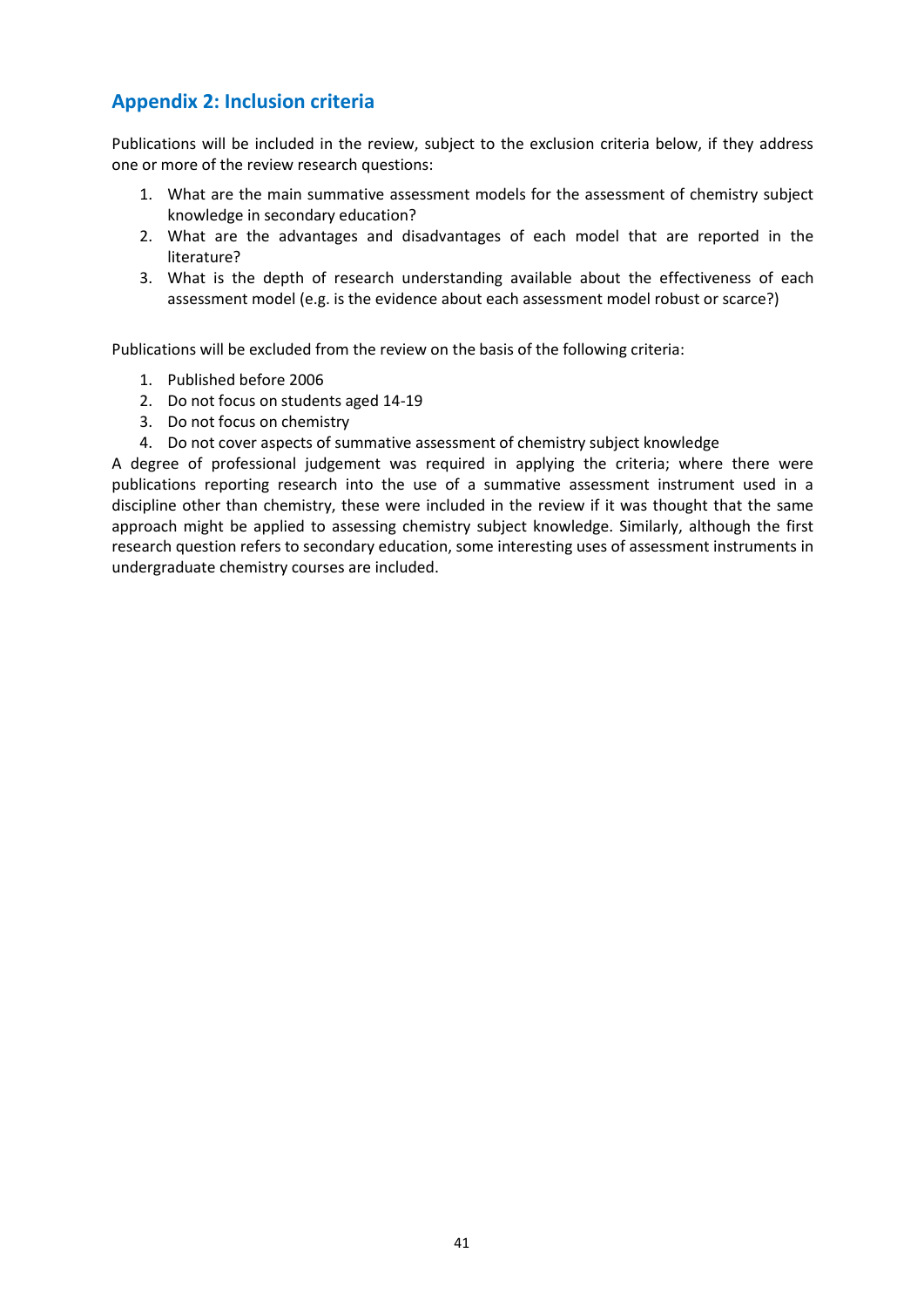# **Appendix 3: Data extraction form**

| Author(s)                                                                                |  |
|------------------------------------------------------------------------------------------|--|
| Year                                                                                     |  |
| Title                                                                                    |  |
| Source of publication <sup>1</sup>                                                       |  |
| Key words:                                                                               |  |
| Country                                                                                  |  |
| Assessment type                                                                          |  |
| Subject assessed                                                                         |  |
| Age of learners                                                                          |  |
| Type of work                                                                             |  |
| Abstract                                                                                 |  |
| Comments                                                                                 |  |
| Details of researchers <sup>2</sup>                                                      |  |
| Name of assessment programme (if applicable) <sup>3</sup>                                |  |
| Brief description of assessment                                                          |  |
| Relevance to chemistry - what kind of knowledge<br>being assessed?                       |  |
| Advantages / disadvantages                                                               |  |
| Anything else worth noting?                                                              |  |
| Where publication includes a research study                                              |  |
| Aims of study                                                                            |  |
| Summary of study design, including details of sample                                     |  |
| Methods used to collect data                                                             |  |
| Data collection instruments, including details of checks<br>on reliability and validity  |  |
| Methods used to analyse data, including details of<br>checks on reliability and validity |  |
| Summary of results                                                                       |  |
| Conclusions                                                                              |  |
| Links with any other publications in review? <sup>4</sup>                                |  |
| Anything else worth noting?                                                              |  |

<sup>&</sup>lt;sup>1</sup> e.g. name of journal, weblink if online<br>
<sup>2</sup> In particular, what is the relationship of the report authors to the work being reported?<br>
<sup>3</sup> e.g. GCE Advanced level<br>
<sup>4</sup> e.g. publications by same author, or research on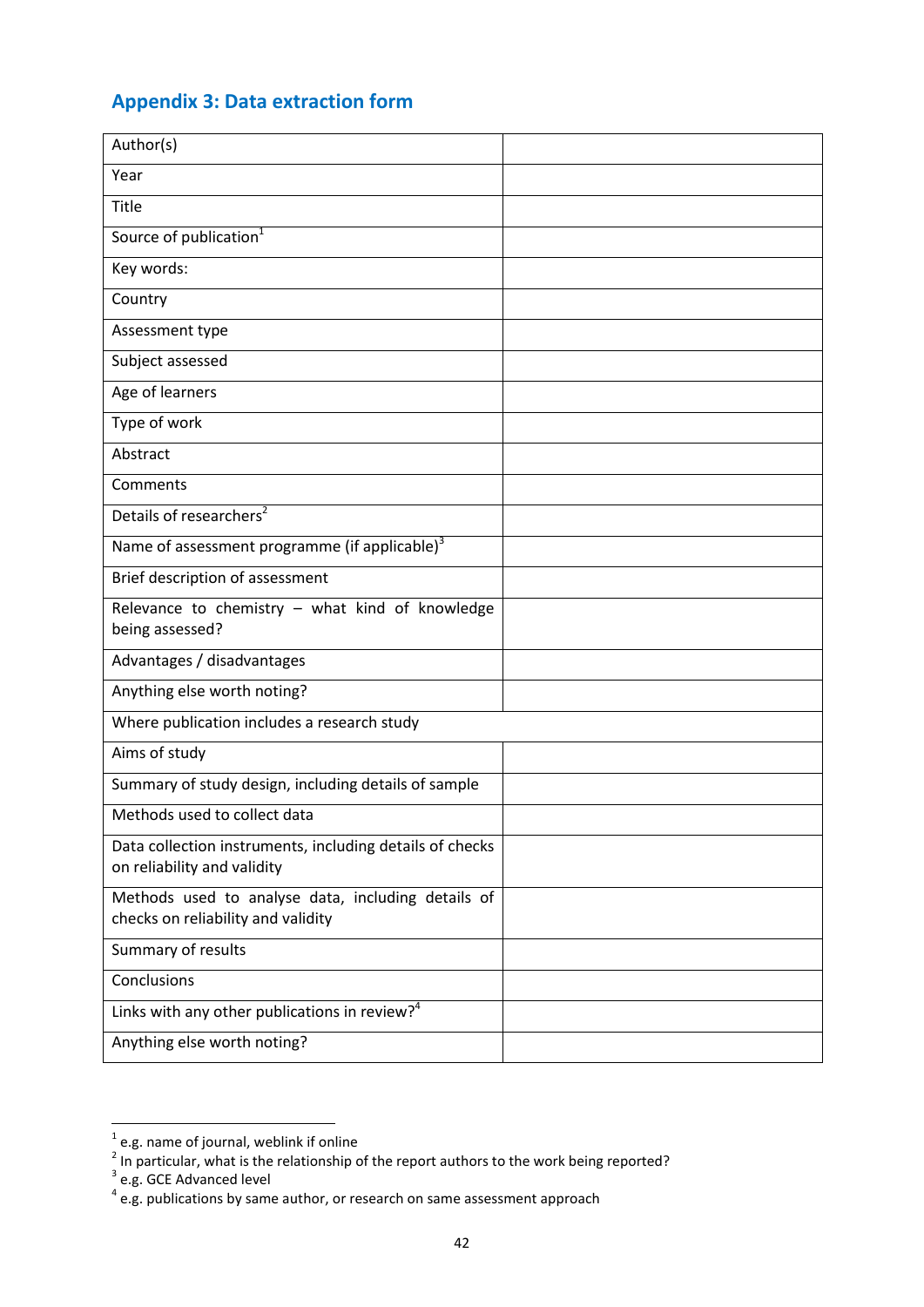# **Appendix 4: Key informants interview schedule**

Interviews are intended to probe:

- Current or past uses of various assessment types to assess chemistry subject knowledge
- Information on assessment types not currently used in chemistry, for ages 15-19
- Practical advantages and disadvantages of various assessment types
- New/unpublished research that we might not be aware of

We are particularly interested in:

- Ages 15 to 19
- Assessment of subject knowledge
- Assessment used summatively

The Royal Society of Chemistry (RSC) is interested in various types of assessments used summatively with respect to chemistry subject knowledge at upper high-school level (ages 15-19).

 **Please would you tell us briefly about your role/experience of working in the area of assessment?** 

We are interested in current or past uses of various assessment types to assess chemistry subject knowledge.

- **Could you please provide an overview of some of the main types of assessments currently used by your organization / in your context/country to assess chemistry subject knowledge for summative purposes?**
- **Do you have any experience of the types of assessment on this page (a list of assessment types with brief descriptions was provided to informants in advance of interviews). Would you suggest any others for us to consider?**

We are interested in assessment types not currently used in chemistry, for ages 15-19.

- **Are you aware of any particular approaches used in other subjects or for other age groups, but not currently applied within chemistry?**
- **Are you aware of any non-traditional or emerging approaches that might be relevant to the assessment of subject knowledge?**

We are interested in the practical advantages and disadvantages of particular forms of summative assessment in chemistry.

- **What would you see as the practical advantages or disadvantages of any particular approaches to assessment?**
	- o *For example, are there approaches likely to be effective for assessing knowledge, but which are not practical to implement?*
	- o *Are there approaches that are adopted for practical reasons for which concerns over validity or reliability exist?*
	- o *Would you have any comments from the point of view of learners?*
	- o *Would you have any comments from the point of view of examiners or schools?*
	- o *Would you have any comments from the points of teachers?*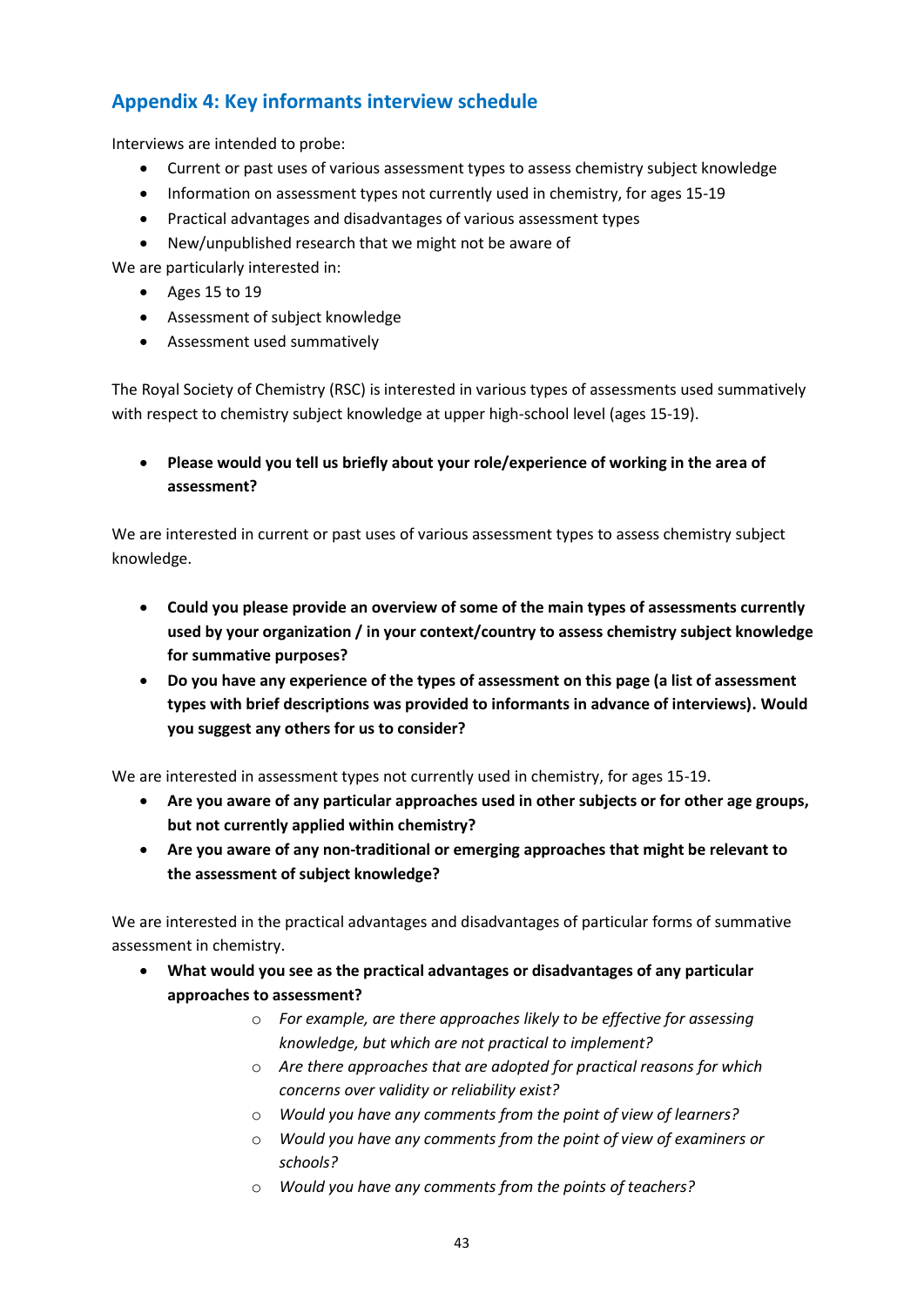**Part of our study involves looking at what has been written or researched about different types of assessment.**

• Is there anything you would particularly recommend we should look at? For example very recent or unpublished research, or data collected for internal use?

**We also want to make sure we talk to key people such as you about assessment of subject knowledge.**

Who do you think it is essential we consult?

#### **Is there anything else you would like to add?**

Thank you for your time.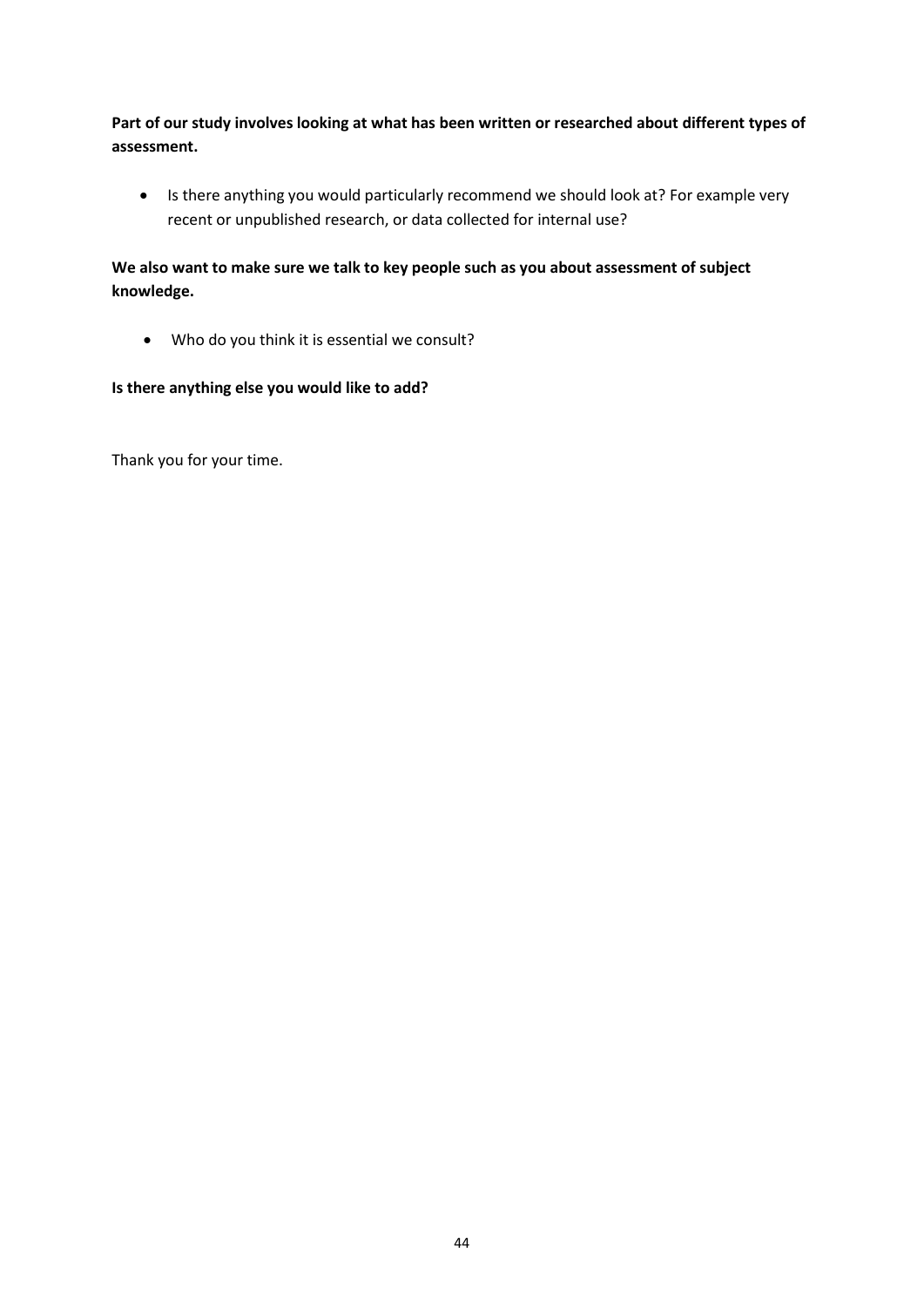# **Appendix 5: Publications included in the review**

Baillie, C., & Toohey, S. (1997). The 'Power Test': its impact on student learning in a materials science course for engineering students. *Assessment & Evaluation in Higher Education, 22*(1), 33-48.

Bernholt, S., & Parchmann, I. (2011). Assessing the complexity of students' knowledge in chemistry. *Chemistry Education Research and Practice, 12*(2), 167-173.

Block, R. M. (2012). A Discussion of the Effect of Open-book and Closed-book Exams on Student Achievement in an Introductory Statistics Course. *PRIMUS, 22*(3), 228-238.

Bramley, T. (2015). *Investigating the reliability of Adaptive Comparative Judgement*. Retrieved from Cambridge, UK: [http://www.cambridgeassessmentjobs.org/Images/232694-investigating-the](http://www.cambridgeassessmentjobs.org/Images/232694-investigating-the-reliability-of-adaptive-comparative-judgment.pdf)[reliability-of-adaptive-comparative-judgment.pdf](http://www.cambridgeassessmentjobs.org/Images/232694-investigating-the-reliability-of-adaptive-comparative-judgment.pdf)

Burgin, S. R., Sadler, T. D., & Koroly, M. J. (2012). High school student participation in scientific research apprenticeships: Variation in and relationships among student experiences and outcomes. *Research in Science Education, 42*(3), 439-467.

Campbell, M. L. (2015). Multiple-Choice Exams and Guessing: Results from a One-Year Study of General Chemistry Tests Designed to Discourage Guessing. *Journal of Chemical Education, 92*(7), 1194-1200.

Charney, J., Hmelo‐Silver, C. E., Sofer, W., Neigeborn, L., Coletta, S., & Nemeroff, M. (2007). Cognitive apprenticeship in science through immersion in laboratory practices. *International Journal of Science Education, 29*(2), 195-213.

Dicks, A. P., Lautens, M., Koroluk, K. J., & Skonieczny, S. (2012). Undergraduate Oral Examinations in a University Organic Chemistry Curriculum. *Journal of Chemical Education, 89*(12), 1506-1510.

Domyancich, J. M. (2014). The Development of Multiple-Choice Items Consistent with the AP Chemistry Curriculum Framework to More Accurately Assess Deeper Understanding. *Journal of Chemical Education, 91*(9), 1347-1351.

Eilertsen, T. V., & Valdermo, O. (2000). Open-book assessment: A contribution to improved learning? *Studies in Educational Evaluation, 26*(2), 91-103.

Fensham, P. J., & Bellocchi, A. (2013). Higher order thinking in chemistry curriculum and its assessment. *Thinking Skills and Creativity, 10*, 250-264.

Francisco, J. S., Nakhleh, M. B., Nurrenbern, S. C., & Miller, M. L. (2002). Assessing Student Understanding of General Chemistry with Concept Mapping. *Journal of Chemical Education, 79*(2), 248.

Grunert, M. L., Raker, J. R., Murphy, K. L., & Holme, T. A. (2013). Polytomous versus Dichotomous Scoring on Multiple-Choice Examinations: Development of a Rubric for Rating Partial Credit. *Journal of Chemical Education, 90*(10), 1310-1315.

Ha, M., Nehm, R. H., Urban-Lurain, M., & Merrill, J. E. (2011). Applying Computerized-Scoring Models of Written Biological Explanations across Courses and Colleges: Prospects and Limitations. *CBE - Life Sciences Education, 10*(4), 379-393.

Hadenfeldt, J. C., Bernholt, S., Liu, X., Neumann, K., & Parchmann, I. (2013). Using Ordered Multiple-Choice Items to Assess Students' Understanding of the Structure and Composition of Matter. *Journal of Chemical Education, 90*(12), 1602-1608.

Hudson, R. D., & Treagust, D. F. (2013). Which Form of Assessment Provides the Best Information about Student Performance in Chemistry Examinations? *Research in Science & Technological Education, 31*(1), 49-65.

Johnson, M., & Crisp, V. (2009). An Exploration of the Effect of Pre-Release Examination Materials on Classroom Practice in the UK. *Research in Education, 82*(1), 47-59.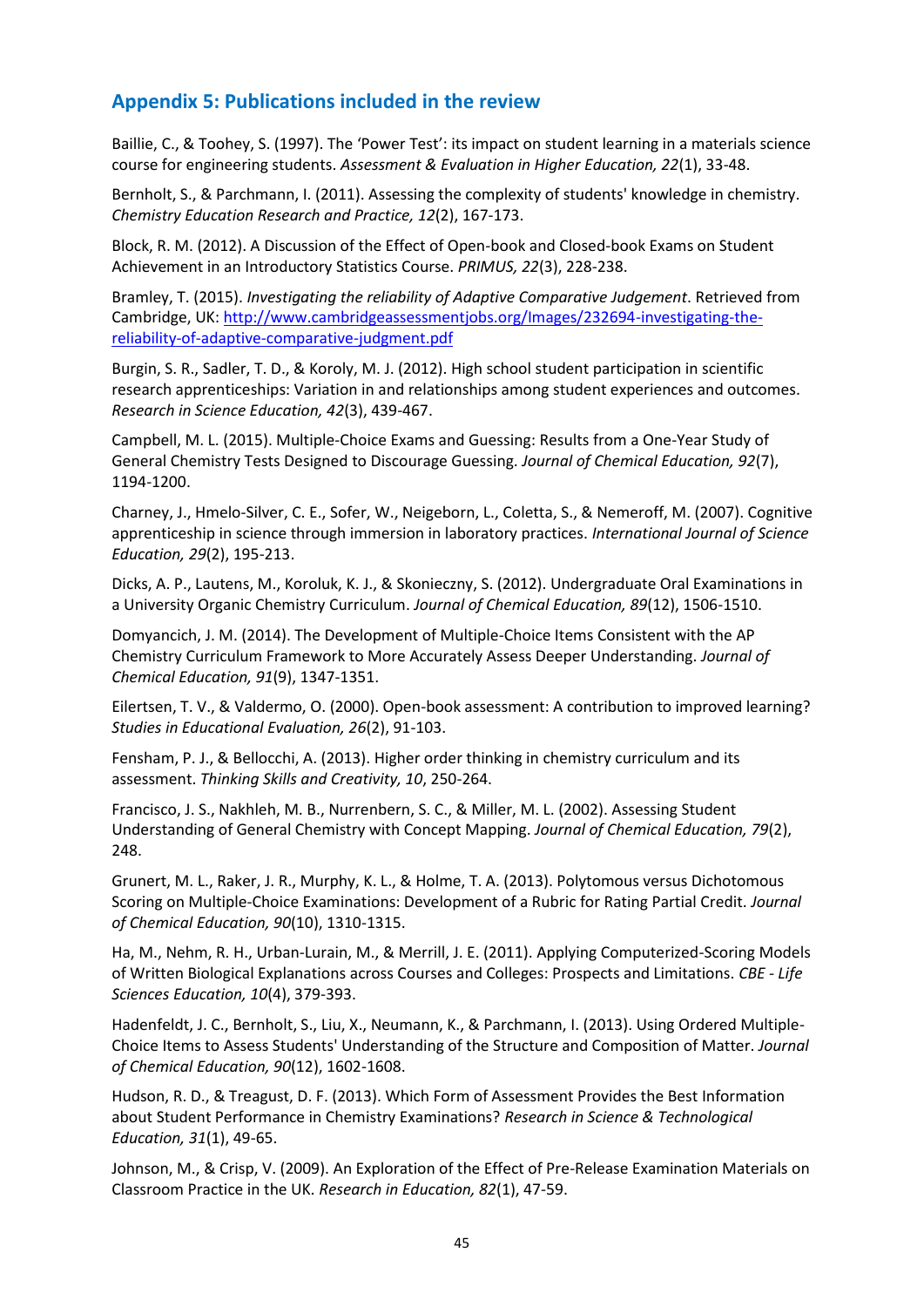Jones, I., & Alcock, L. (2014). Peer assessment without assessment criteria. *Studies in Higher Education, 39*(10), 1774-1787.

Jones, I., & Wheadon, C. (2015). Peer assessment using comparative and absolute judgement. *Studies in Educational Evaluation, 47*, 93-101.

Kirton, S. B., Al-Ahmad, A., & Fergus, S. (2014). Using Structured Chemistry Examinations (SCHemEs) as an Assessment Method to Improve Undergraduate Students' Generic, Practical, and Laboratory-Based Skills. *Journal of Chemical Education, 91*(5), 648-654.

Lewis, S. E., Shaw, J. L., & Freeman, K. A. (2011). Establishing Open-Ended Assessments: Investigating the Validity of Creative Exercises. *Chemistry Education Research and Practice, 12*(2), 158-166.

Lissitz, R. W., Hou, X., & Slater, S. C. (2012). The Contribution of Constructed Response Items to Large Scale Assessment: Measuring and Understanding Their Impact. *Journal of Applied Testing Technology, 13*(3).

Liu, O. L., Rios, J. A., Heilman, M., Gerard, L., & Linn, M. C. (2016). Validation of Automated Scoring of Science Assessments. *Journal of Research in Science Teaching, 53*(2), 215-233.

Moore, R., & Jensen, P. A. (2007). Do Open-Book Exams Impede Long-Term Learning in Introductory Biology Courses? *Journal of College Science Teaching, 36*(7), 46-49.

Pollitt, A. (2012). The method of Adaptive Comparative Judgement. *Assessment in Education: Principles, Policy & Practice, 19*(3), 281-300.

Sahin, A. (2013). STEM clubs and science fair competitions: Effects on post-secondary matriculation. *Journal of STEM Education: Innovations and Research, 14*(1), 5.

Seery, M. K., Agustian, H. Y., Doidge, E. D., Kucharski, M. M., O'Connor, H. M., & Price , A. (2017). Developing laboratory skills by incorporating peer-review and digital badges. *Chemistry Education Research and Practice*.

Sikes, S. S., & Schwartz‐Bloom, R. D. (2009). Direction discovery. *Biochemistry and Molecular Biology Education, 37*(2), 77-83.

Slepkov, A. D., & Shiell, R. C. (2014). Comparison of Integrated Testlet and Constructed-Response Question Formats. *Physical Review Special Topics - Physics Education Research, 10*(2), 020120- 020121-020120-020115.

Stoodley, R., Nunez, J. R. R., & Bartz, T. (2014). Field and In-Lab Determination of Ca2+ in Seawater. *Journal of Chemical Education, 91*(11), 1954-1957.

Tierney, J., Bodek, M., Fredricks, S., Dudkin, E., & Kistler, K. (2014). Using Web-Based Video as an Assessment Tool for Student Performance in Organic Chemistry. *Journal of Chemical Education, 91*(7), 982-986.

Vachliotis, T., Salta, K., Vasiliou, P., & Tzougraki, C. (2011). Exploring Novel Tools for Assessing High School Students' Meaningful Understanding of Organic Reactions. *Journal of Chemical Education, 88*(3), 337-345.

Walpuski, M., Ropohl, M., & Sumfleth, E. (2011). Students' knowledge about chemical reactions development and analysis of standard-based test items. *Chemistry Education Research and Practice, 12*(2), 174-183.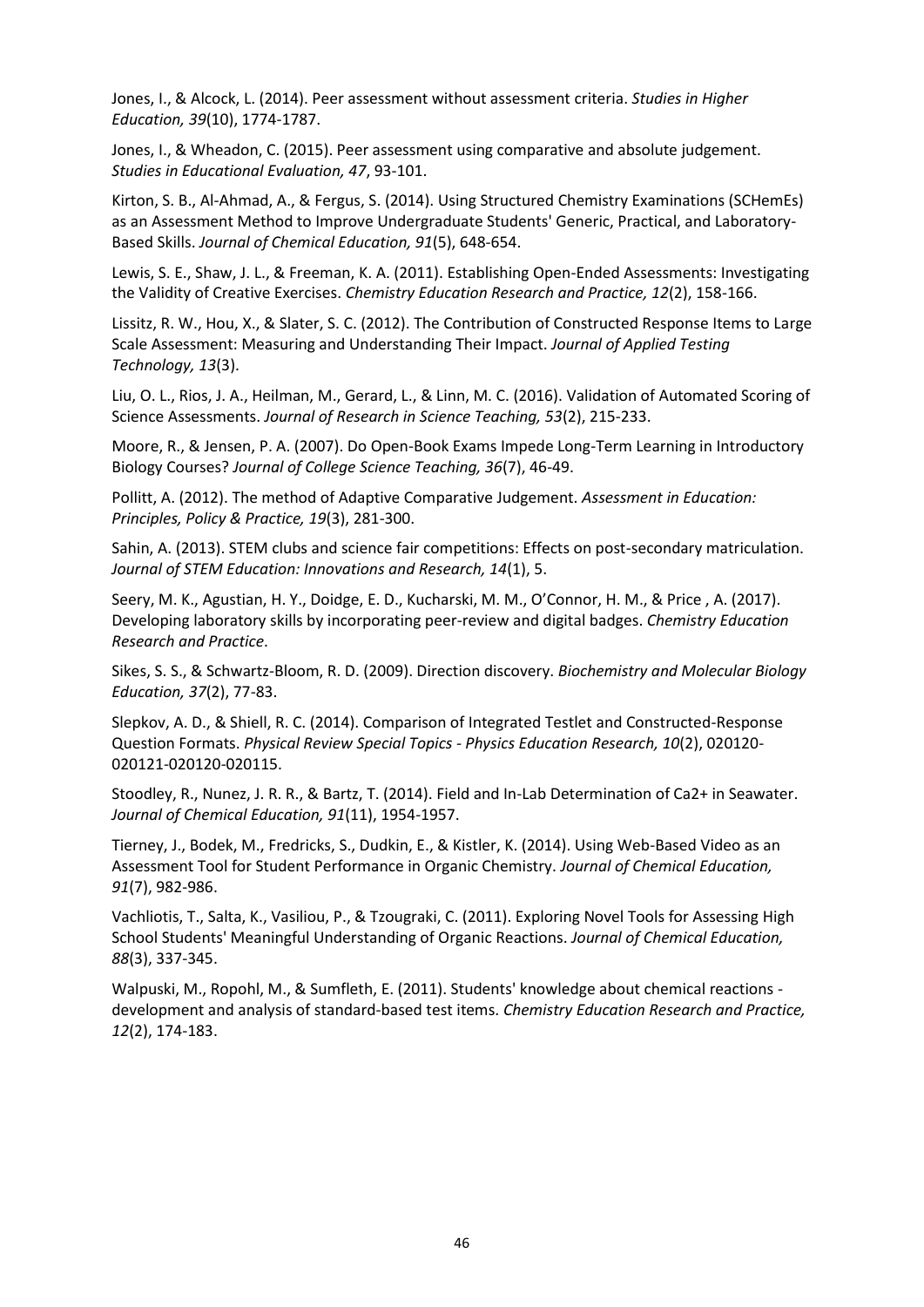# **Appendix 6: Publications identified as potentially relevant to the review but not subsequently included**

Ahmed, A., & Pollitt, A. (2007). Improving the quality of contextualized questions: an experimental investigation of focus. Assessment in Education, Vol. 14, No. 2, July 2007, pp. 201-232

Anker-Hansen, J., & Andrée, M. (2015). Affordances and Constraints of Using the Socio-Political Debate for Authentic Summative Assessment. *International Journal of Science Education, 37*(15), 2577-2596.

Barbera, J. (2013). A Psychometric Analysis of the Chemical Concepts Inventory. *Journal of Chemical Education, 90*(5), 546-553.

Bellocchi, A., King, D. T., & Ritchie, S. M. (2016). Context-Based Assessment: Creating Opportunities for Resonance between Classroom Fields and Societal Fields. *International Journal of Science Education, 38*(8), 1304-1342.

Boyce, M. C., & Singh, K. (2008). Student Learning and Evaluation in Analytical Chemistry Using a Problem-Oriented Approach and Portfolio Assessment. *Journal of Chemical Education, 85*(12), 1633- 1637.

Broman, K., Bernholt, S., & Parchmann, I. (2015). Analysing Task Design and Students' Responses to Context-Based Problems through Different Analytical Frameworks. *Research in Science & Technological Education, 33*(2), 143-161.

Claesgens, J., Daubenmire, P. L., Scalise, K. M., Balicki, S., Gochyyev, P., & Stacy, A. M. (2014). What Does a Student Know Who Earns a Top Score on the Advanced Placement Chemistry Exam? *Journal of Chemical Education, 91*(4), 472-479.

Cooper, M. M., Sandi-Urena, S., & Stevens, R. (2008). Reliable multi method assessment of metacognition use in chemistry problem solving. *Chemistry Education Research and Practice, 9*(1), 18-24.

Costu, B. (2007). Comparison of Students' Performance on Algorithmic, Conceptual and Graphical Chemistry Gas Problems. *Journal of Science Education and Technology, 16*(5), 379-386.

Cox Jr, C. T., Cooper, M. M., Pease, R., Buchanan, K., Hernandez-Cruz, L., Stevens, R., Holme, T. (2008). Advancements in curriculum and assessment by the use of IMMEX technology in the organic laboratory. *Chemistry Education Research and Practice, 9*(2), 163-168.

Danili, E., & Reid, N. (2005). Assessment formats: do they make a difference? *Chemistry Education Research and Practice, 6*(4), 204-212.

Diegelman-Parente, A. (2011). The Use of Mastery Learning with Competency-Based Grading in an Organic Chemistry Course. *Journal of College Science Teaching, 40*(5), 50-58.

Goubeaud, K. (2010). How Is Science Learning Assessed at the Postsecondary Level? Assessment and Grading Practices in College Biology, Chemistry and Physics. *Journal of Science Education and Technology, 19*(3), 237-245.

Holme, T., Bretz, S. L., Cooper, M., Lewis, J., Paek, P., Pienta, N., . . . Towns, M. (2010). Enhancing the Role of Assessment in Curriculum Reform in Chemistry. *Chemistry Education Research and Practice, 11*(2), 92-97.

Holme, T., & Murphy, K. (2011). Assessing Conceptual and Algorithmic Knowledge in General Chemistry with ACS Exams. *Journal of Chemical Education, 88*(9), 1217-1222.

Hrin, T. N., Milenkovic, D. D., & Segedinac, M. D. (2016). The Effect of Systemic Synthesis Questions [SSynQs] on Students' Performance and Meaningful Learning in Secondary Organic Chemistry Teaching. *International Journal of Science and Mathematics Education, 14*(5), 805-824.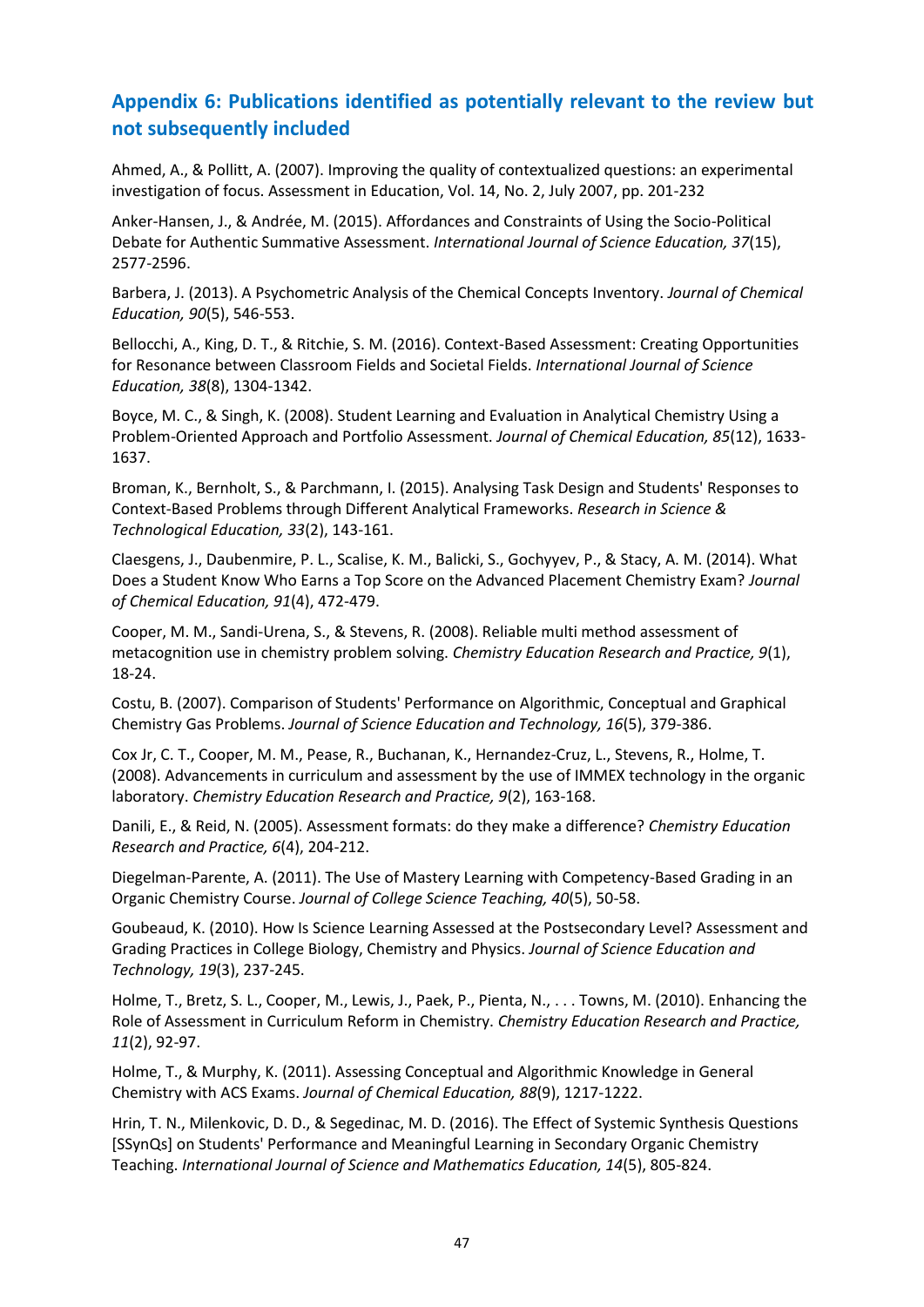Hudson, R. D. (2012). Is There a Relationship between Chemistry Performance and Question Type, Question Content and Gender? *Science Education International, 23*(1), 56-83.

Jones, I., & Inglis, M. (2015). The problem of assessing problem solving: can comparative judgement help? *Educational Studies in Mathematics, 89*(3), 337-355.

Jones, I., & Karadeniz, I. (2016, 3-7 August 2016.). *An alternative approach to assessing achievement.*  Paper presented at the 40th Conference of the International Group for the Psychology of Mathematics Education, Szeged, Hungary.

Klinger, D. A., & Rogers, W. T. (2006). Differential effects of global modifications to large‐scale high stakes examination programmes. *Assessment in Education: Principles, Policy & Practice, 13*(1), 29-43.

Lewis, S. E., Shaw, J. L., & Freeman, K. A. (2010). Creative Exercises in General Chemistry: A Student-Centered Assessment. *Journal of College Science Teaching, 40*(1), 48-53.

Liu, O. L., Lee, H.-S., Hofstetter, C., & Linn, M. C. (2008). Assessing Knowledge Integration in Science: Construct, Measures, and Evidence. *Educational Assessment, 13*(1), 33-55.

Namdar, B., & Shen, J. (2015). Modeling-Oriented Assessment in K-12 Science Education: A synthesis of research from 1980 to 2013 and new directions. *International Journal of Science Education, 37*(7), 993-1023.

Price, P. D., & Kugel, R. W. (2014). The New AP Chemistry Exam: Its Rationale, Content, and Scoring. *Journal of Chemical Education, 91*(9), 1340-1346.

Ruder, S. M., & Straumanis, A. R. (2009). A Method for Writing Open-Ended Curved Arrow Notation Questions for Multiple-Choice Exams and Electronic-Response Systems. *Journal of Chemical Education, 86*(12), 1392-1396.

Schultz, M. (2011). Sustainable Assessment for Large Science Classes: Non-Multiple Choice, Randomised Assignments through a Learning Management System. *Journal of Learning Design, 4*(3), 50-62.

Schwartz, P., & Barbera, J. (2014). Evaluating the Content and Response Process Validity of Data from the Chemical Concepts Inventory. *Journal of Chemical Education, 91*(5), 630-640.

Stanger-Hall, K. F. (2012). Multiple-Choice Exams: An Obstacle for Higher-Level Thinking in Introductory Science Classes. *CBE Life Sciences Education, 11*(3), 294-306.

Vachliotis, T., Salta, K., & Tzougraki, C. (2014). Meaningful Understanding and Systems Thinking in Organic Chemistry: Validating Measurement and Exploring Relationships. *Research in Science Education, 44*(2), 239-266.

Wang, C.-Y. (2015). Exploring General versus Task-Specific Assessments of Metacognition in University Chemistry Students: A Multitrait-Multimethod Analysis. *Research in Science Education, 45*(4), 555-579.

Ye, L., Oueini, R., & Lewis, S. E. (2015). Developing and Implementing an Assessment Technique to Measure Linked Concepts. *Journal of Chemical Education, 92*(11), 1807-1812.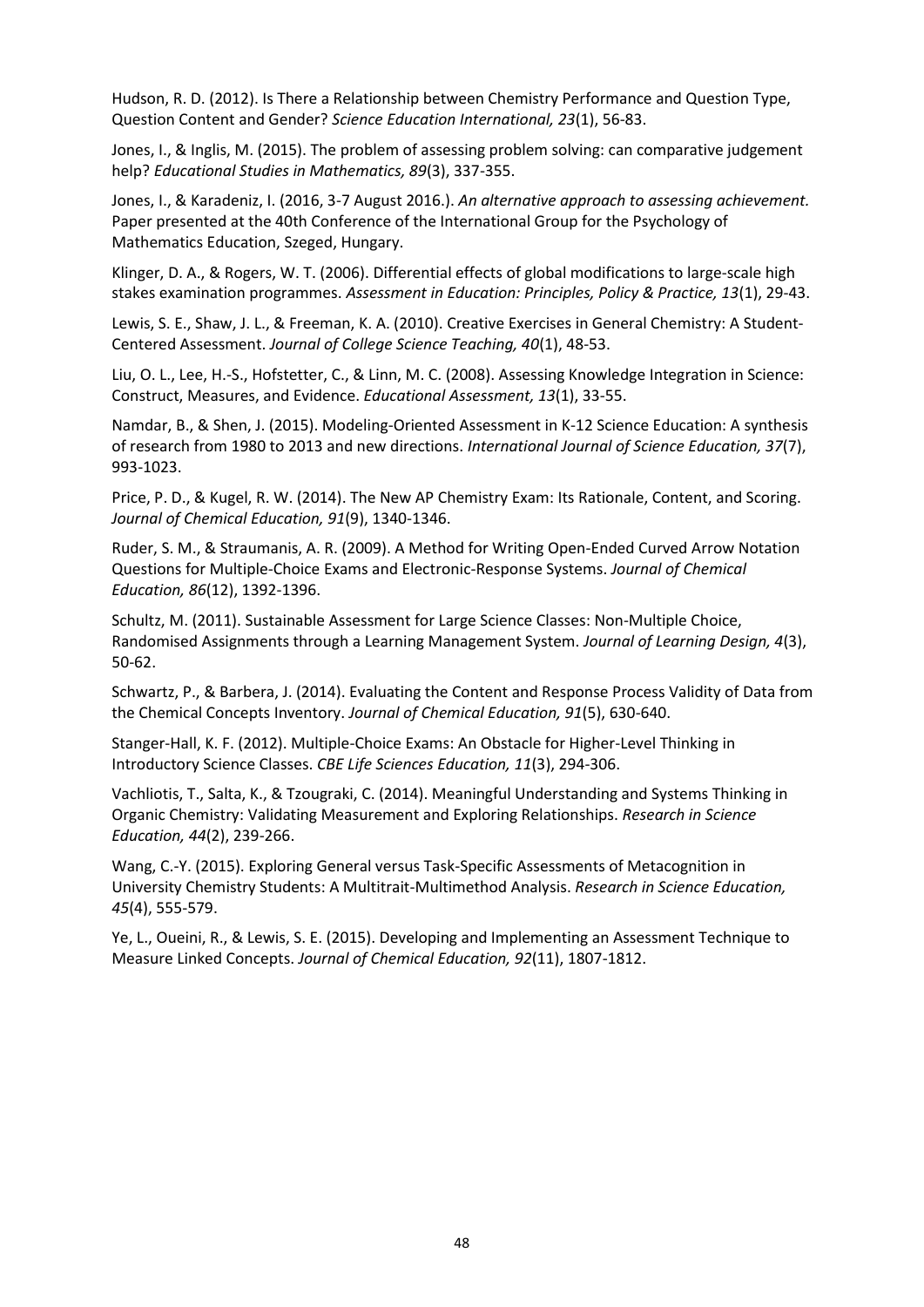# **Appendix 7: Glossary: Technical terms used in this review**

**Dichotomous scoring** – occurs where the answer is adjudged to be right or wrong with only two scores possible – normally 1 or 0.

**Differentiation** – the ability of an assessment to distinguish between students with different abilities

**Fixed response questions –** questions that require students to select an answer, rather than offer an answer of their own construction

**Levels-based mark schemes** – describe a number of levels of response, each with an associated mark or band of marks**.**

**Closed response questions –** answers to these questions are unambiguous, the mark scheme lists acceptable answers.

**Construct validity** – an assessment has construct validity if the outcomes of the test show a high correlation with other measures of the same construct.

**Content validity** – an assessment has content validity if the questions and tasks matches the contents and aims of the specification for that assessment, covers the area well, and does not go beyond it.

**Inter-rater reliability** – an assessment is considered reliable if a script would be awarded the same score if marked by a different examiner using the same mark scheme

**Ofqual** (Office of Qualifications and Examinations Regulation) – regulates qualifications, examinations, and assessments in England.

**Open response questions** – (also called constructed or free response) questions that do not constrain the student's response. The score for the questions may be one or two marks or many marks for an essay or other extended piece.

**Partial credit** – commonly used in scoring open response questions; used to award a proportion of the marks to an answer which is incomplete, or in which an error is made part way through.

**Performance assessments –** assessment of activities that are models of the real activities a student should be able to carry out, such as a practical investigation or a research report

**Points-based mark schemes** – provide a list of acceptable points which must be matched by the candidate's answer.

**Polytomous scoring** – allows scores other than 0 or 1

**Tariff** – the maximum mark that could be awarded for a particular question.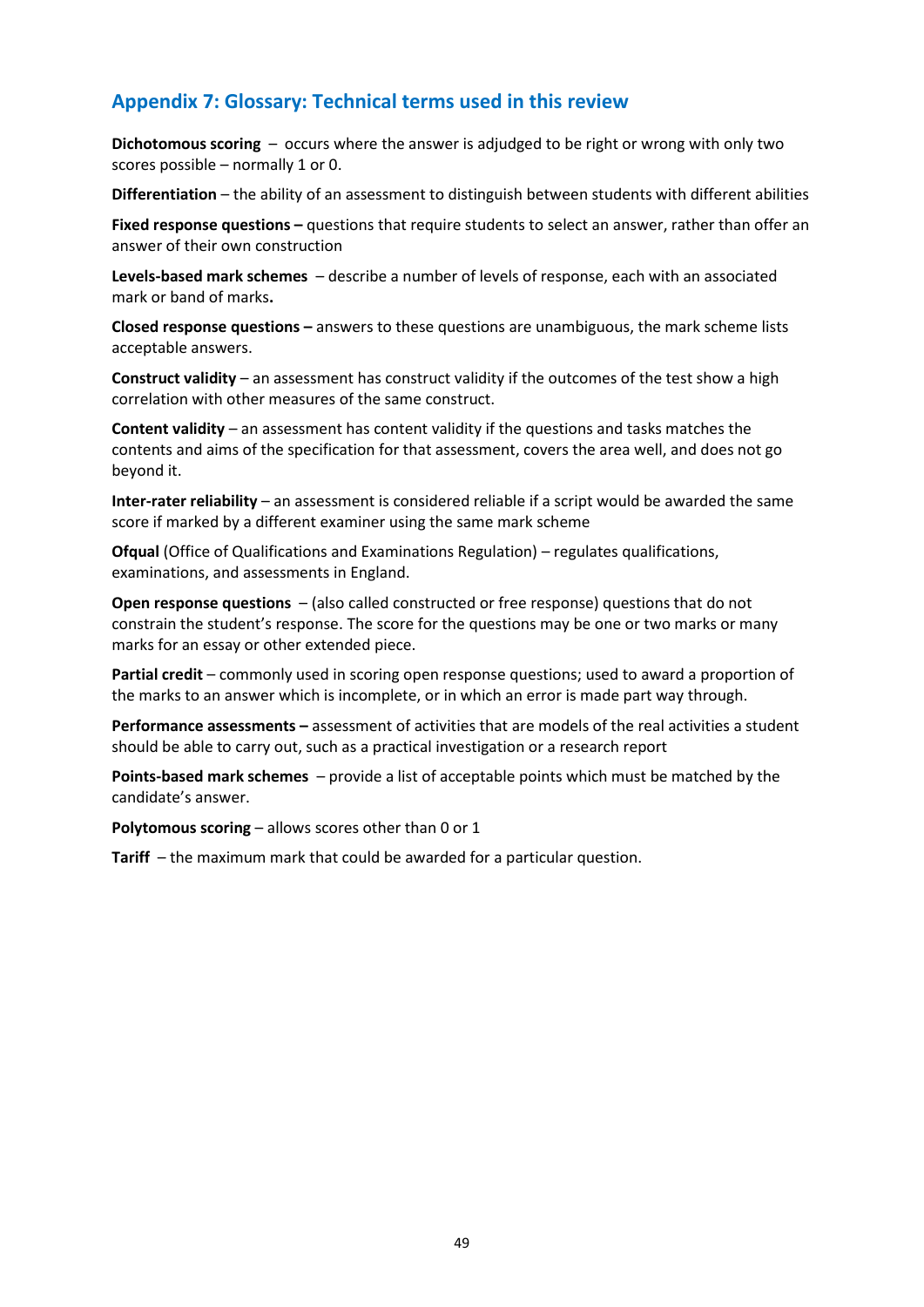# **References**

- Abrahams, I., Reiss, M. J., & Sharpe, R. M. (2013). The assessment of practical work in school science. *Studies in Science Education, 49*(2), 209-251
- AQA. (2013). AS and A-LEVEL Science in Society 2400. In AQA (Ed.): AQA.
- AQA. (2015). *A-level Chemistry (7405/1) Paper 1: Inorganic and Physical Chemistry Specimen 2015 v0.5*: AQA.
- AQA. (2016). *GCSE CHEMISTRY Higher Tier Chemistry 1H*: AQA.
- AQA. (2017). Projects. Retrieved from http://www.aqa.org.uk/subjects/projects
- Baillie, C., & Toohey, S. (1997). The 'Power Test': its impact on student learning in a materials science course for engineering students. *Assessment & Evaluation in Higher Education, 22*(1), 33-48.
- Bennett, J. (2003). *Teaching and learning science: A guide to recent research and its applications*. London: Continuum.
- Bernholt, S., & Parchmann, I. (2011). Assessing the complexity of students' knowledge in chemistry. *Chemistry Education Research and Practice, 12*(2), 167-173.
- Biggs, J. B., & Collis, K. F. (1982). *Evaluating the quality of learning : the SOLO taxonomy (structure of the observed learning outcome) / John B. Biggs, Kevin F. Collis*: Academic Press.
- Black, P. (1990). APU science―the past and the future. *School Science Review, 72*(258), 13-28.
- Black, P. (1998). *Testing, friend or foe? Theory and practice of assessment and testing*. London: Falmer Press.
- Block, R. M. (2012). A Discussion of the Effect of Open-book and Closed-book Exams on Student Achievement in an Introductory Statistics Course. *PRIMUS, 22*(3), 228-238.
- Bramley, T. (2015). *Investigating the reliability of Adaptive Comparative Judgement*. Retrieved from Cambridge, UK: http://www.cambridgeassessmentjobs.org/Images/232694-investigatingthe-reliability-of-adaptive-comparative-judgment.pdf
- Burgin, S. R., Sadler, T. D., & Koroly, M. J. (2012). High school student participation in scientific research apprenticeships: Variation in and relationships among student experiences and outcomes. *Research in Science Education, 42*(3), 439-467.
- Bybee, R., McCrae, B., & Laurie, R. (2009). PISA 2006: An assessment of scientific literacy. *Journal of Research in Science Teaching, 46*(8), 865-883.
- Cambridge Assessment. (2017). Thinking Skills Assessment. Retrieved from http://www.admissionstestingservice.org/for-test-takers/thinking-skills-assessment/
- Campbell, M. L. (2015). Multiple-Choice Exams and Guessing: Results from a One-Year Study of General Chemistry Tests Designed to Discourage Guessing. *Journal of Chemical Education, 92*(7), 1194-1200.
- Charney, J., Hmelo‐Silver, C. E., Sofer, W., Neigeborn, L., Coletta, S., & Nemeroff, M. (2007). Cognitive apprenticeship in science through immersion in laboratory practices. *International Journal of Science Education, 29*(2), 195-213.
- CIE, (Cambridge International Examinations). (2016). *Cambridge International Level 3 Pre-U Certificate in Global Perspectives and Independent Research 9777*. Cambridge: Cambridge International Examinations.
- Cresswell, M. (2000). *Research Studies in Public Examining*. Guildford, Surrey: Associated Examining Board.
- Dicks, A. P., Lautens, M., Koroluk, K. J., & Skonieczny, S. (2012). Undergraduate Oral Examinations in a University Organic Chemistry Curriculum. *Journal of Chemical Education, 89*(12), 1506- 1510.
- Domyancich, J. M. (2014). The Development of Multiple-Choice Items Consistent with the AP Chemistry Curriculum Framework to More Accurately Assess Deeper Understanding. *Journal of Chemical Education, 91*(9), 1347-1351.
- Edexcel. (2015a). *Pearson Edexcel Level 3 Advanced GCE in Chemistry (9CH0) Sample Assessment Materials*. London: Pearson Education Limited.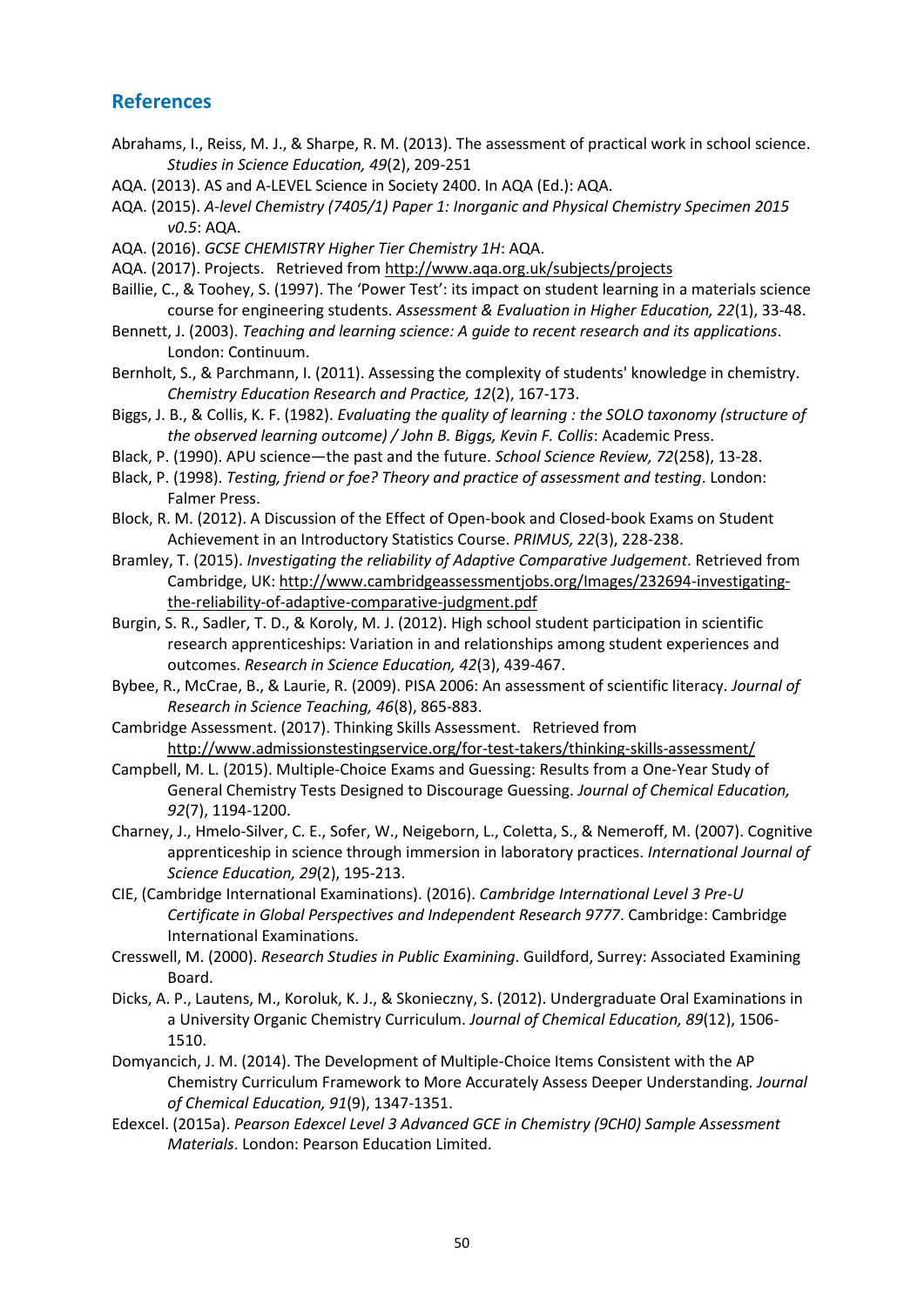- Edexcel. (2015b). Pearson Edexcel Level 3 Extended Project. Retrieved from https://qualifications.pearson.com/en/qualifications/edexcel-project-qualification/level-3.html
- Edexcel. (2016). *Pearson Edexcel GCSE (9-1) Chemistry (1CH0) Sample Assessment Materials*. London: Pearson Education Limited.
- Eilertsen, T. V., & Valdermo, O. (2000). Open-book assessment: A contribution to improved learning? *Studies in Educational Evaluation, 26*(2), 91-103.
- Erduran, S., Simon, S., & Osborne, J. (2004). TAPping into argumentation: Developments in the application of Toulmin's argument pattern for studying science discourse. *Science Education, 88*(6), 915-933.
- Fensham, P. J., & Bellocchi, A. (2013). Higher order thinking in chemistry curriculum and its assessment. *Thinking Skills and Creativity, 10*, 250-264.
- Francisco, J. S., Nakhleh, M. B., Nurrenbern, S. C., & Miller, M. L. (2002). Assessing Student Understanding of General Chemistry with Concept Mapping. *Journal of Chemical Education, 79*(2), 248.
- Grunert, M. L., Raker, J. R., Murphy, K. L., & Holme, T. A. (2013). Polytomous versus Dichotomous Scoring on Multiple-Choice Examinations: Development of a Rubric for Rating Partial Credit. *Journal of Chemical Education, 90*(10), 1310-1315.
- Ha, M., Nehm, R. H., Urban-Lurain, M., & Merrill, J. E. (2011). Applying Computerized-Scoring Models of Written Biological Explanations across Courses and Colleges: Prospects and Limitations. *CBE - Life Sciences Education, 10*(4), 379-393.
- Hadenfeldt, J. C., Bernholt, S., Liu, X., Neumann, K., & Parchmann, I. (2013). Using Ordered Multiple-Choice Items to Assess Students' Understanding of the Structure and Composition of Matter. *Journal of Chemical Education, 90*(12), 1602-1608.
- Hodson, D. (1996). Laboratory work as scientific method: Three decades of confusion and distortion. *Journal of Curriculum Studies, 28*(2), 115-135.
- Hudson, R. D., & Treagust, D. F. (2013). Which Form of Assessment Provides the Best Information about Student Performance in Chemistry Examinations? *Research in Science & Technological Education, 31*(1), 49-65.
- IB, (International Baccalaureate). (2017). What is the extended essay. Retrieved from http://www.ibo.org/programmes/diploma-programme/curriculum/extended-essay/what-isthe-extended-essay/
- Johnson, M., & Crisp, V. (2009). An Exploration of the Effect of Pre-Release Examination Materials on Classroom Practice in the UK. *Research in Education, 82*(1), 47-59.
- Jones, I., & Alcock, L. (2014). Peer assessment without assessment criteria. *Studies in Higher Education, 39*(10), 1774-1787.
- Jones, I., & Wheadon, C. (2015). Peer assessment using comparative and absolute judgement. *Studies in Educational Evaluation, 47*, 93-101.
- Kirton, S. B., Al-Ahmad, A., & Fergus, S. (2014). Using Structured Chemistry Examinations (SCHemEs) as an Assessment Method to Improve Undergraduate Students' Generic, Practical, and Laboratory-Based Skills. *Journal of Chemical Education, 91*(5), 648-654.
- Krajcik, J. S., & Blumenfeld, P. C. (2006). Project-based learning. In R. K. Sawyer (Ed.), *The Cambridge Handbook of the Learning Sciences.* Cambridge: Cambridge University Press.
- Lewis, S. E., Shaw, J. L., & Freeman, K. A. (2011). Establishing Open-Ended Assessments: Investigating the Validity of Creative Exercises. *Chemistry Education Research and Practice, 12*(2), 158-166.
- Lissitz, R. W., Hou, X., & Slater, S. C. (2012). The Contribution of Constructed Response Items to Large Scale Assessment: Measuring and Understanding Their Impact. *Journal of Applied Testing Technology, 13*(3).
- Liu, O. L., Rios, J. A., Heilman, M., Gerard, L., & Linn, M. C. (2016). Validation of Automated Scoring of Science Assessments. *Journal of Research in Science Teaching, 53*(2), 215-233.
- Martin, M. O., Mullis, I. V. S., & Hooper, M. (2016). *Methods and Procedures in TIMSS 2015*  Retrieved from http://timss.bc.edu/publications/timss/2015-methods.html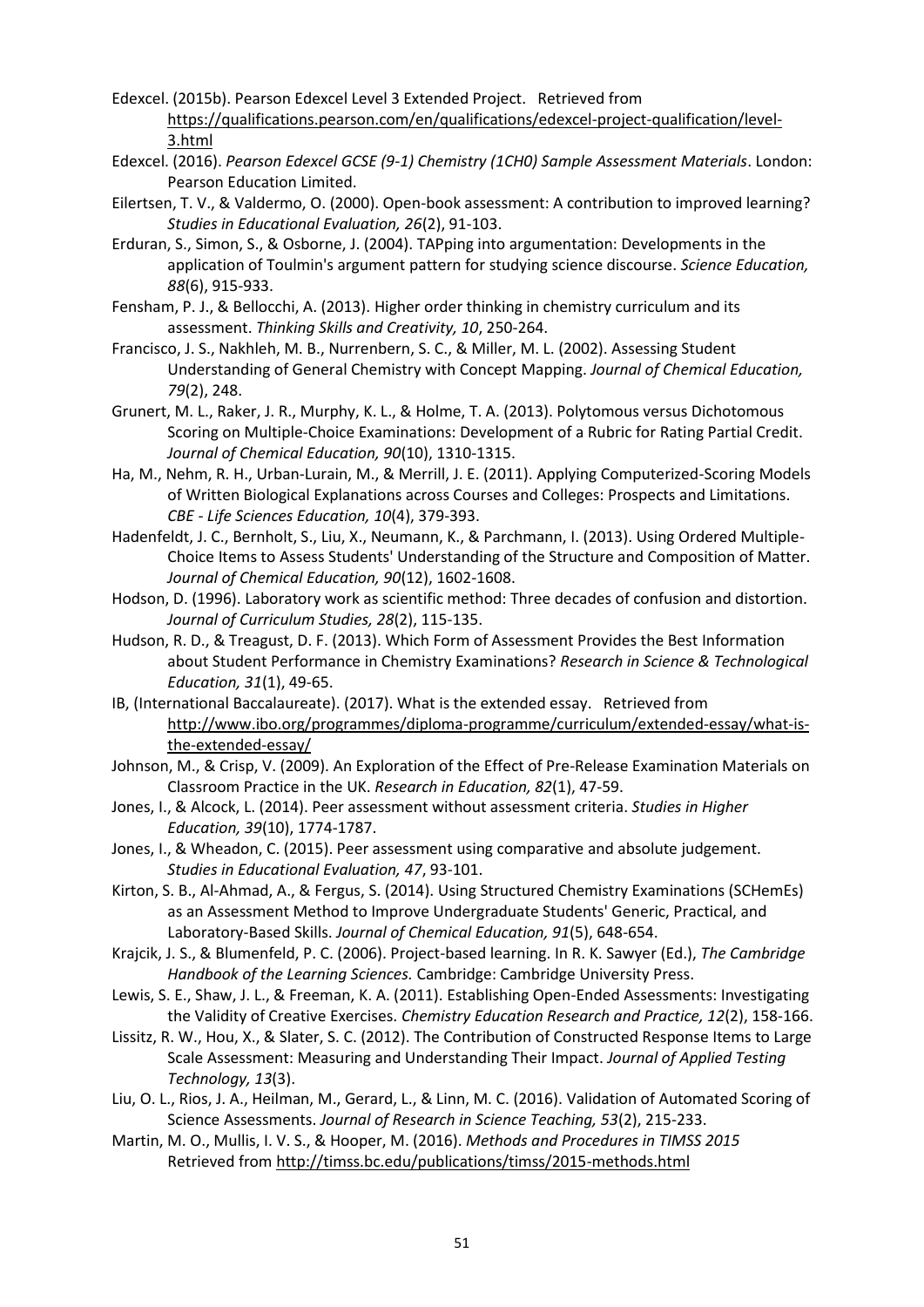- Millar, R. (2004). *The role of practical work in the teaching and learning of science*. Retrieved from Washington, DC:
- Moore, R., & Jensen, P. A. (2007). Do Open-Book Exams Impede Long-Term Learning in Introductory Biology Courses? *Journal of College Science Teaching, 36*(7), 46-49.
- OCR, (Oxford, Cambridge and RSA Examinations). (2000). *OCR Advanced GCE Chemistry B (Salters) 7887*. Cambridge: OCR.
- OCR, (Oxford, Cambridge and RSA Examinations). (2005). *Twenty First Century Science Suite: GCSE Chemistry A J634*. Cambridge: OCR.
- OCR, (Oxford, Cambridge and RSA Examinations). (2008). *OCR Advanced GCE Chemistry B (Salters) F336 Chemistry Individual Investigation*. Cambridge: OCR.
- OCR, (Oxford, Cambridge and RSA Examinations). (2014a). Extended Project H856. Retrieved from http://www.ocr.org.uk/qualifications/projects-extended-project-h856/
- OCR, (Oxford, Cambridge and RSA Examinations). (2014b). *OCR Advanced GCE Chemistry B (Salters) H433*. Cambridge: OCR.
- OCR, (Oxford, Cambridge and RSA Examinations). (2016a). *GCSE (9–1) Chemistry A (Gateway Science) J248/03 Paper 3 (Higher Tier) Sample Question Paper*. Cambridge: OCR.
- OCR, (Oxford, Cambridge and RSA Examinations). (2016b). *A Level Chemistry B (Salters) H433/01 Fundamentals of chemistry Sample Question Paper*. Cambridge: OCR.
- OECD. (2016). *PISA 2015 Assessment and Analytical Framework: Science, Reading, Mathematic and Financial Literacy*. Paris: OECD Publishing.
- Ofqual, (Office of Qualifications and Examinations Regulation). (2014a). *Consultation on the Assessment of Practical Work in GCSE Science* (Ofqual/14/5568 ed.). Coventry.
- Ofqual, (Office of Qualifications and Examinations Regulation). (2014b). *Review of Quality of Marking in Exams in A levels, GCSEs and Other Academic Qualifications Interim report* (Crown Ed. Vol. Ofqual/14/5379). Coventry: Ofqual.
- Pollitt, A. (2012). The method of Adaptive Comparative Judgement. *Assessment in Education: Principles, Policy & Practice, 19*(3), 281-300.
- Sahin, A. (2013). STEM clubs and science fair competitions: Effects on post-secondary matriculation. *Journal of STEM Education: Innovations and Research, 14*(1), 5.
- Seery, M. K., Agustian, H. Y., Doidge, E. D., Kucharski, M. M., O'Connor, H. M., & Price , A. (2017). Developing laboratory skills by incorporating peer-review and digital badges. *Chemistry Education Research and Practice*.
- Sikes, S. S., & Schwartz‐Bloom, R. D. (2009). Direction discovery. *Biochemistry and Molecular Biology Education, 37*(2), 77-83.
- Slepkov, A. D., & Shiell, R. C. (2014). Comparison of Integrated Testlet and Constructed-Response Question Formats. *Physical Review Special Topics - Physics Education Research, 10*(2).
- SQA, (Scottish Qualifications Authority). (2010). Chemistry Open-ended Questions Support Materials. Retrieved from http://new.chemistry-teaching-

resources.com/Resources/Higher/LTS/OpenEndedQuestions\_tcm4-628995.pdf

- SQA, (Scottish Qualifications Authority). (2016). Chemistry Assignment General assessment information. Retrieved from http://www.sqa.org.uk/files\_ccc/GAInfoHigherChemistry.pdf
- Stoodley, R., Nunez, J. R. R., & Bartz, T. (2014). Field and In-Lab Determination of Ca2+ in Seawater. *Journal of Chemical Education, 91*(11), 1954-1957.
- Thurstone, L. L. (1959). The measurement of paired comparisons for social values *The measurement of values*. Chicago, Illinois: University of Chicago Press.
- Tierney, J., Bodek, M., Fredricks, S., Dudkin, E., & Kistler, K. (2014). Using Web-Based Video as an Assessment Tool for Student Performance in Organic Chemistry. *Journal of Chemical Education, 91*(7), 982-986.
- University of Cambridge. (2017). Natural Sciences Admissions Assessment Retrieved from http://www.undergraduate.study.cam.ac.uk/courses/natural-sciences#entry-requirements
- Vachliotis, T., Salta, K., Vasiliou, P., & Tzougraki, C. (2011). Exploring Novel Tools for Assessing High School Students' Meaningful Understanding of Organic Reactions. *Journal of Chemical Education, 88*(3), 337-345.